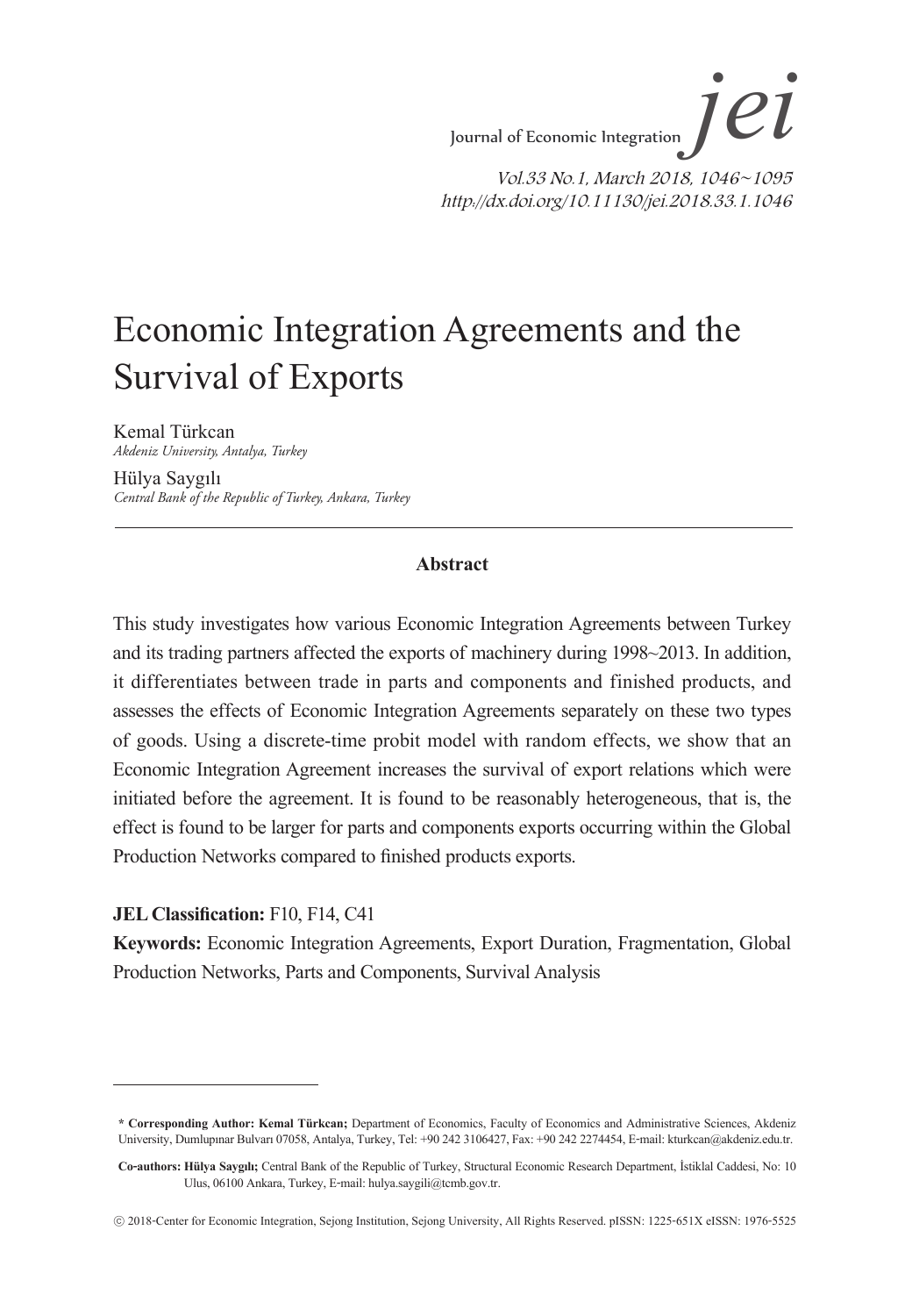## **I. Introduction**

The recent dramatic rise in the number of Economic Integration Agreements (EIAs), an important parallel development in global trade has been the rapid emergence of Global Production Networks (GPNs) (Yeats 2001, Ando 2006). Blyde *et al*. (2015) argued that EIAs can foster the international fragmentation of production across countries by removing nonproduction costs such as transportation, customs clearance, and other related charges. These EIA features, therefore, are expected to increase the survival probabilities of trade in Parts and Components (P&C) because small changes in nonproduction costs have a major effect on fragmentation decisions due to the multiple border-crossings involved in a GPN.<sup>1</sup>

An interesting issue is the effects of EIAs on the survival of P&C trade flows linked to the rise in GPNs.<sup>2</sup> To address this gap, the present paper considers EIA effects on the survival of export relations and makes the following contributions. First, we estimate EIA effects on export duration by using a discrete-time probit model that controls for unobserved heterogeneity among exporters, as suggested by Hess and Persson (2011a). As indicated by Martuscelli and Varela (2015), an EIA enhances the survival chances of export relations through a reduction in policy-related trading costs and additional information regarding destination markets. To accomplish this, we use Turkey's export data on machinery and transportation products at the six-digit Harmonized System (HS) level over the period of 1998~2013. Machinery and transportation equipment (MP) is one of the most significant sectors of the Turkish economy and constituted 27.3% of the total merchandise exports in 2015 (OECD 2016). 3 In addition, the OECD-WTO Trade in Value Added (TiVA) database reports an increasing trend in foreign value-added content of gross exports from about 20% in 1995 up to 39% in 2011, indicating a high degree of global production integration in the sector.

<sup>&</sup>lt;sup>1</sup> Related literature studying the role of GPNs in enhancing the survival of P&C export flows includes Obashi (2010) on intra-zone trade in East Asia, Shao *et al*. (2012) on Chinese manufacturing exports, Corcoles *et al*. (2014) on world auto exports, Corcoles *et al*. (2015) on Spain's machinery exports, and Diaz-Mora *et al*. (2015) on the exports of Spanish manufacturing firms. <sup>2</sup>

A few recent papers (Hayakawa and Yamashita 2011, Blyde *et al*. 2015) have made some progress in understanding the effects of EIAs on trade in P&C associated with GPNs.

 $\mu$ <sup>3</sup> In this paper, MP is denoted as HS 84~92 and composed of general machinery, electric machinery, transport equipment, and precision machinery.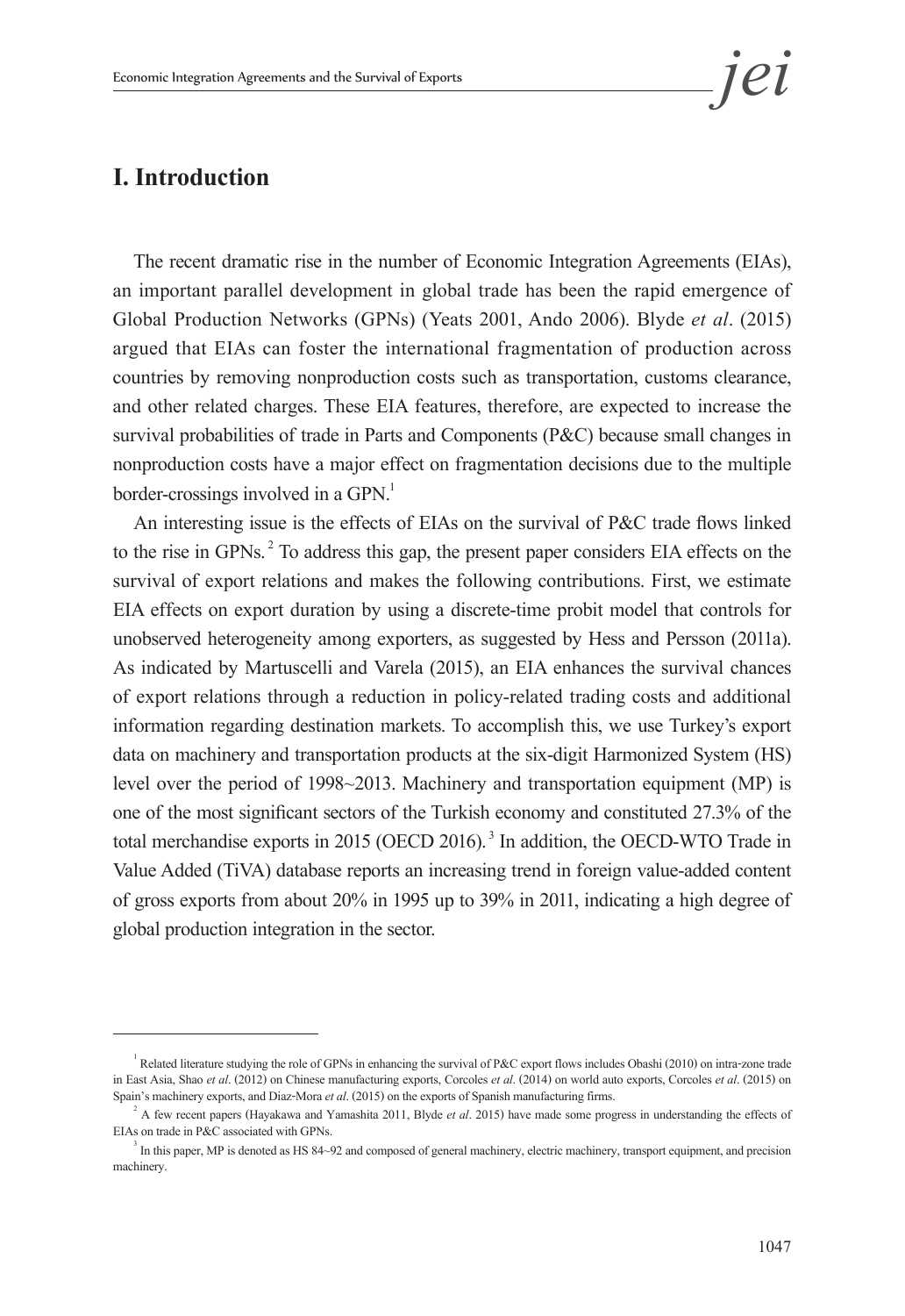# Vol.33 No.1, March 2018, 1046~1095 Kemal Türkcan and Hülya Saygılı http://dx.doi.org/10.11130/jei.2018.33.1.1046 *jei*

Second, we examine the heterogeneous effects of EIAs on the stability of export flows by including separate dummies for Non-reciprocal Preferential Trade Arrangements (NR-PTAs), Preferential Trade Arrangements (PTAs), Free Trade Agreements (FTAs), and Customs Unions (CUs). By addressing the heterogeneous nature of EIAs, we aim to show the types of agreements that are most important for enhancing the stability of export flows, as suggested by Kamuganga (2012) and Recalde *et al*. (2016). Third, as a key contribution of the present paper, we further decompose the total machinery exports into Finished Products (FPs) and P&C exports to assess the role of GPNs in determining the impact of EIAs on the probability of P&C export ceasing. We argue that by reducing trade costs, EIAs can foster the creation of GPNs, which in turn will lead to higher export survival rates in P&C compared to FPs (Obashi 2010, Blyde *et al*. 2015). Finally, as a robustness check, we re-estimate EIA effects on the duration of P&C trade associated with GPNs using an alternative proxy. However, using trade in P&C as a proxy for GPNs in empirical analyses may lead to overestimating EIA effects. Thus, we introduce an indicator of Vertical Differentiation (VD) as a GPN proxy into the duration analysis to more accurately evaluate EIA impacts on the stability of trade relations in P&C linked with GPN, using the method first proposed by Abd-el-Rahman (1991) and used by Greenaway *et al*. (1994, 1995).

Investigating the Turkish case is important for several reasons. First, Turkey has achieved a striking record of export growth since the advent of trade liberalization in the 1980s and establishment of a CU with the European Union (EU) in 1995.<sup>4</sup> The export volume grew at nearly 15% per year from 1998 to 2013, which is significantly higher than the world average, but lower than that of China (World Bank 2014b). During this period, Turkey has also successfully diversified its export base and much of this progress has occurred through the destination dimension (World Bank 2014b, Aldan and Çulha 2016). Meanwhile, Turkey has intensified its participation in GPNs since 1995 (Kaminsky and Ng 2006, World Bank 2014b, Gündoğdu and Saracoğlu 2016), and aggressively pursued EIAs with its recent trade partners. Currently, Turkey is negotiating 13 further trade agreements and is planning negotiations for new trade agreements with 10 further

<sup>4</sup> Not surprisingly, the impact of the CU between the EU and Turkey on bilateral trade flows has been extensively investigated in the literature. Examples of these studies are Antonucci and Manzocchi (2006), Nowak-Lehmann *et al*. (2007), Neyaptı *et al*. (2007), Adam and Moutos (2008), Yılmaz (2011), World Bank (2014a), Magee (2016), and Frede and Yetkiner (2017). Despite the vast literature, there is no general consensus concerning the benefits of CU for Turkey's exports. While a few studies have revealed a negative or no significant relation between the CU and Turkey's exports (World Bank 2014a, Frede and Yetkiner 2017), others suggest a positive relation of varying magnitude (Nowak-Lehmann *et al*. 2007, Neyaptı *et al*. 2007). After reviewing the existing literature, Yılmaz (2011) concluded that the CU generally has a beneficial effect on Turkey's export flows in the long run, largely by virtue of continuing improvements in productivity.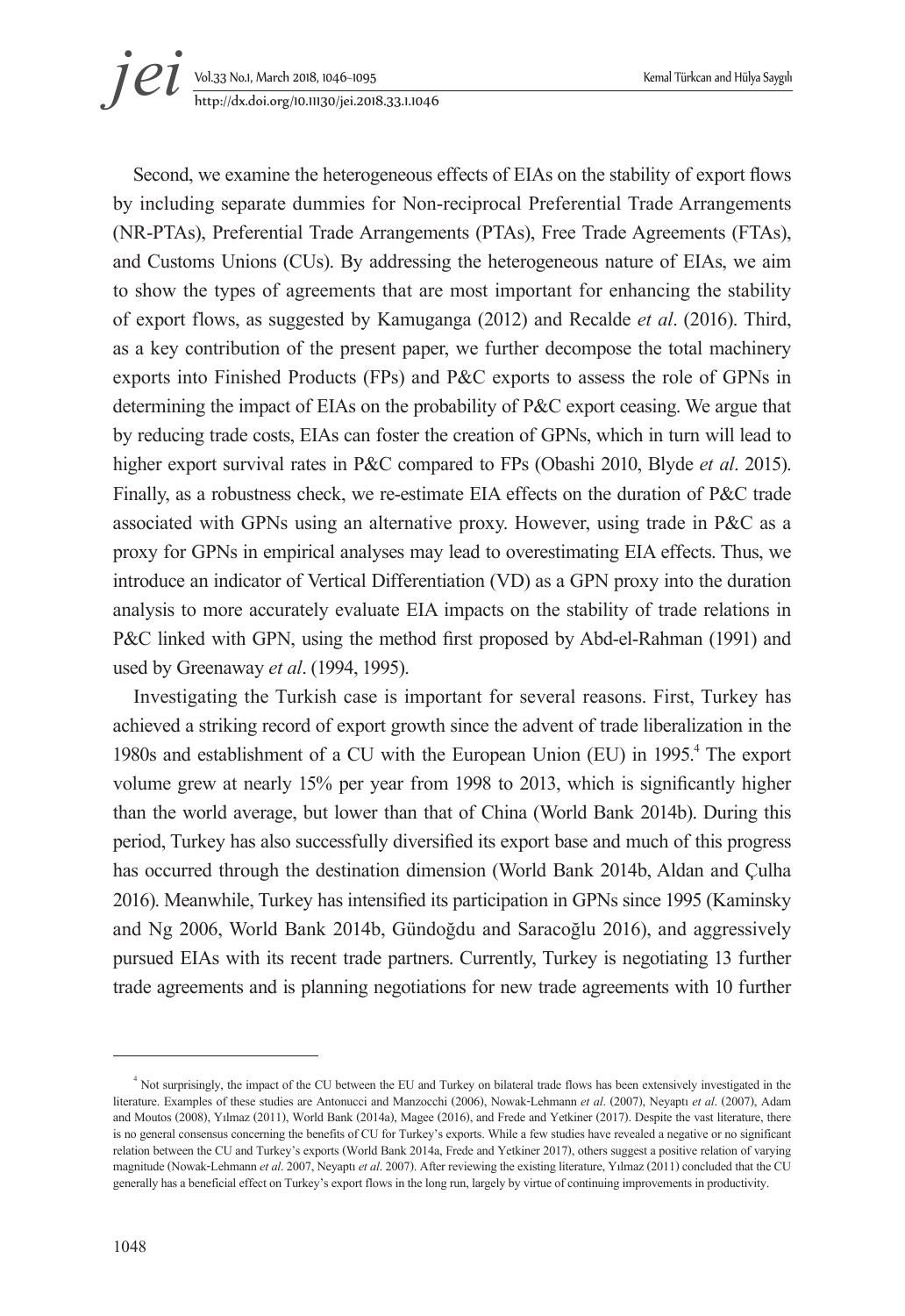countries including the US, Canada, and Japan.<sup>5</sup> Overall, Turkey is a particularly appropriate country for studying EIA effects associated with internationally fragmented production, not only the noticeable improvements in its export diversification but also the increase in its ties with GPNs and the sharp rise in the number of EIAs, particularly FTAs.

We show that the survival rates of trade vary across the types of EIAs and products and EIAs have a significant effect on the likelihood of the hazard of trade ceasing. In addition, we find that EIA effects is larger on P&C trade and becomes stronger as the trade relation involves more vertically differentiated goods. This paper is organized as follows. Section II reviews the literature. Section III describes the data used. Section IV lays out the empirical methodology, and Section V presents the empirical results including robustness checks. Finally, Section VI concludes.

# **II. Literature Review**

Existing empirical studies have investigated the impacts of EIAs on aggregate bilateral trade flows rather than directly estimating the impacts on members' welfare, because the latter cannot be easily evaluated due to data limitations. To assess EIA effects on trade between member countries, most researchers have relied on gravity models and a pair of dummy variables measuring each pair of countries' participation in EIAs. Previous studies based on gravity models have yielded various results, depending on the specification of the gravity equation, time period, sample, particular EIAs considered, and the level of data aggregation (Freund and Ornelas 2010). However, Ghosh and Yamarik (2004) found a consensus that EIAs are trade creating (Aitken 1973, Bergstrand 1985, Frankel *et al*. 1995, Clausing 2001). A number of more recent studies, including Carrere (2006), Baier and Bergstrand (2007), Magee (2008), and Egger *et al*. (2008), have addressed the endogeneity problem and reached the same conclusion as the foregoing consensus view: EIAs do increase bilateral trade flows.

While the debate concerning whether EIAs foster trade flows continues, two new lines of research have emerged that significantly deepen the understandings of these

 $<sup>5</sup>$  For a detailed list of the FTAs signed by Turkey, see http://www.ekonomi.gov.tr/sta/.</sup>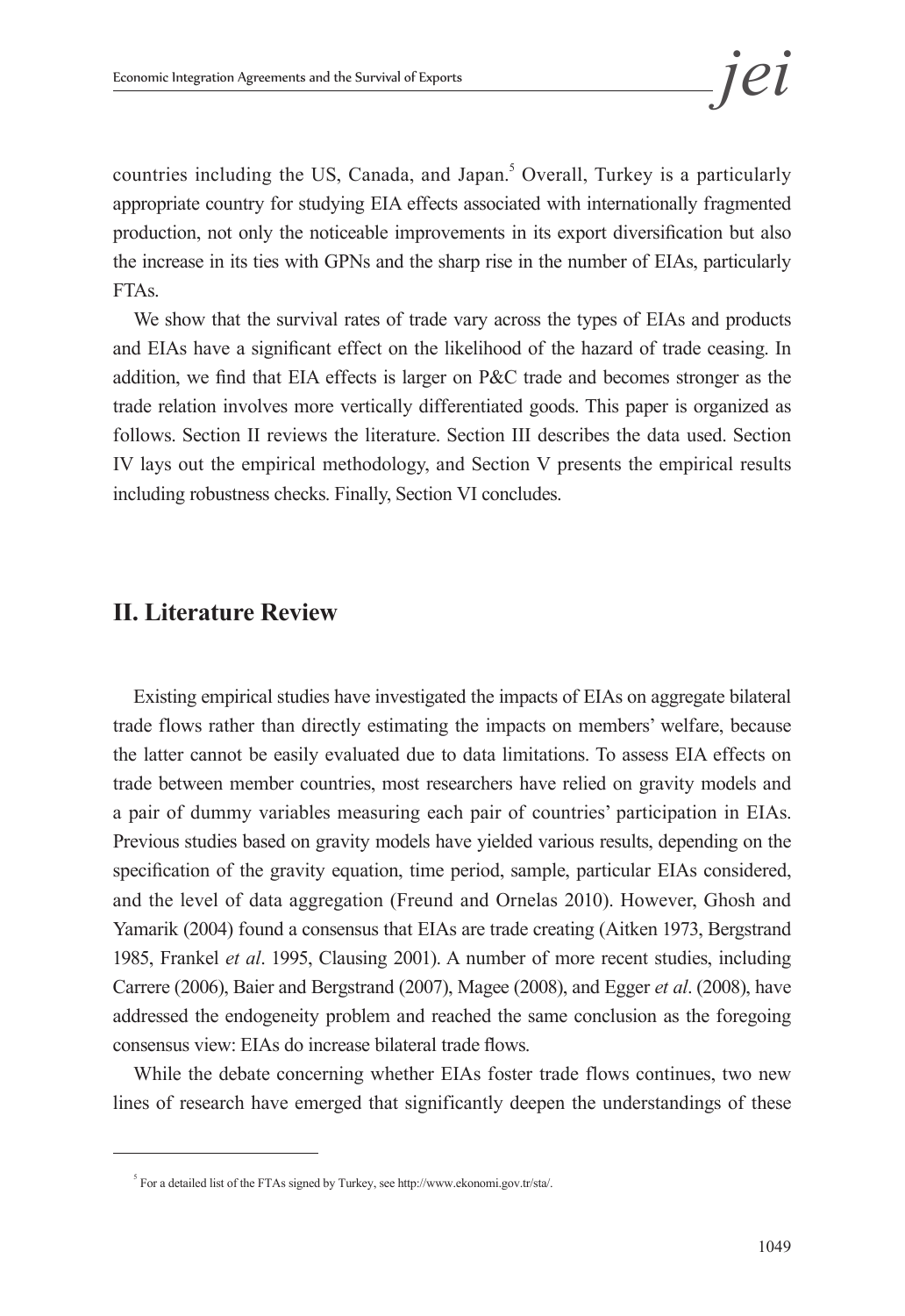agreements' impact on member countries. The first line of research is based on the heterogeneous firm trade theory developed by Melitz (2003), which examines the relative contribution of the extensive margin and intensive margin to export dynamics. The increasing availability of highly detailed country-level trade statistics and firm-level trade data enables researchers to measure the role of both margins in export growth ( Hummels and Klenow 2005). Subsequently, several studies have relied on disaggregated trade flows to examine EIA effects on trade flows decomposed into extensive and intensive margins. Examples include Foster *et al*. (2011), Egger *et al*. (2011), Baier *et al*. (2014), and Florensa et al. (2015).<sup>6</sup> Using the decomposition method of Hummels and Klenow (2005) and the Baier and Bergstrand (2007) approach for estimating EIA effects on trade flows, Baier *et al*. (2014) investigated the effects of various EIAs on trade margins and found that the formation of an EIA has significantly positive effects on both extensive and intensive margins. They further found that deeper EIA types have a larger impact on both extensive and intensive margins than shallower agreements. Finally, they showed that the effect of EIAs on intensive margins is higher in magnitude than that on extensive margins. Moreover, intensive margins of trade respond sooner than extensive margins for deeper EIAs.<sup>7</sup>

The second line of research emanated by Besedes and Prusa (2006a), which examines the duration of trade relations using survival analysis. Based on Kaplan-Meier estimates of survival functions, the authors showed that the duration of US imports is very short, with the median being  $2~4$  years.<sup>8</sup> In a follow-up paper (Besedes and Prusa 2010), the roles of extensive and intensive margins in export growth were further explored and most export relations are very short-lived, with the median being  $1~2$  years. More importantly, export growth mainly occurs through the survival and deepening of existing trade relations rather than the creation of new trade relations, i.e., the extensive margin.

Subsequent research has examined various factors influencing the length of trade relations. The factors considered as determinants of export duration include a range of variables from firm/product/market characteristics and search costs to the usual gravity model variables (Besedes and Prusa 2006b, Nitsch 2009, Brenton *et al*. 2010, Obashi 2010, Hess and Persson 2011b, Fugazza and Molina 2016). Besides these factors, the

 $\delta$  Baier *et al.* (2014) provided convincing arguments to support the idea that an EIA has different effects on extensive and intensive margins.<br> $\frac{7}{100}$  While this finding is in line with Egger *et al.* (2011) and Florensa *et al.* (2015), it contrasts sharply with the findings of Foster *et al.* 

<sup>(2011),</sup> who found that much of the trade creation effect of preferential trade agreements takes place along the extensive margin.

<sup>&</sup>lt;sup>8</sup> These early findings were generally confirmed by more recent evidence, including Nitsch (2009) for Germany, Hess and Persson (2011b) for EU15, and Brenton *et al*. (2010), for a group of developing countries.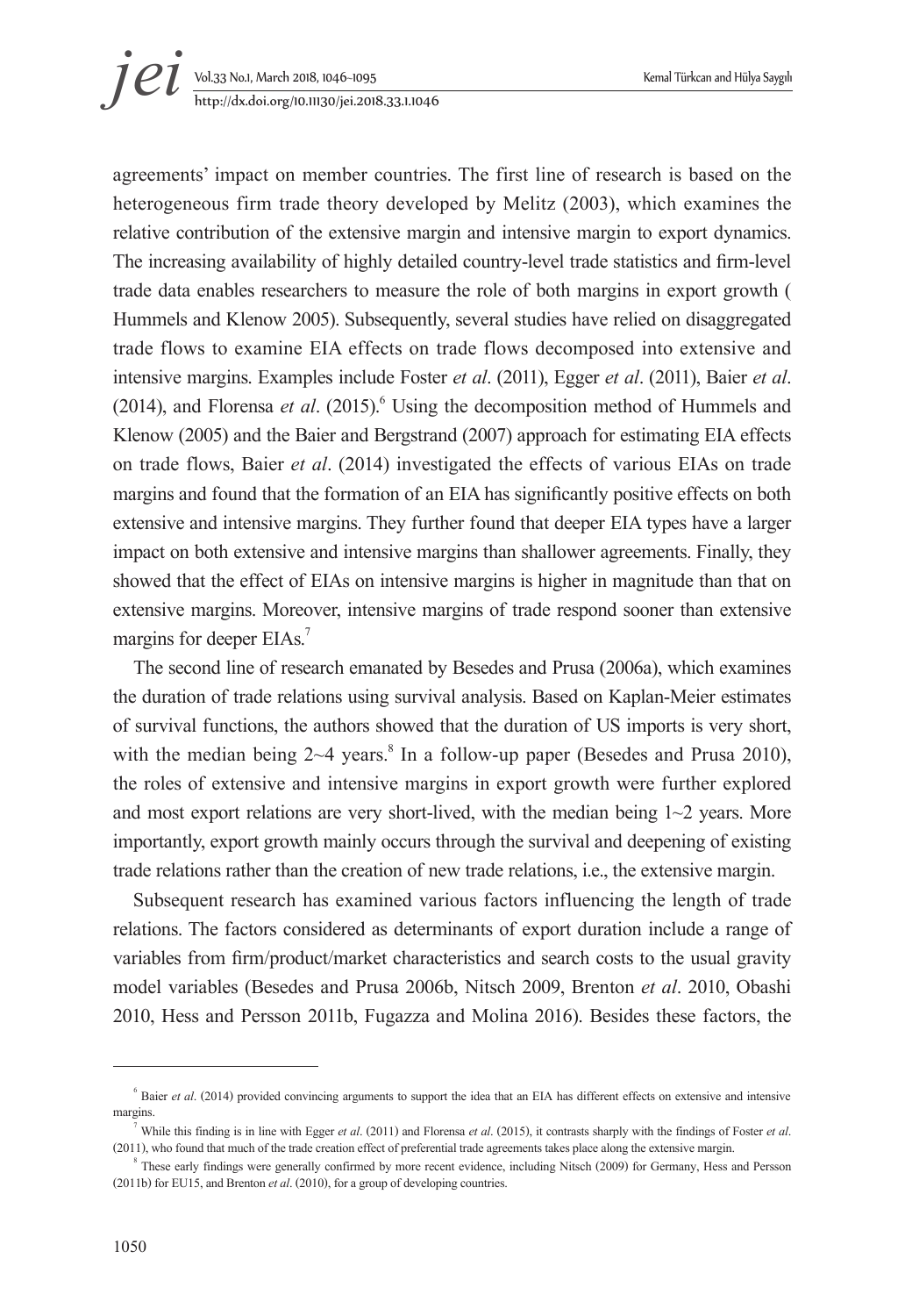length of trade relations might also be affected by trade agreements. EIAs were expected to affect export flows not only through the direct effects of reductions in trade costs on demand, but also through the indirect effects of facing less competition. Therefore, the reduction in trade costs and the restriction on competition from countries outside the agreement can render the trade relations more stable, thereby substantially increasing the likelihood of survival in export markets (Besedes and Blyde 2010).

However, the literature that focuses exclusively on the role of EIAs in enhancing the survival of trading relations has only recently begun to emerge (Besedes and Blyde 2010, Kamuganga 2012, Besedes 2013, Besedes *et al.* 2015, and Recalde *et al.* 2016).<sup>9</sup> The first attempt to analyze EIA impacts on the duration of export relations was made by Besedes and Blyde (2010), who analyzed factors affecting the export survival of Latin American countries during 1975~2005; they showed that pairs of countries with FTAs tend to exhibit higher survival rates than those without FTAs. Kamuganga (2012) analyzed the impacts of various EIAs on the duration of export relations involving 53 African countries during 1995~2009 and found evidence supporting that intra-regional trade cooperation in Africa increases the likelihood of export survival across all types of agreements. As for specific EIAs, the results show that deeper trade agreements such as monetary unions, Common Markets (CMs), and CUs have relatively higher survival rates than shallower PTAs. Besedes (2013) assessed the effect of the North American Free Trade Agreement (NAFTA) on the hazard of export ceasing for the three-member countries using two dummy variables capturing EIA effects, instead of only one such variable. One, *NAFTA*, simply represents the presence of NAFTA membership between country pairs, while the other, *NAFTA in effect*, captures the time effect of NAFTA on export survival over time. Besedes (2013) showed that the presence of NAFTA reduces the hazard rate of Canadian and U.S. exports to fellow NAFTA members, while it has no effect on Mexican exports. Furthermore, estimation results suggest that, contrary to expectations, NAFTA, once implemented, increased the hazard rate of Mexican and U.S. exports to other NAFTA members, but had insignificant effects in the case of Canada, contrary to expectations.

In a later study, Besedes *et al*. (2015) conducted one of the most comprehensive inquiries in this area by investigating EIA effects on the duration of trade flows for a sample of 180 countries from 1962 to 2005. They argued that studies should consider the

<sup>9</sup> Other studies examining the impacts of trade liberalization on the hazards of trade using dummy variables for EU membership are available (Brenton *et al*. 2010, Nitsch 2009, Hess and Persson 2011b), but were unable to consider various EIAs and failed to consider the dynamic effects of EIAs.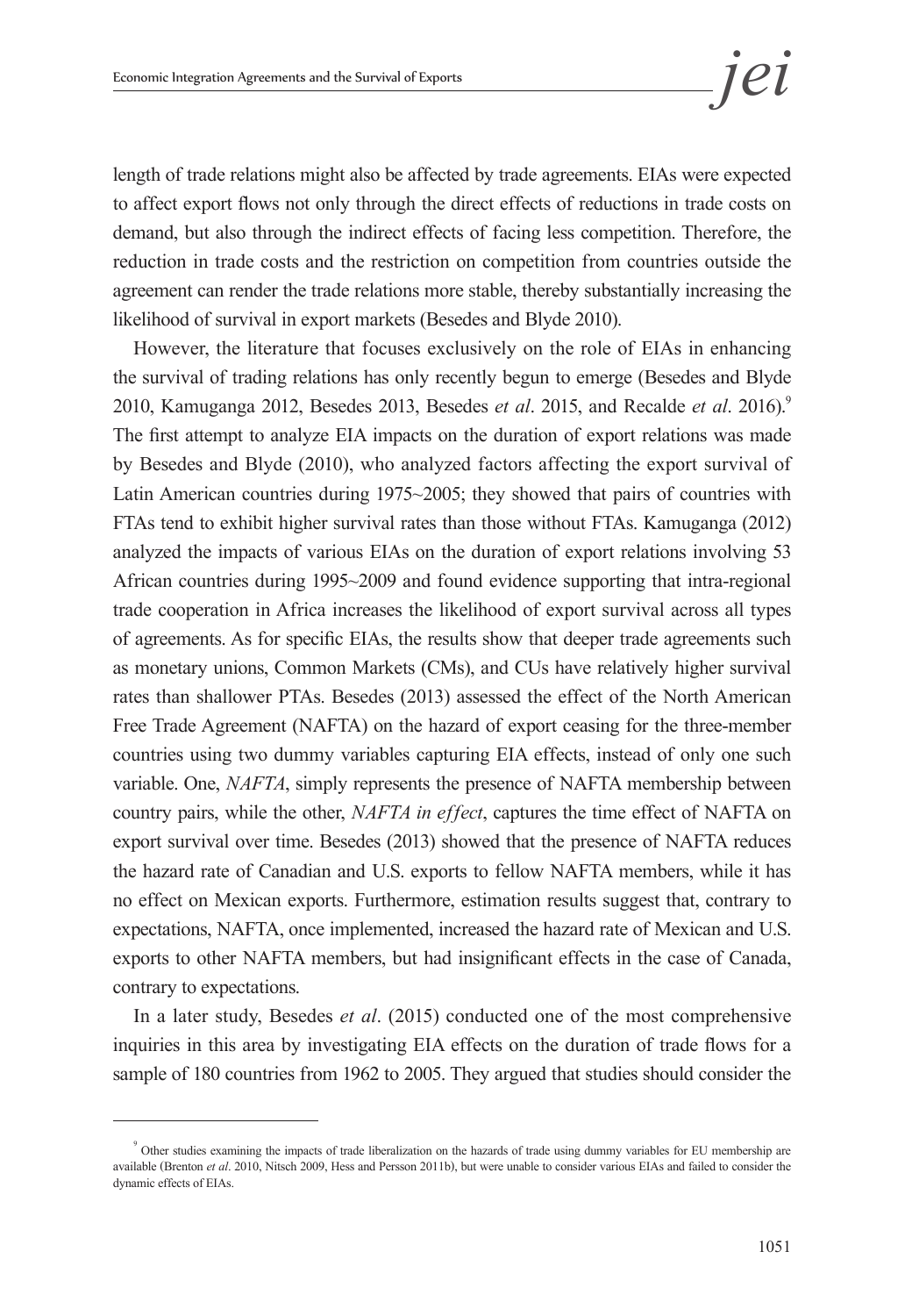timing of the agreement relative to that of trade relations, which can play an important role in understanding their effects on product-level patterns of trade.In doing so, several EIA dummies were added in the models to capture the dynamics associated with EIA implementation with respect to a given spell. Their results suggest that EIAs exert a dual effect on the survival of trade relations. They increase the survival of trade relations that started before the agreement, but reduce that of trade relations that started after the agreement.

More recently, Recalde *et al*. (2016) conducted research similar to that conducted by Besedes *et al*. (2015) to examine whether deeper EIAs enhance the survival of trade relations more strongly than shallow variants, using export data for 150 Latin American countries between 1962 and 2009. The signs and magnitudes of EIA impact, however, appear to differ significantly from those reported in Besedes *et al*. (2015). In particular, the results in Recalde *et al*. (2016) indicate that while the shallower EIAs reduce the survival of export relations for the spells that started before the agreement, the deeper EIAs, namely FTAs or CUs, increase the survival of export relations. In contrast, for spells that start after the agreement is enforced, the shallower agreements actually reduce the stability of export relations, while the deeper EIAs appear to exert a positive effect on the survival of export relations. Finally, their estimates suggest that survival rates increase over time after the signing of an EIA for spells commencing before and after the agreement, though the coefficient is larger in magnitude for deeper EIAs. Thus, they concluded that the formation of an EIA on the survival of trade relations may vary considerably across regions and types of EIAs.

Taken together, these studies show that EIA effects on aggregate trade flows, trade margins, and trade survival vary widely across agreements. Since the impacts of various EIAs on P&C exports have not hitherto been investigated in the literature, the remainder of this paper seeks to fill this gap.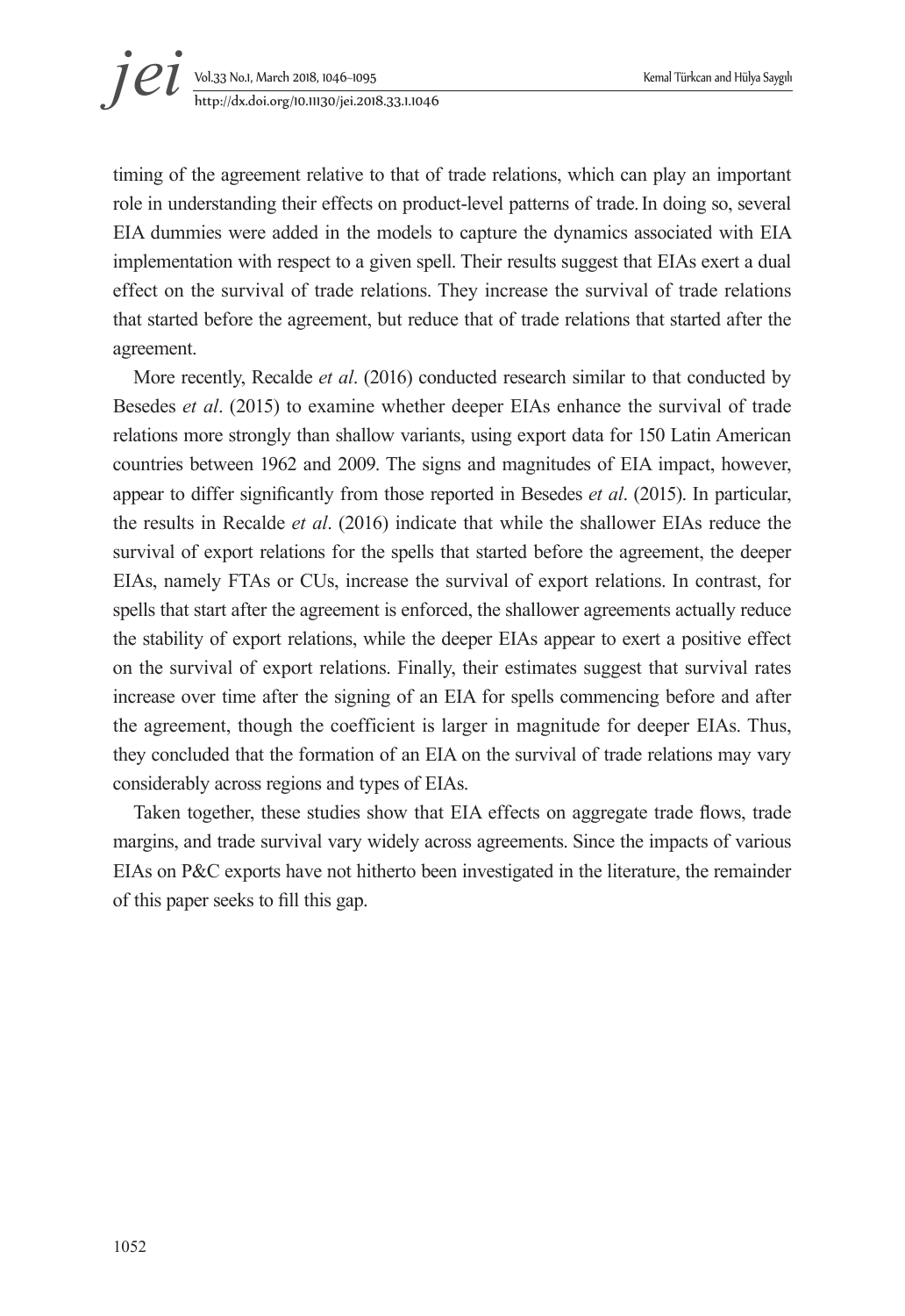

## **III. Data and Analysis**

Data on Turkish machinery and transportation equipment (MP) are taken from BACI, an international trade database developed by CEPII.<sup>10</sup> Our dataset contains bilateral trade values and quantities of exports and imports at the 6-digit HS level (revision 1996) for more than 200 trade partners from 1998 to 2013.

In this product classification, there are more than 5,000 product lines covering all articles in trade (HS chapters 1~92). Following Kimura and Obashi (2010) and Obashi (2010), we identify product lines included in any of the headings of chapters 84~92 as MP (general machinery HS 84, electric machinery HS 85, transport equipment HS 86~89, and precision machinery HS 90~92). These industries are selected because they are often considered highly fragmented. Accordingly, out of the 1124 product lines, 729 and 445 are listed as FPs and P&C, respectively. We examine exports of each product to 188 countries, which account for more than 90% of Turkey's machinery exports. The selection of the sample countries is dominated by the availability of data for bilateral trade flows and explanatory variables. The list of countries is presented in Appendix 1*.*

Export duration is measured by the length of spells and the number of years in which the product–country pair export relation is active. An export relation may stop and start several times over the study period, resulting in multiple spells within one export relation. The greater the number of spells, the shorter is the duration of export spells. Thus, the number of export spells may exceed that of export relations during the study period. The maximum number of spells possible for each importing country and product pair during 1998~2013 is eight.

Data on the various EIAs*–*our key explanatory variable*–*are mainly taken from Baier and Bergstrand's website,<sup>11</sup> and supplemented by data from the WTO's Regional Trade Agreements Information System (RTA-IS).<sup>12</sup> The database records the economic integration of bilateral country pairings for 195 countries annually from 1950 to 2012 and identifies six types of trade agreements by their level of economic integration, ranging in depth from NR-PTA to more extensive agreements such as PTAs, FTAs, CUs, CMs, and Economic Unions (EU). Our analysis focuses on the 1998~2013 period and considers

<sup>&</sup>lt;sup>10</sup> See Gaulier and Zignago (2010) for a detailed description of this database.  $11$  This dataset is available on Jeffrey Bergstrand's website: www.nd.edu/jbergstr.

 $12$  The database is available on the World Bank website: http://rtais.wto.org/UI/PublicMaintainRTAHome.aspx.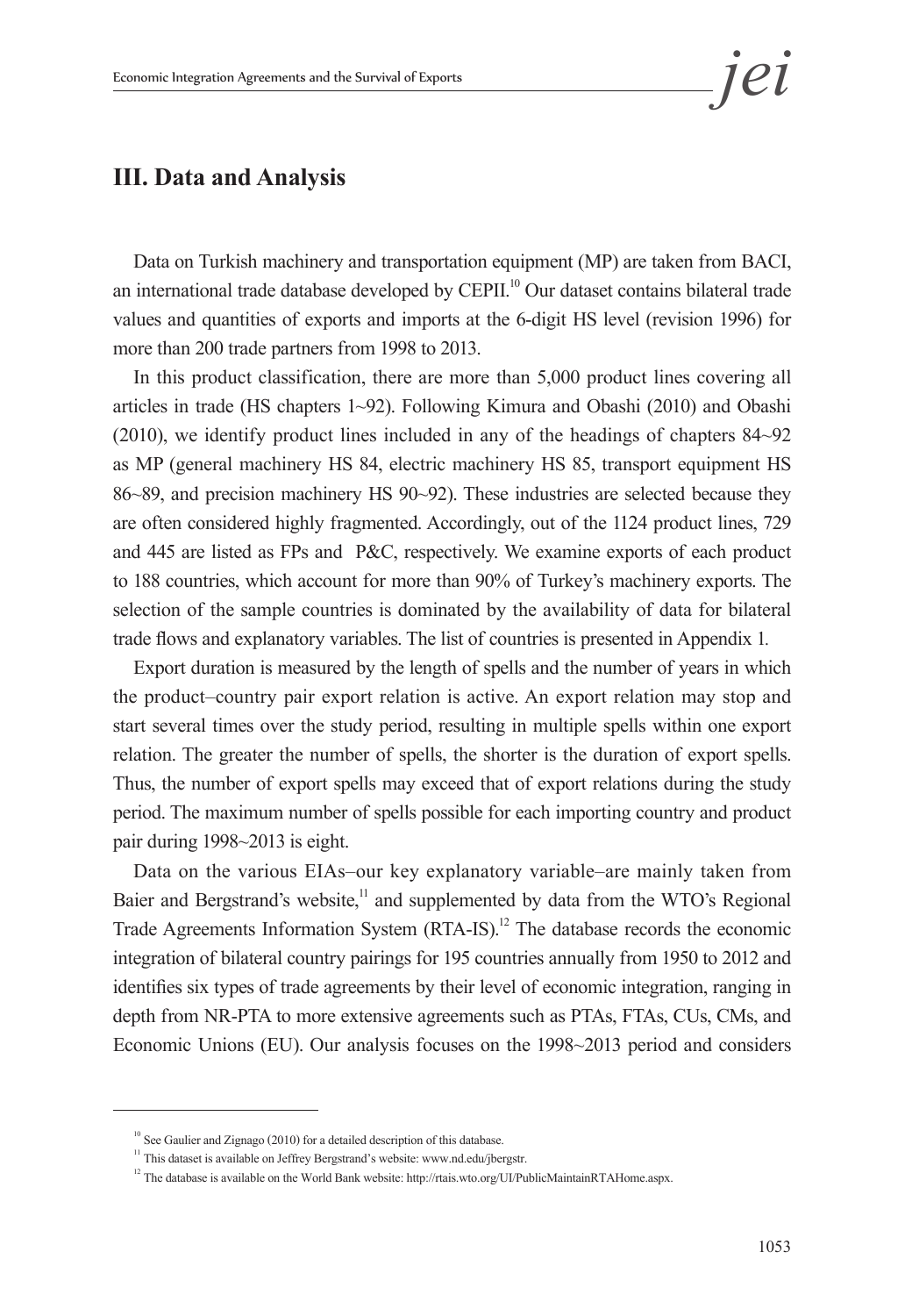

only the first four types since the latter two types are not present throughout this period. The complete list of EIAs signed by Turkey is given in Appendix 2.

|               |              | <b>Finished Products</b> |                     | <b>Parts and Components</b> |
|---------------|--------------|--------------------------|---------------------|-----------------------------|
|               | Number of    | Percent of               | Number of           | Percent of                  |
|               | Observations | Observations             | <b>Observations</b> | Observations                |
| No agreement  | 142,715      | 47.01                    | 122,131             | 47.47                       |
| <b>EIA</b>    | 160,849      | 52.99                    | 135,167             | 52.53                       |
| <b>NR-PTA</b> | 13,341       | 4.39                     | 12,535              | 4.87                        |
| <b>PTA</b>    | 23,820       | 7.85                     | 17,830              | 6.93                        |
| <b>FTA</b>    | 46,333       | 15.26                    | 36,729              | 14.27                       |
| <b>CU</b>     | 77,355       | 25.48                    | 68,073              | 26.46                       |
| <b>Total</b>  | 303,564      | 100.00                   | 257,298             | 100.00                      |

#### **Table 1. Number of observations**

(Note) This table reports the number of observations across product groups, broken down by the type of trade agreements. EIA denotes Economic Integration Agreement, NR-PTA denotes Non-reciprocal Preferential Trade Arrangements, PTA denotes Preferential Trade Arrangements, FTA denotes Free Trade Agreements, and CU denotes Customs Unions.

(Source) Authors 'own calculations based on CEPII's BACI database.

There are a total of 560,862 trade observations on MP export flows during the analysis period. Of these, about 53% (296,016) are accomplished by trade agreements and belong to the aforementioned four types of agreements (Table 1). Of the total, 303,564 observations (54%) pertain to FP exports, while the remaining 46% pertain to P&C. CU, accounting for about 26% of all observed trade agreements, can be considered the most common type of EIA for all types of products, followed by FTA with about 15% and PTA with about 7% of the observations. This is not surprising, given the deep and longstanding trade ties between Turkey and EU member states. Moreover, the shares of CU and NR-PTAs are higher for P&C trade compared to FPs.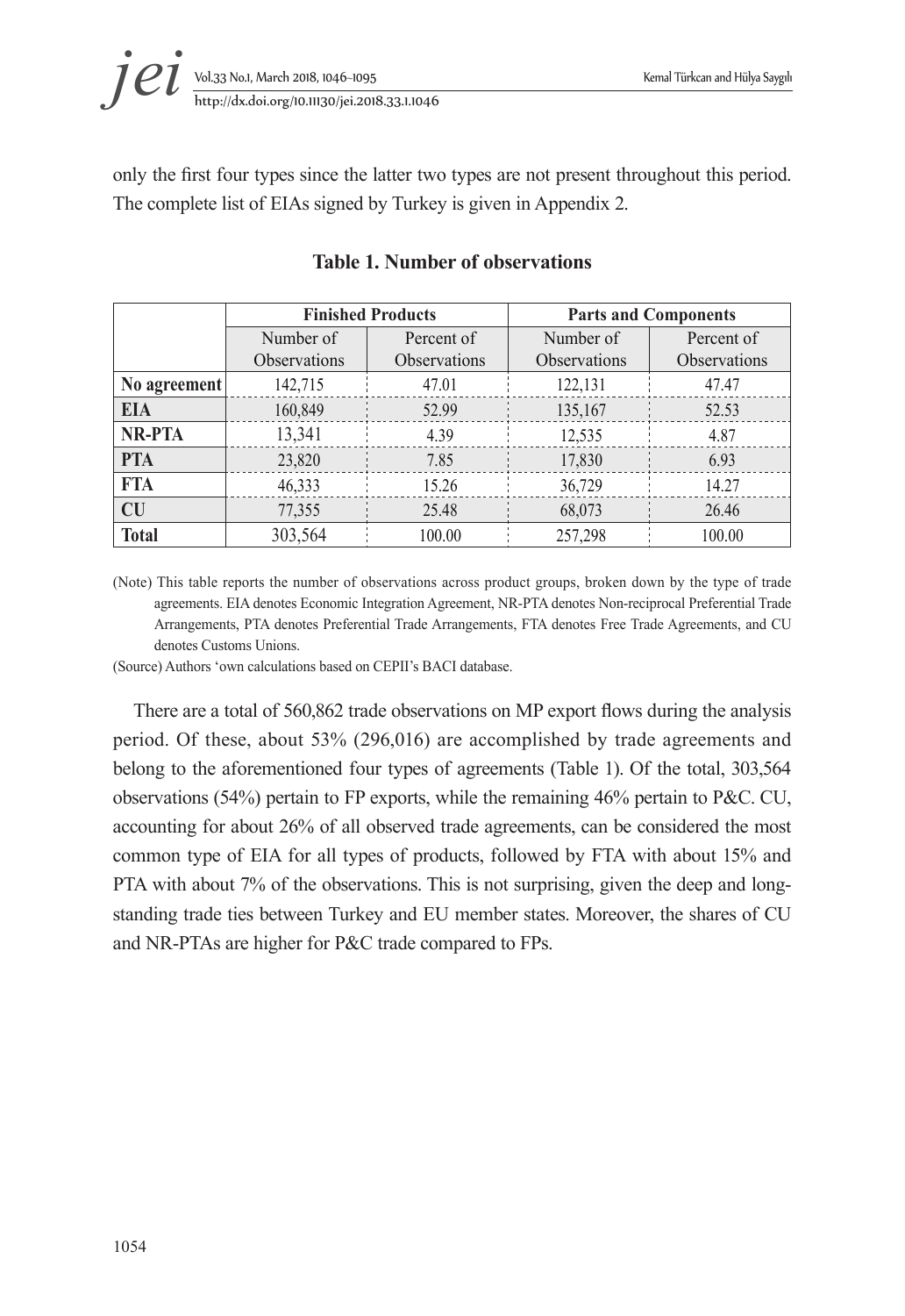

|               |      | <b>Finished Products</b> |      | <b>Parts and Components</b> |
|---------------|------|--------------------------|------|-----------------------------|
|               |      | Length of Spells         |      | Length of Spells            |
|               | Mean | Median                   | Mean | Median                      |
| No agreement  | 2.97 |                          | 3.54 |                             |
| <b>EIA</b>    | 2.95 |                          | 3.85 |                             |
| <b>NR-PTA</b> | 2.60 |                          | 3.48 |                             |
| <b>PTA</b>    | 2.51 |                          | 2.90 |                             |
| <b>FTA</b>    | 2.99 |                          | 3.77 |                             |
| CU            | 3.11 |                          | 4.22 |                             |
| <b>Total</b>  | 2.96 |                          | 3.67 |                             |

#### **Table 2. Average duration of exports**

(Years)

(Note) This table reports the length of spells (in years) for each type of trade agreement and each product group. EIA denotes Economic Integration Agreement, NR-PTA denotes Non-reciprocal Preferential Trade Arrangements, PTA denotes Preferential Trade Arrangements, FTA denotes Free Trade Agreements, and CU denotes Customs Unions.

(Source) Authors' own calculations based on CEPII's BACI database.

Table 2 presents the length of spells for each type of trade agreement and each product group during 1998~2013. It shows that the average duration of FP export flows to EIA partners is slightly lower than those to non-EIA partners. On the other hand, Turkey's P&C exports to EIA partners have longer spells than those to non-EIA partners. This result reinforces the hypothesis that EIAs have a stronger impact on P&C than FP trade. Not surprisingly, the mean spell length is longest when the EIA is a CU type (3.11 years for FPs and 4.22 for P&C). In contrast, the lowest average spell duration is found when the EIA is a PTA type for both types of products. It seems that deeper EIAs increase the length of the export spell by reducing trade-related transaction costs. We also find that CU has had the greatest impact on the duration of P&C exports (4.22 years), because the reduction in trade costs has been greater and Turkish firms have been strongly integrated into European value chains over the past 15 years. Tables 3 and 4 show that spells of exports in P&C are longer than those in FPs. EIA increases the spell length, and the increase is higher when the EIA is a CU. The share of the observed spells of P&C (FP) trade within a year or less decreases from 51 (56)% with non-agreement to 44 (53)% with CU.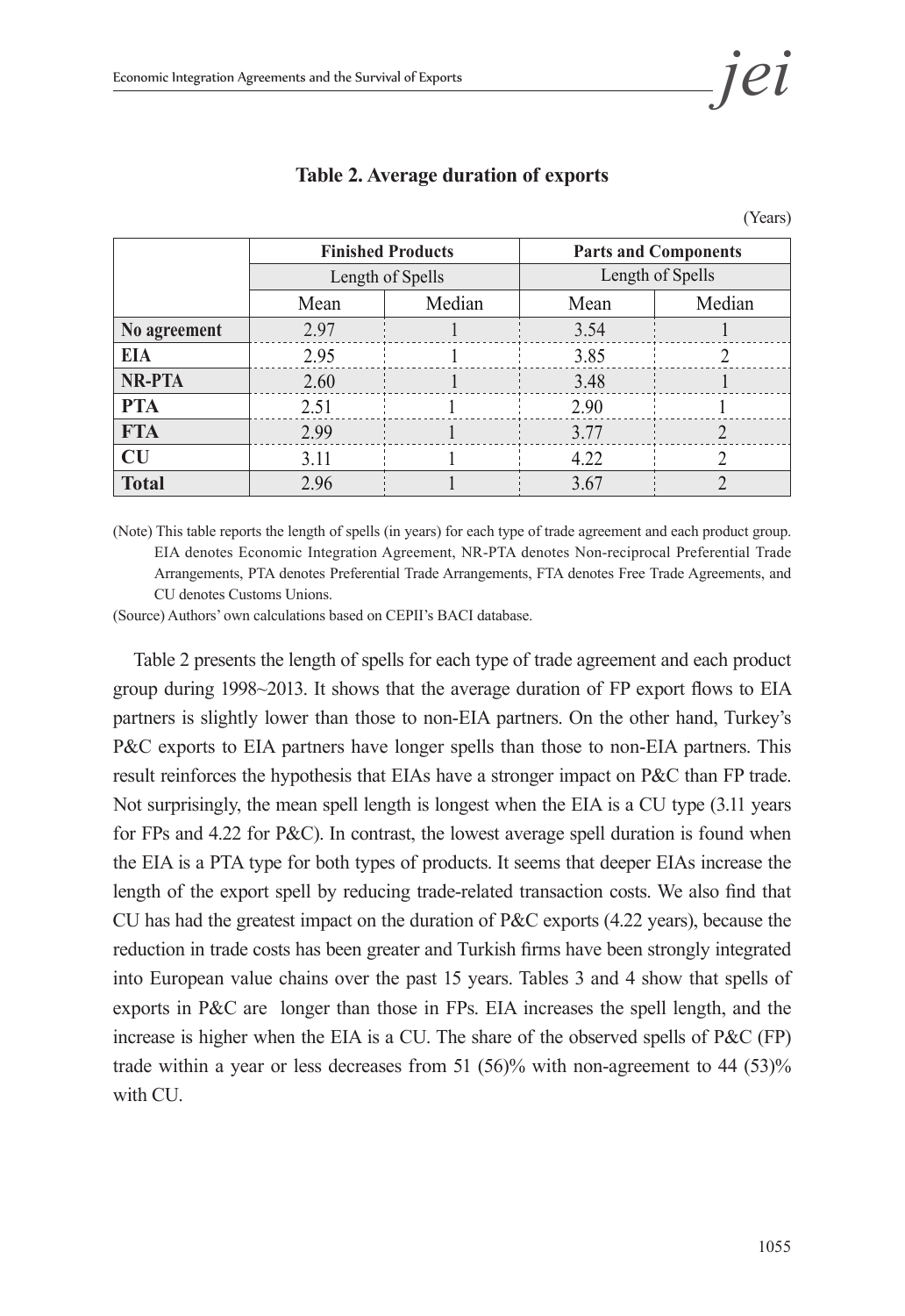| l<br>)<br>ĺ<br>í<br>ı<br>l |  |
|----------------------------|--|
| $\frac{1}{1}$              |  |
|                            |  |
| 1056                       |  |

| Spell           | Total          |                              | No Agreement        |                     |               | EІА                 | NR-PTA            |                                                                                                             | $\mathbb{H}$                                                                                    |           | É                 |                                            | 2                                                            |                   |
|-----------------|----------------|------------------------------|---------------------|---------------------|---------------|---------------------|-------------------|-------------------------------------------------------------------------------------------------------------|-------------------------------------------------------------------------------------------------|-----------|-------------------|--------------------------------------------|--------------------------------------------------------------|-------------------|
| Length          | Number Percent |                              | Number              | Percent             | <b>Number</b> | Percent             | <b>Number</b>     | Percent                                                                                                     | <b>Number</b>                                                                                   | Percent   | <b>Number</b>     | Percent                                    | <b>Number</b>                                                | Percent           |
|                 | of Spells      | of Spells                    | of Spells           | of Spells           | of Spells     | of Spells           | of Spells         | of Spells                                                                                                   | of Spells                                                                                       | of Spells | of Spells         | of Spells                                  | of Spells                                                    | of Spells         |
|                 | 56,535         | 55.16                        | 32,642              | 56.23               | 23,893        | 53.77               | 2,584             | 57.81                                                                                                       | 3,131                                                                                           | 54.71     | 6,630             | 53.41                                      | 11,548                                                       | 52.89             |
|                 | 16,464         | 16.06                        | 9,008               | 15.52               | 7,456         | 16.78               | 713               | 15.95                                                                                                       | 1,053                                                                                           | 18.40     | 2,081             | 16.76                                      | 3,609                                                        | 16.53             |
|                 |                |                              | 4,017               | 6.92                | 3,618         | 8.14                |                   | 7.90                                                                                                        |                                                                                                 | 8.96      |                   | 8.23                                       | 1,730                                                        | 7.92              |
|                 |                |                              | 2,291               | 3.95                | 1,983         | 4.46                |                   | 5.03                                                                                                        |                                                                                                 |           |                   |                                            |                                                              | 4.61              |
| <b>SP</b>       |                | 1417 219 3 3 3 3 4 5 6 7 8 8 |                     | 2.57                | 1,276         |                     | $\frac{353}{225}$ |                                                                                                             | $\frac{25}{25}$ $\frac{25}{25}$ $\frac{25}{25}$ $\frac{25}{25}$ $\frac{25}{25}$ $\frac{25}{25}$ |           | $\frac{122}{498}$ | $\frac{4.01}{2.27}$<br>$\frac{2.27}{2.03}$ | $\frac{1,007}{627}$<br>$\frac{417}{382}$<br>$\frac{89}{270}$ |                   |
|                 |                |                              | $\frac{1,490}{967}$ | 1.73                |               | $\frac{2.87}{2.15}$ |                   | $\begin{array}{c c} 2.39 \\[-4pt] 1.68 \\[-4pt] 1.59 \\[-4pt] 1.05 \\[-4pt] 0.08 \\[-4pt] 0.81 \end{array}$ |                                                                                                 |           |                   |                                            |                                                              | $\frac{1}{9}$     |
|                 |                |                              |                     | 1.67                | 956           |                     | $\overline{7}$    |                                                                                                             |                                                                                                 |           |                   |                                            |                                                              | 1.75              |
| $\infty$        |                |                              |                     |                     | 547           |                     | 47                |                                                                                                             |                                                                                                 |           |                   |                                            |                                                              |                   |
| $\bullet$       |                |                              | $794$<br>$651$      | $\frac{1.50}{1.37}$ | 457           | $\frac{23}{10}$     | 48                |                                                                                                             |                                                                                                 |           |                   | $\frac{0.87}{1.02}$                        |                                                              | $\frac{136}{124}$ |
| $\blacksquare$  |                |                              |                     | 1.12                |               | 1.04                |                   |                                                                                                             |                                                                                                 |           | $\frac{127}{118}$ |                                            |                                                              |                   |
| $\equiv$        |                |                              |                     | 1.50                | 396           | 0.89                | 35 <sub>2</sub>   | 0.78                                                                                                        | $47$                                                                                            |           |                   |                                            | 196                                                          |                   |
| $\overline{12}$ |                |                              | 646                 | $\Xi$               | 388           | 0.87                |                   | 0.45                                                                                                        | $\ddot{4}$                                                                                      |           | 156               | 1.26                                       | 168                                                          | 0.77              |
| 13              |                |                              | $\frac{469}{2}$     | 0.81                | 367           | 0.83                | $\overline{22}$   | 64.0                                                                                                        | 47                                                                                              |           | $\overline{4}$    | $\overline{114}$                           | 157                                                          | $0.72$<br>$0.78$  |
| $\overline{1}$  |                |                              | 410                 | $\overline{0.71}$   | 312           | 0.70                | $\overline{21}$   | 0.47                                                                                                        | $\overline{31}$                                                                                 |           | $\infty$          | 0.73                                       | 170                                                          |                   |
| 15              |                |                              | 285                 | 64.0                |               | 0.58                | $\overline{21}$   | 0.47                                                                                                        | $\frac{21}{57}$                                                                                 | 0.37      | 93                | 0.75                                       | 124                                                          | 0.57              |
| $\frac{1}{2}$   | 2,952          |                              | 1,637               | 2.82                | 1,315         | 2.96                | 96                | 2.15                                                                                                        |                                                                                                 | 1.00      | 306               | 2.47                                       | 856                                                          | 3.92              |
| <b>Total</b>    | 102,494        | 100.00                       | 58,056              | 100.00              | 44,438        | (00.00)             | 4,470             | 100.00                                                                                                      | 5,723                                                                                           | 100.00    | 12,413            | 100.00                                     | 21,832                                                       | 100.00            |
|                 |                |                              |                     |                     |               |                     |                   |                                                                                                             |                                                                                                 |           |                   |                                            |                                                              |                   |

(Note) This table depicts the distribution of spell lengths for Finished Product, broken down by the type of trade agreement. EIA denotes Economic Integration Agreement, NR-PTA denotes Non-reciprocal Preferential Trade Arrangements, PTA denotes Preferential Trade Arrangements, FTA denotes Free Trade Agreements, and CU NR-PTA denotes Non-reciprocal Preferential Trade Arrangements, PTA denotes Preferential Trade Arrangements, FTA denotes Free Trade Agreements, and CU (Note) This table depicts the distribution of spell lengths for Finished Product, broken down by the type of trade agreement. EIA denotes Economic Integration Agreement, denotes Customs Unions. denotes Customs Unions.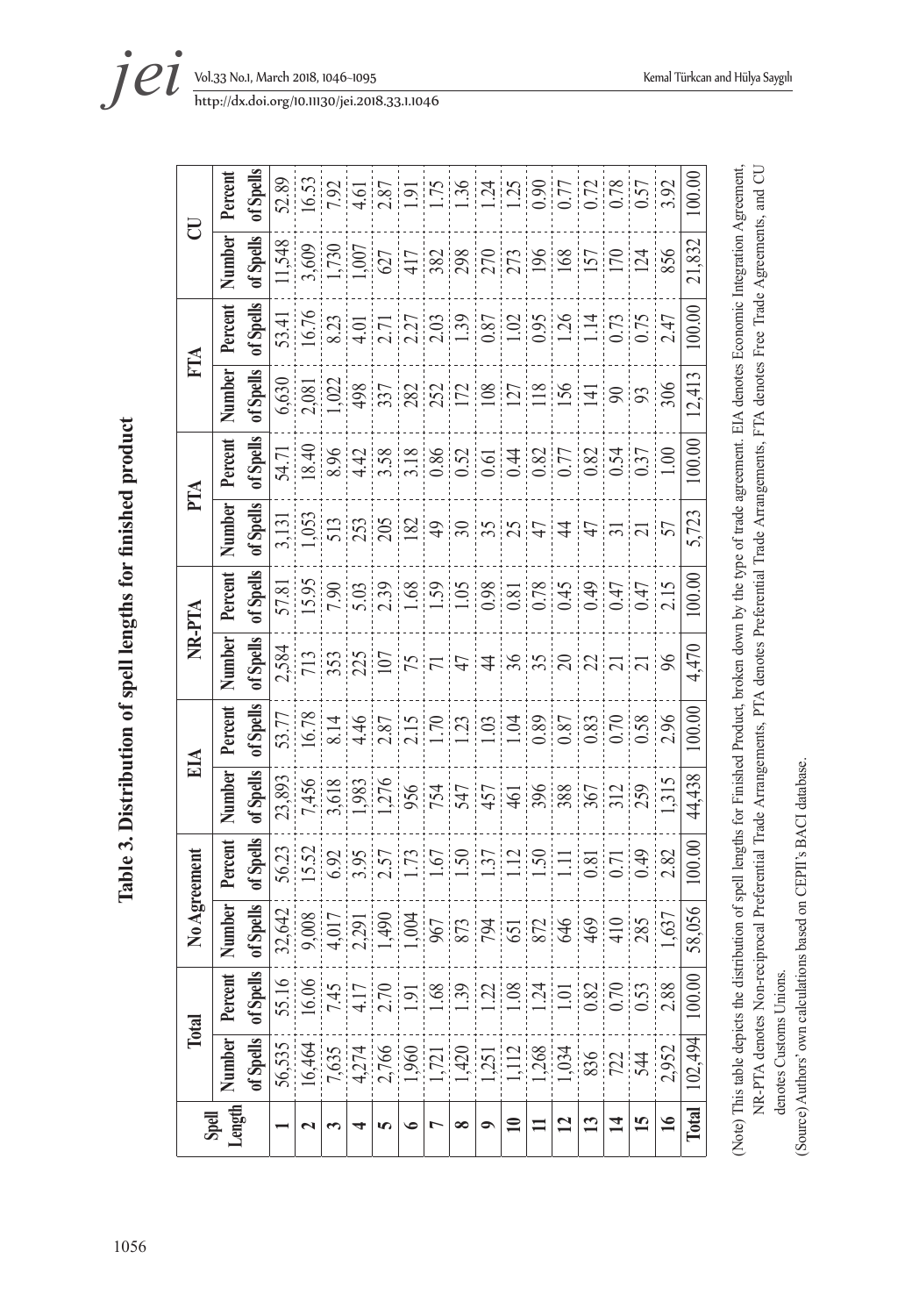| ruhution of spell lengths for parts and components<br>q |
|---------------------------------------------------------|
| <br> <br>                                               |
| צו ומען וטו<br>q                                        |
| D                                                       |
| q                                                       |
|                                                         |
| ・・・<br>₿                                                |

 $00.00$ **Spells** 44.04 16.03  $\frac{8.25}{4.94}$  $\frac{1.88}{1.88}$ **Total** 70,128 100.00 41,531 100.00 28,597 100.00 3,205 100.00 3,513 100.00 7,961 100.00 13,918 100.00  $2.19$ **% of**  34,662 49.43 21,307 51.30 13,355 46.70 1,635 51.01 1,789 50.93 3,802 47.76 6,129 44.04 10,776 15.37 6,194 14.91 4,582 16.02 480 14.98 636 18.10 1,235 15.51 2,231 16.03 2.85  $2.12$  $\frac{8}{8}$  $80$  $\overline{17}$  $.18$  $0.92$  $0.72$  $0.84$ 9.24 5,411 7.72 3,011 7.25 2,400 8.39 244 7.61 343 9.76 665 8.35 1,148 8.25 4 ||3,185 ||4,54 ||4,54 ||4,37 ||4,37 ||4,36 ||4,36 ||4,36 ||4,36 ||4,37 ||4,37 ||4,37 ||4,37 ||4,37 ||4,37 || 1,846 2.63 1,016 2.45 830 2.90 90 2.81 124 3.53 220 2.76 396 2.85 6 | 1,511 | 2.15 | 847 | 847 | 664 | 673 | 69 | 104 | 104 | 2.96 | 106 | 2.46 | 2.46 | 2.55 | 2.12 1,340 | 1,340 | 1,340 | 1,340 | 1,340 | 1,340 | 1,340 | 1,340 | 1,340 | 1,350 | 1,340 | 1,340 | 1,340 | 1,340 | 1,184 1.69 707 1.70 477 1.67 50 1.56 18 0.51 148 1.86 261 1.88 1,258 | 1,258 | 1,258 | 1,258 | 1,258 | 1,258 | 1,258 | 1,258 | 1,258 | 1,258 | 1,258 | 1,258 | 1,23 **10** 1,042 1.49 654 1.57 388 1.36 33 1.03 19 0.54 86 1.08 250 1.80 **11** 1,125 1.60 716 1.72 409 1.43 53 1.65 31 0.88 162 2.03 163 1.17 **12** 965 1.38 554 1.33 411 1.44 40 1.25 33 0.94 174 2.19 164 1.18 **13** 718 1.02 394 0.95 324 1.13 29 0.90 26 0.74 141 1.77 128 0.92 **14** 602 0.86 359 0.86 243 0.85 38 1.19 34 0.97 71 0.89 100 0.72 **15** 544 0.78 303 0.73 241 0.84 30 0.94 18 0.51 76 0.95 117 0.84 **16** 3,959 5.65 2,045 4.92 1,914 6.69 143 4.46 98 2.79 387 4.86 1,286 9.24  $\overline{C}$ **Total Industrial CIA EIA EIA EIA EIA EIA EIA EIA EIA EIA EIA EIA EIA EIA EIA of Spells Number**  13.918  $\frac{6,129}{2,231}$ 687 396  $\frac{295}{2}$  $rac{1}{261}$  $250$  $28$  $\Box$  $286$  $258$ 63 164  $\geq$ j 100.00 47.76<br>15.51<br>8.35<br>4.21 **Spells** 2146120120 **% of**  2.19 0.89  $2.03$  $\frac{1}{7}$  $0.95$ 4.86 j j FIA **of Spells Number**   $\frac{1}{235}$ 3,802 665  $\frac{35}{20}$ 7,961  $|S| \leq |S|$  $\overline{17}$ 86 162  $\overline{[4]}$  $71$ <br>76 100.00 **Spells** 50.93  $\frac{18.10}{2}$ **% of**  9.76  $\frac{3.5}{2.8}$  $\frac{1}{0.88}$  $0.74$ 2.79 0.94 0.97  $\frac{1}{0.51}$ PTA **of Spells Number**  1,789<br>636 3.513 343  $\frac{124}{104}$  $\frac{27}{18}$  $\overline{21}$  $\overline{19}$  $\overline{3}$  $|8|7|8$  $\frac{1}{98}$  $\overline{31}$ 100.00 **Spells** 14.98  $\frac{1}{65}$ **% of**  51.01  $\frac{7.61}{4.84}$  $\frac{1}{0.90}$  $\overline{.}19$  $0.94$ 4.46  $25$ **NR-PTA of Spells Number**  .635 3.205  $rac{315}{80}$  $\frac{1}{480}$  $\frac{1}{4}$  $|\mathfrak{G}|$ ន $|\mathfrak{G}|$ ន $|\mathfrak{G}|$ ន  $\Theta$  $|3| \approx 3$ 100.00 **Spells** 46.70 16.02 **% of**   $\frac{8.39}{4.79}$ 2.90  $2.32$  $\frac{1.96}{1.67}$  $50,36$  $43$ 0.85  $4<sup>i</sup>$  $\Box$ 0.84 6.69  $E<sub>A</sub>$ **of Spells**  $\frac{13,355}{4,582}$ **Number**  2,400 28.597 914  $\frac{1}{830}$ 560 324  $243$ 664 477 430 388 409 İ 411 100.00 **Spells % of**   $\frac{51.30}{14.91}$  $7.25$ <br>4.37  $2.45$ <br> $2.04$  $\frac{88}{1.70}$  $\frac{5}{7}$  $\overline{2}$  $33$ 0.95  $0.86$  $0.73$ 92 No agreement **of Spells Number**  21,307<br>6,194 3.011 816  $016$ 41,531 847  $\frac{1}{80}$ 707 716 554 359  $\frac{1}{2}$  $045$ 554 394 j 100.00 **Spells** 49.43  $\overline{.537}$  $7.72$ 4.54 **% of**  2.63  $2.15$  $\overline{5}$  $69$  $\overline{179}$  $49$ 09.1 1.38  $\overline{0}$ 0.86  $0.78$ 5.65 **Total of Spells** 34,662 10,776 70,128 **Number**  3.185 1,846 340 .184 258 042 125 959 5.411 511 718 602 965 544 **Length Total Spell**  51  $\overline{16}$  $\mathbf{r}$  $\overline{a}$  $13$  $\overline{14}$  $\sim$ **3456789** $\mathbf{I}$ **1**

(Note) This table depicts the distribution of spell lengths for Parts and Components, broken down by the type of trade agreement. EIA denotes Economic Integration Agreement, NR-PTA denotes Non-reciprocal Preferential Trade Arrangements, PTA denotes Preferential Trade Arrangements, FTA denotes Free Trade Agreements,

(Note) This table depicts the distribution of spell lengths for Parts and Components, broken down by the type of trade agreement. EIA denotes Economic Integration Agreement, NR-PTA denotes Non-reciprocal Preferential Trade Arrangements, PTA denotes Preferential Trade Arrangements, FTA denotes Free Trade Agreements,

and CU denotes Customs Unions.

and CU denotes Customs Unions.

(Source) Authors' own calculations based on CEPII's BACI database.

(Source) Authors' own calculations based on CEPII's BACI database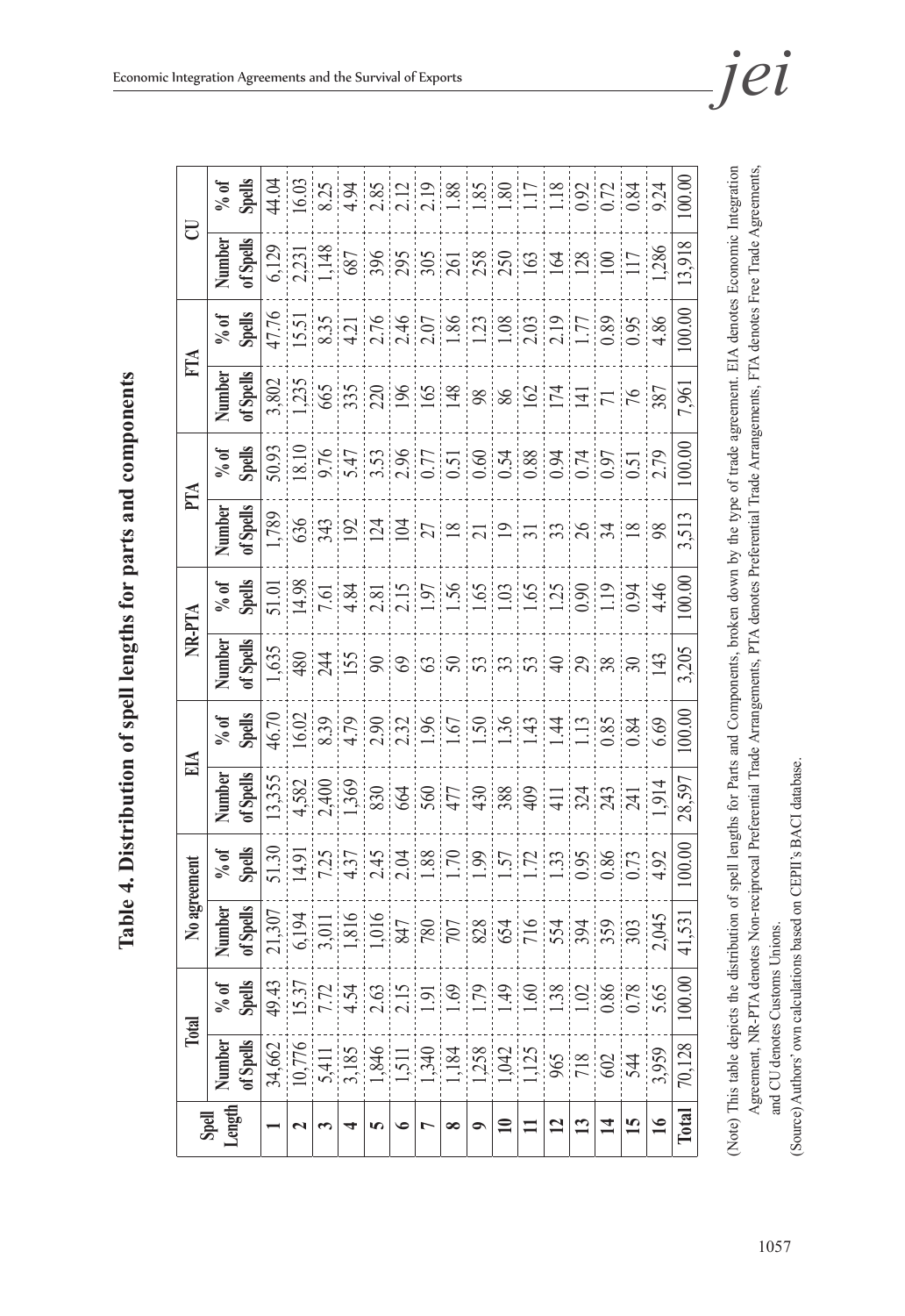# Vol.33 No.1, March 2018, 1046~1095 Kemal Türkcan and Hülya Saygılı *i et yol.33 No.1, March 2018, 1046-1095*<br>*http://dx.doi.org/10.11130/jei.2018.33.1.1046*

Another method of illustrating the patterns and differences in export duration across various EIAs is to graph the survival curves using the Kaplan-Meier method to estimate the probability of export relations surviving for a given number of years. The survival curves in Figures 1 and 2 show significant differences in survival rates between Turkey's machinery exports to EIA partners and those to non-EIA partners. In particular, they confirm that exports to EIA partners exhibit higher probabilities of survival than those to non-EIA partners and the gap between those two survival curves widens over time. The gap is more pronounced in the case of P&C than in the case of FPs. Figures 3 and 4 show separate Kaplan-Meier survival curves for various EIAs with different product groups. Surprisingly, the PTA type has higher survival rates, while the FTA type has much lower survival rates. These findings are reasonably consistent across different product groups. However, this result contradicts those of previous findings in the literature, as deeper EIAs usually lead to higher survival rates. This contradictory finding may be because Turkey's PTAs (both NR-PTA and PTA)–involving key trading partners such as the US, Japan, and Australia–are long-standing, and therefore, not only promote export experience but also improve the chances of export survival. In contrast, these relatively low survival rates for the FTA type can be attributed to the fact that Turkey's FTAs mostly involve smaller countries and are too recent to have an appreciable impact on the duration of exports.

Overall, we find that the survival rates for Turkey's exports to EIA partners are significantly higher than those for its exports to non-EIA partners and this difference in survival rates is noticeably more prevalent in the case of P&C exports. In the rest of the paper, we attempt to explain these findings using formal econometric analysis.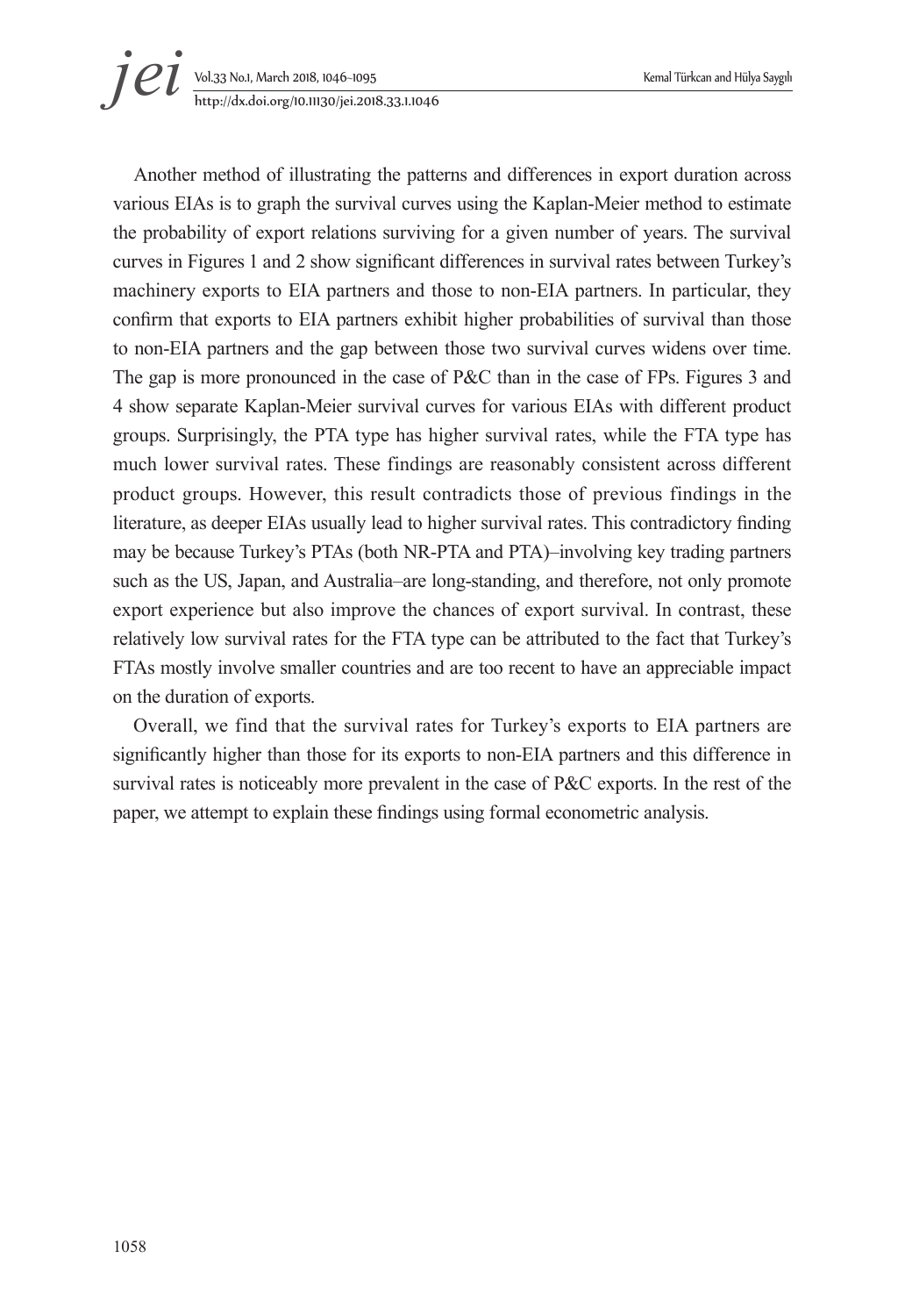



**Figure 1. Export survival for finished product**

(Source) Author's own calculation based on CEPII's BACI database



**Figure 2. Export survival for parts and components**

(Source) Author's own calculation based on CEPII's BACI database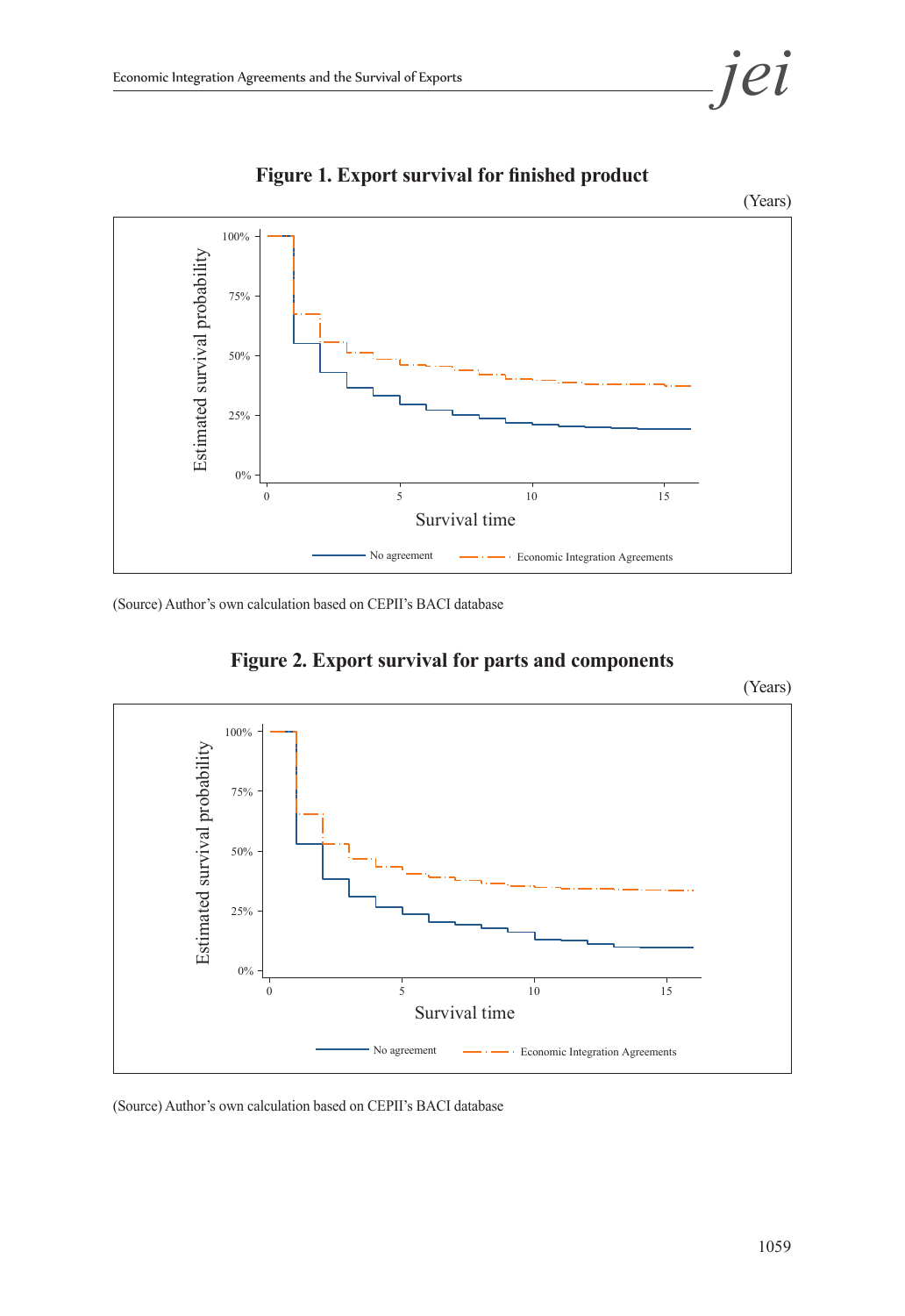



**Figure 3. Export survival of finished product**

(Source) Author's own calculation based on CEPII's BACI database



#### **Figure 4. Export survival of parts and components**

(Note) This figure displays export survival probabilities of Parts and Components across four types of trade agreements using the Kaplan-Meier survival functions. NR-PTA denotes Non-reciprocal Preferential Trade Arrangements, PTA denotes Preferential Trade Arrangements, FTA denotes Free Trade Agreements, and CU denotes Customs Unions. (Source) Authors' own calculation based on CEPII's BACI database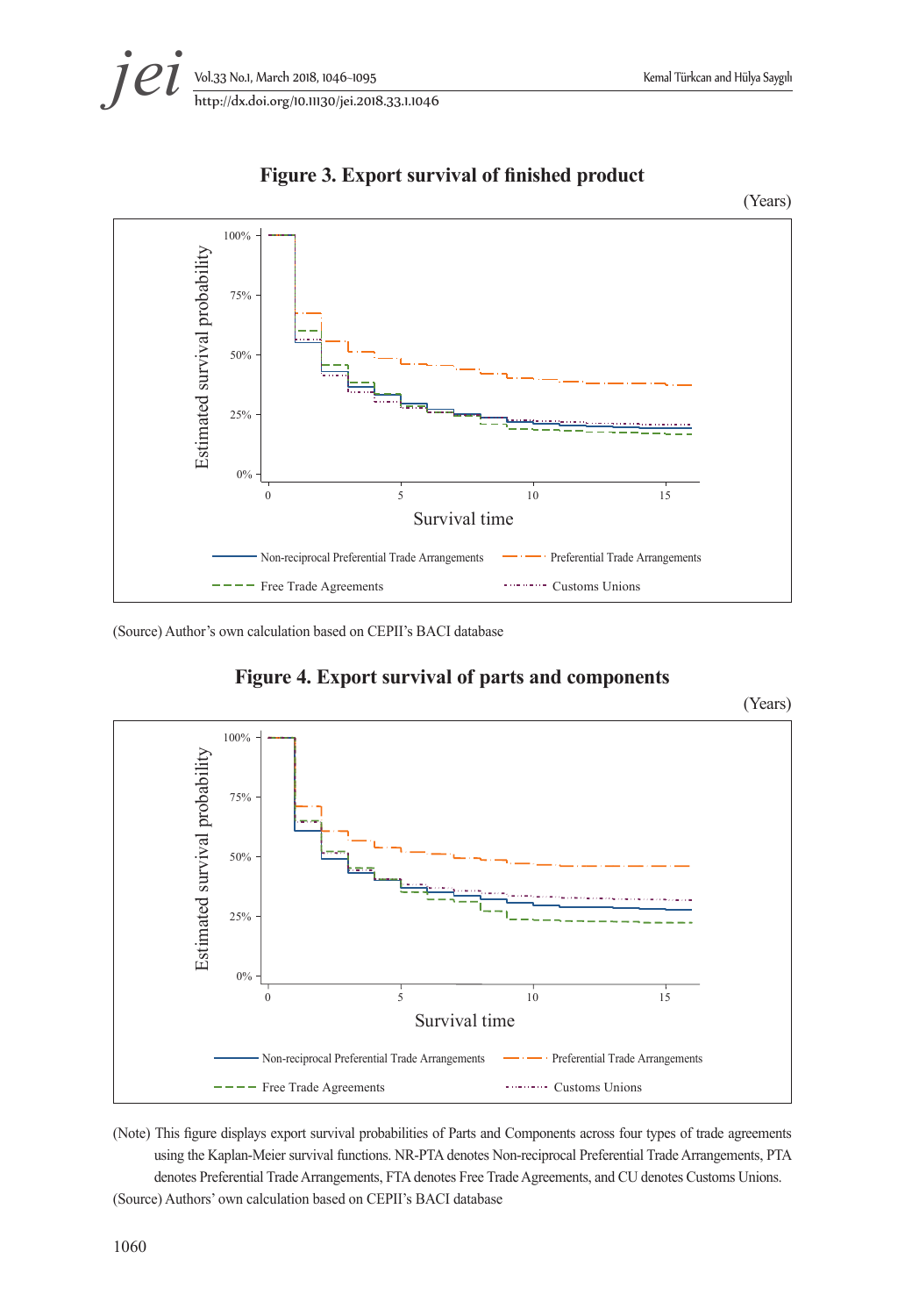# **IV. Estimation Methodology**

#### **A. Methodology**

Following Hess and Persson (2011a), this study employs a discrete-time probit model with random effects. Discrete-time hazard models can be specified in terms of conditional probabilities of termination of a particular trade relation in a given time interval. Using the same notation as in Hess and Persson (2011a), we define  $T_i$  as a continuous, non-negative random variable measuring the survival time of a particular trade relation. The hazard probability is then defined as the probability of terminating a trade relation within a specified time interval  $(t_k, t_{k+1})$ ,  $k = 1, 2, ..., k^{max}$  and  $t_{1=0}$ , given that failure has not occurred prior to the starting time of the interval and the explanatory variables are added to the regression model. This conditional probability can be expressed as a discrete-time hazard rate:

$$
h_{ik} = P(T_i < t_{k+1} | T_i \ge t_k, x_{ik}) = F(x_{ik}'\beta + \gamma_k) \tag{1}
$$

where  $x_{ik}$  is a vector of time-varying covariates that are assumed to affect the hazard rate and  $\beta$  is a vector of coefficients to be estimated. A positive (negative) sign of coefficients indicates a higher (lower) likelihood of terminating an export relation, and consequently, lower (higher) probability of surviving in the export market.  $\gamma_k$  is a function of time interval that allows the hazard rate to vary across periods, and F (.) is an appropriate distribution function ensuring that  $0 \le h_{ik} \le 1$  for all i, k. In this study, denotes separate export spells for any given importer–product combination. In addition, since the underlying baseline hazard is unknown in practice, a set of dummy variables marking the length of each spell, denoted by  $\gamma_k$ , is included in the regression model.

The discrete-time proportional hazards model can be estimated by maximizing the following log-likelihood function:

$$
ln \mathcal{L} = \sum_{i=1}^{n} \sum_{k=1}^{k_i} [y_{ik} ln(h_{ik}) + (1 - y_{ik}) ln(1 - h_{ik})]
$$
 (2)

where  $k_i$  refers to the terminal time period and subscript  $i$  indicates that it varies with the spell.  $y_{ik}$  is a binary variable and takes the value of 1 if spell is observed to cease during the kth time interval, and zero otherwise. Hence, with this specification, discrete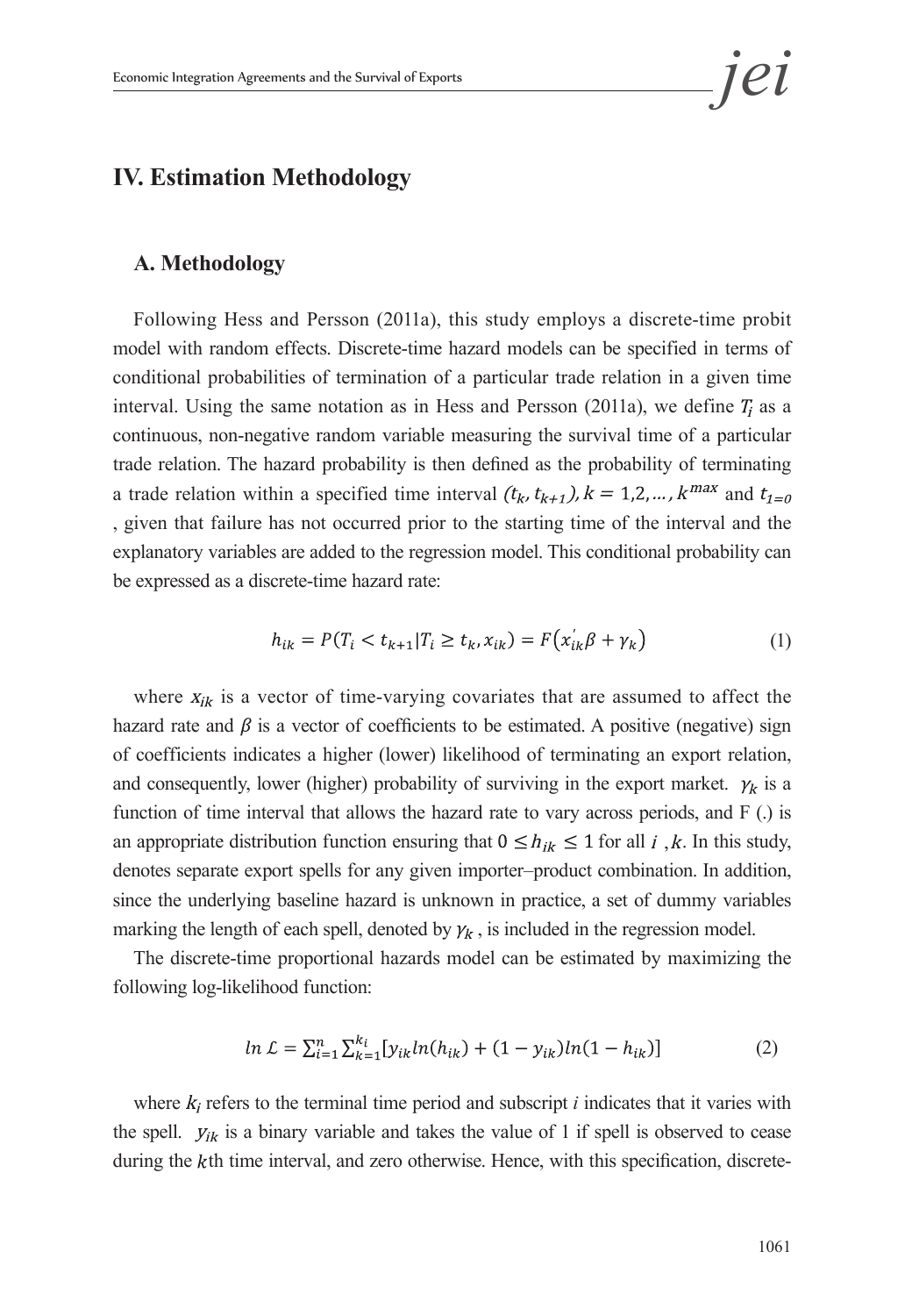time hazard models can be regarded as a sequence of binary dependent variable models. This is convenient because any standard model for binary dependent variables (such as logit, probit, or cloglog) can be applied to estimate discrete-time hazard models.

Consequently, this specification of the log-likelihood function requires the underlying export database to be changed as follows. If the spell of the *i*th subject is completed, then the binary dependent variable assumes the unit value for the last time point  $(T<sub>i</sub>)$  and zero for all other time points  $(1,2,...T_i-1)$  of the interval. For example, consider that Turkey exports a given product to a particular destination country from 2000 to 2004. Such an export relation thus has a spell length of four years. With this information about spell length, the binary dependent variable takes the value of zero from 2000 to 2003 and one for the fourth year. The advantage of this approach is that it allows the inclusion of timevarying explanatory variables into the regression model (Esteve-Perez *et al*. 2007).

In estimating Equation (2), it is necessary to determine the functional form of the hazard rate,  $h_{ik}$ . As discussed in Hess and Persson (2011a), logit, probit, and complementary log-log (cloglog) models are the most common specifications for the estimation of models with binary dependent variables. The cloglog model is the discretetime counterpart of the continuous-time Cox proportional hazards model. In contrast, both logit and probit models assume non-proportional hazards. Furthermore, Hess and Persson (2011a) argued that the inclusion of random effects into the binary choice model framework is a satisfactory approach because parameter estimates are less affected by the choice of heterogeneity distribution and this approach is convenient from the computational viewpoint. We therefore estimate Equation (2) using the discrete-time probit model with random effects. However, the results remain qualitatively unchanged when using either a logit or a cloglog model.<sup>13</sup>

Unobserved heterogeneity can also be accounted for by including country and product fixed effects. However, there are several reasons to prefer a random-effects probit model over a fixed-effects probit model. First, a random-effects model is generally preferred if the outcome is binary or dichotomous. Second, a random-effects model can estimate time-invariant variables, such as distance or the economic integration dummy, which are dropped in a fixed-effects model. After obtaining the coefficient estimates from both models, a Hausman specification test is performed to determine whether the coefficient estimates of the two models are systematically different. Given the foregoing considerations and test results, we continue to analyze EIA effects on the duration of

<sup>&</sup>lt;sup>13</sup> We omit these results here for brevity.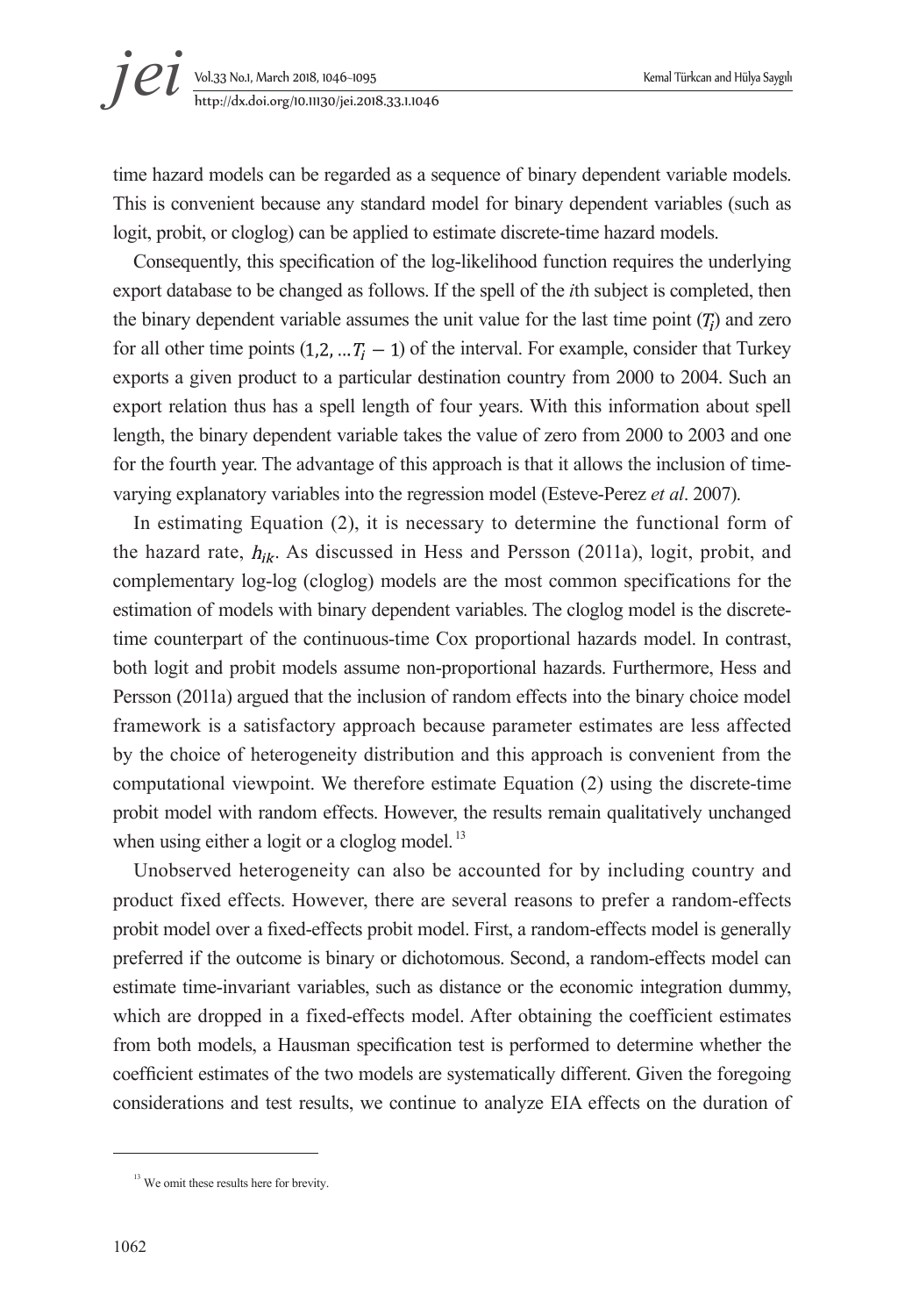export flows using a discrete-time probit model with random effects.

Before proceeding to the model specifications and econometric analysis, all leftcensoring spells (i.e., the export flows that are already active in the first year of the sample, namely 1998) are omitted from the analysis, reflecting common practice for handling left-censoring data (Obashi 2010, Hess and Persson 2011b, Fugazza and Molina 2016). The discrete-time probit model is estimated separately for FPs and P&C to quantify whether model estimates differ across product types. Moreover, restricting our attention to these subsamples enables us to identify the role played by GPNs in determining EIA effects on the duration.

### **B. Variables**

#### **1. Country and product-specific variables**

While we are particularly interested in analyzing EIA effects on the duration of exports, we also include various country- and product-specific control variables in our probit analysis, which have been widely used in previous trade duration studies (Hess and Persson 2011b, Corcoles *et al*. 2015, Besedes *et al*. 2015). Country-specific variables are characterized by distance, border, common language, and importers' GDP. According to the gravity literature, trade costs tend to be lower for countries that have common borders or language and are closer geographically. The decline in trade costs may in turn increase trade relations, and therefore, decrease the probability of export ceasing. Another variable that is likely to influence the survival of export flows is the importers' GDP since it serves as a proxy for market thickness. Brenton *et al*. (2010) argued that export relations involving economically large importers are more likely to last longer. In addition, trading partners' market size increases the opportunities of fragmentation in trade and lowers the export hazard (Jones and Kierzkowski 2001, Grossman and Helpman 2005).

Product-specific variables are represented by the natural logarithm of initial export value and lagged duration. An export relation with a larger initial transaction size reflects the existence of ex-ante trust between trading partners and might reduce export hazard (Rauch and Watson 2003). The lagged duration, i.e., the number of years that a previous export spell lasted, is included to assess the impact of export experience on hazard rate. We assume that experience in exports of a specific product is negatively associated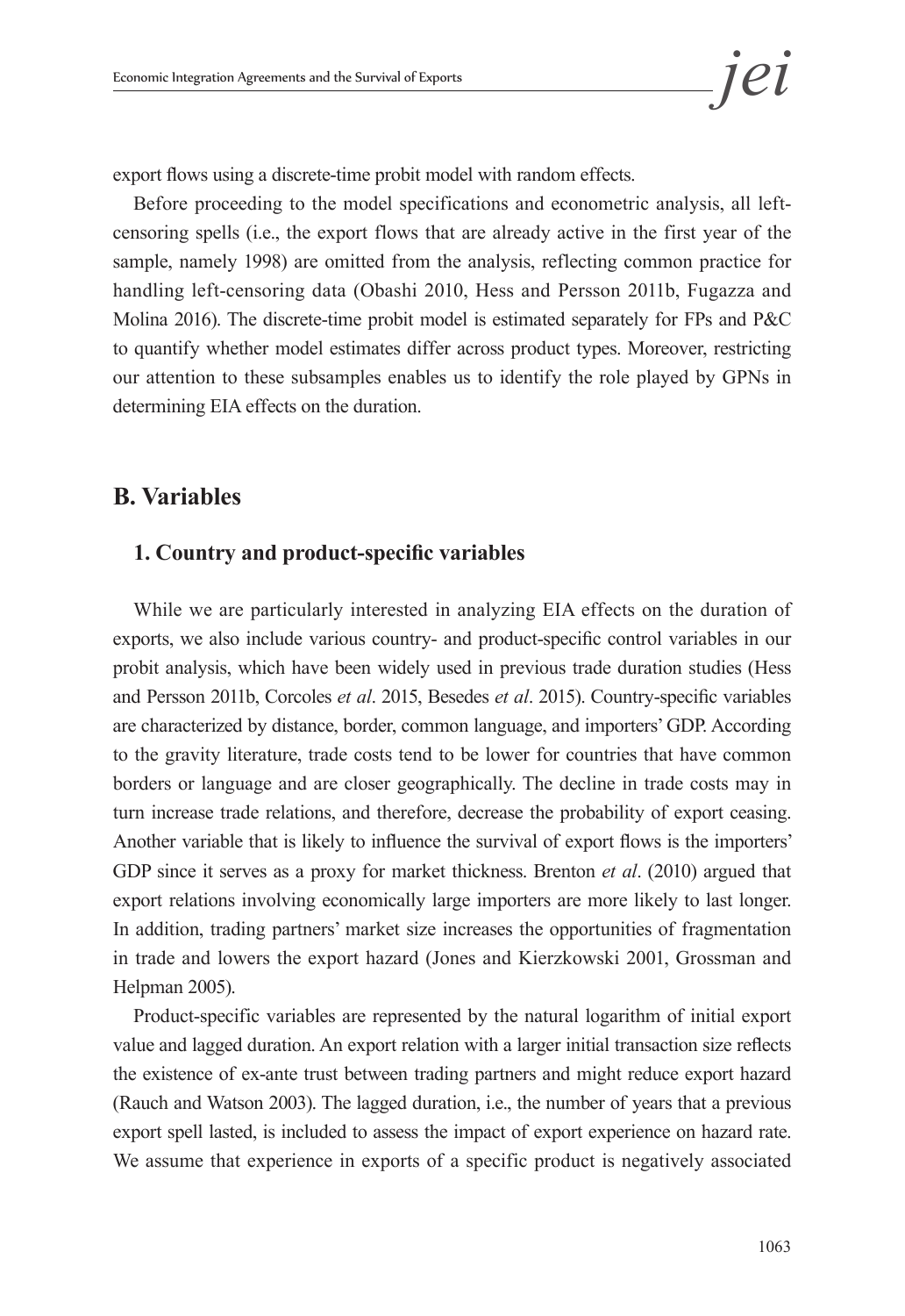

with the hazard rate (Das *et al*. 2007, Stirbat *et al*. 2015). Appendix 3 provides more information on the explanatory variables and data sources.

#### **2. Economic Integration Agreements-related variables**

Besides gravity variables, we also include several EIA dummies in the probit model to capture the effects of trade agreements on the stability of Turkish machinery exports, which is the purpose of this paper. According to Besedes *et al*. (2015), thinking about EIA effects requires being cautious of an agreement time as it relates to the spells of trade. They argued that EIAs affect a firm's decision to enter or exit an export market through a reduction in marginal and fixed costs. By reducing these costs, EIAs can be expected to have dual effects on the hazard of export ceasing; these effects may proceed in the same direction or opposite directions. First, existing exporters continue exporting after the agreement is signed as these costs drop. Consequently, this implies higher survival rates for old products already active in the export markets. Second, reductions in trade costs can reduce the costs of entry and exit, and thereby, induce firms to start exporting after the agreement comes into force. Whether such a firm will be successful and keep exporting to export markets will depend largely on its productivity as well as realized profit. When export starters are highly productive, high-quality firms, then EIAs enable them to achieve a more stable stream of profits from exporting. Such firms, in turn, tend to stay in the export market for a long time. This leads to higher survival rates in any spell for products that are not exported when the agreement is enforced. On the other hand, when new exporters have low productivity and produce low-quality products, EIAs promote the entry of these low-productive firms into export markets as they find it profitable to export. Such firms would likely choose not to export when they are hit by a demand or productivity shock, which in turn increases the likelihood of exit decisions in export markets. Therefore, EIAs might increase the hazard for any spell that commences after the agreement is signed. There are then two opposing effects, whose relative magnitude determines whether the EIA reduces or increases the stability of export spells that began after the signing of the agreement. Determining which of these two effects dominates is an empirical matter.

Accordingly, to explore EIA effects on export hazard, we follow the approach suggested by Besedes *et al*. (2015) and create three dummy variables to adequately capture the dynamics associated with the implementation of EIAs with respect to a given spell. The first dummy, *EIA exists*, defines all pairs of countries that have an agreement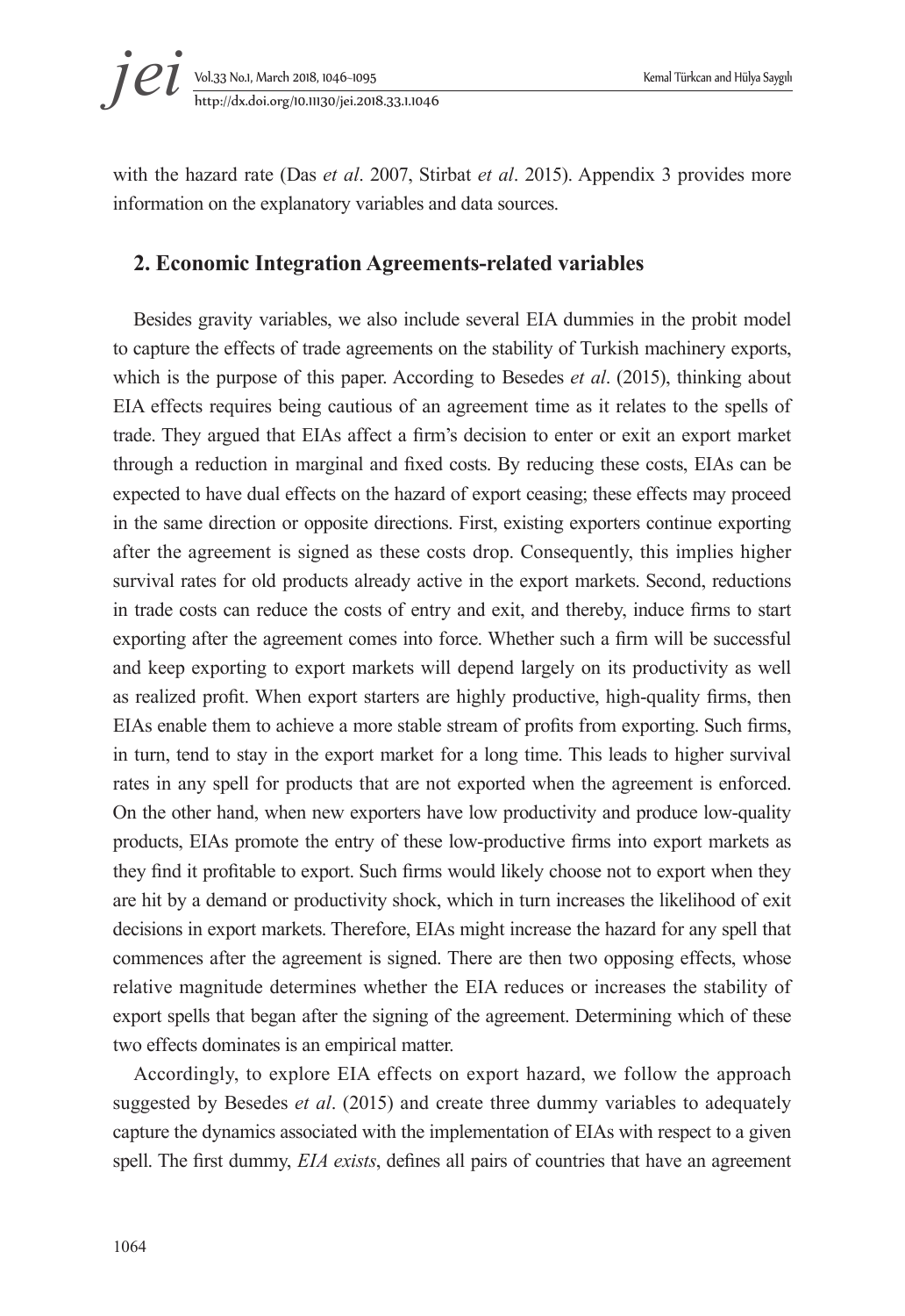at some point. The second dummy, *EIA in effect*, classifies the years during which an agreement is in place. The third dummy, *Spell starts after EIA*, identifies the spells that started after the agreement was signed. Finally, in addition to these three dummies, we add another variable, *Duration of EIA*, which measures how long an agreement has been in place. While Besedes *et al*. (2015) pooled different EIA types, for our analysis, we construct these four variables not only for the pooled EIA but also for each of the specific EIAs, namely NR-PTA, PTA, FTA, and CU. This allows us to examine heterogeneous effects of EIAs on export survival and to compare our results with those of Besedes *et al*. (2015).

#### **3. Vertical Differentiation-related variables**

As mentioned above, the objective of this study is to assess whether the establishment of a trade agreement improves the survival probability of P&C export flows associated with GPNs. Yi (2003) claimed that fragmentation-based trade or vertically linked trade is more sensitive to changes in trading costs induced by trade agreements because the international fragmentation of production causes products to move across borders many times before reaching their final consumption location. Similarly, Obashi (2010) argued that the more advanced utilization of FTAs encourages cross-border sharing by facilitating network-forming multinationals to spread fragmented production processes more efficiently across the East Asian region, resulting in more stable trade relations. Likewise, Blyde *et al*. (2015) suggested that EIAs promote the formation of cross-border production networks by reducing nonproduction costs (e.g., customs procedures and technical barriers).

While the theory posits a clear relation between EIAs and the duration of fragmentationbased export flows, measurement of the international fragmentation of production is not straightforward since the required data are not readily available; thus, empirical studies need to rely on proxy measures for trade-related global production sharing activities. Several studies have attempted to measure the degree of fragmentation or production sharing. These studies can be divided into four groups based on their methods and the data sources employed. The first group uses fragmentation indicators based on input– output tables (Campa and Goldberg 1997, Feenstra and Hanson 1996, Hummels *et al*. 2001). Other studies, represented by Görg (2000), Egger and Egger (2005), and Clark (2006), employ fragmentation indicators based on outward and inward processing trade statistics. Another group of studies measures the degree of fragmentation by using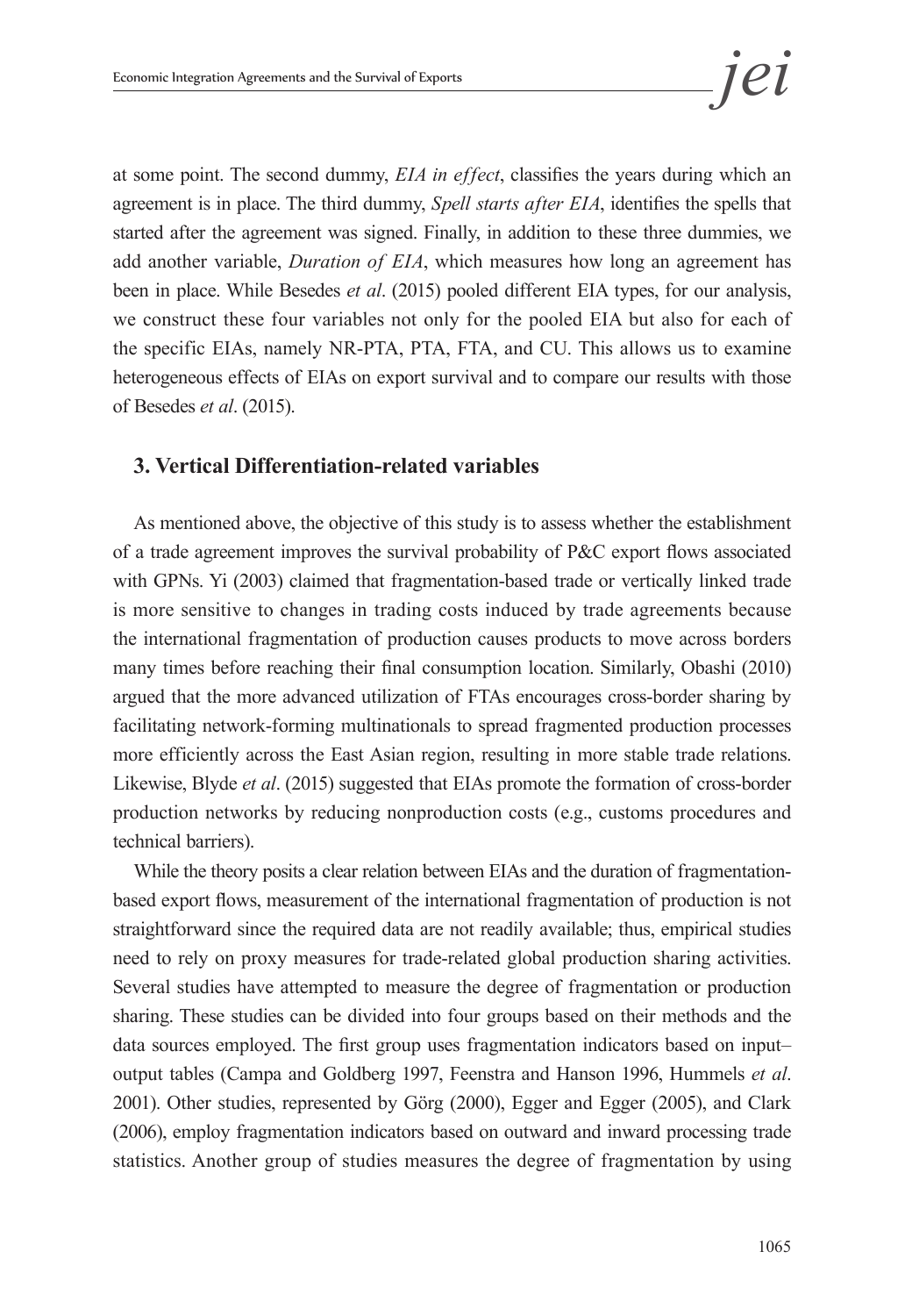intra-firm trade statistics (e.g., Andersson and Fredriksson 2000, Kimura and Ando 2005). Finally, some analysts suggest using international trade statistics to estimate fragmentation by simply calculating the volume of trade in P&C (Yeats 2001, Kimura *et al*. 2007) or the vertical Intra-Industry Trade (IIT) index (Ando 2006) in intermediate goods.

More recently, the availability and utilization of global input–output tables have led to significant methodological contributions for measuring the degree of production sharing in a particular industry. These tables have become a dominant tool for measuring international production linkages. For example, using the GTAP database, Johnson and Noguera (2012) generalized the vertical specialization concept of Hummels *et al*. (2001) by combining input–output and bilateral trade data to compute the value-added content of bilateral trade as a measure of cross-border production linkages. Currently, the most widely used global input–output tables are the TiVA database based on OECD/WTO national input–output tables released in 2013 and the World Input-Output Database (WIOD) released in 2012, which enable researchers to map and measure global trade in value-added networks. These three databases permit the tracking of intermediate inputs as they cross geographic boundaries and industrial processing stages *en route* to foreign or possibly domestic final demands. However, they have one major shortcoming that has limited the utilization of this method in the trade duration literature: they provide information only at the industry level, while what is needed for duration analysis is trade information at the product level.

Because of these limitations, we consider only two proxy measures of fragmentationbased export flows (i.e., P&C export flows associated with GPNs) on foreign trade statistics.14 First, we follow Obashi (2010) and Corcoles *et al*. (2015) and use trade in P&C to proxy for trade linked with global production activities. We, therefore, estimate a discrete probit model for FPs and P&C separately by relying on a P&C product list based on Kimura and Obashi (2010), using the same covariates. However, the use of P&C trade may pose particular challenges in evaluating the role of GPNs in shaping EIA effects on export survival. While trade statistics are undoubtedly the most accessible data for the study of trade duration, these statistics are a rather crude proxy for global production activities since they provide no information on production network activities between countries; hence, the fragmentary nature of trade in P&C cannot be adequately

<sup>&</sup>lt;sup>14</sup> Ideally, intra-firm trade statistics would be used to assess the degree of fragmentation. Unfortunately, such data are also not available at the required level of detail.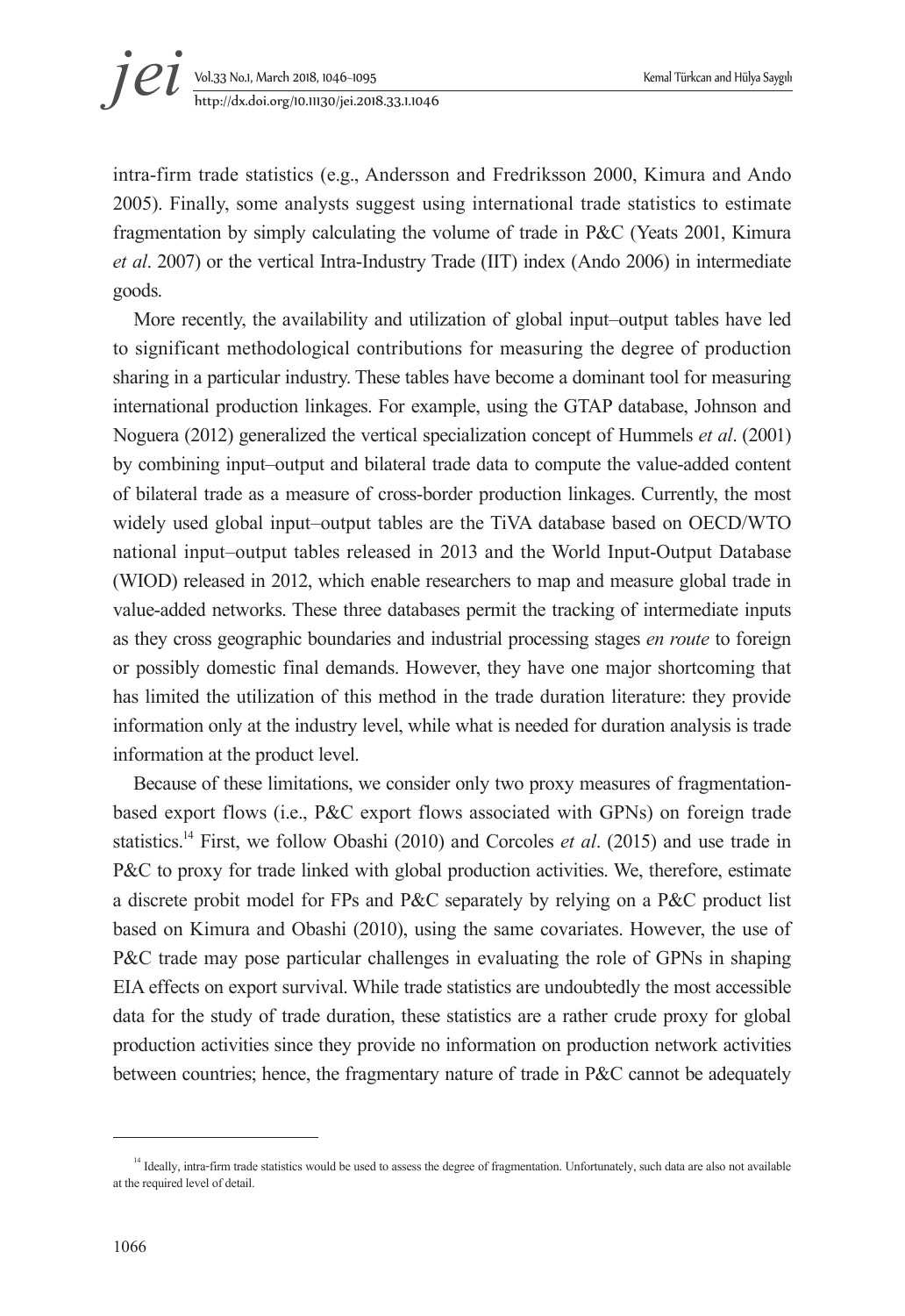captured. Therefore, using trade in P&C as an indicator of fragmentation-based trade may lead to overestimation of the role of GPNs in assessing EIA effects on the duration of export flows.

To deal with this, in the final stage of our analysis, we offer an alternative to the conventional approach of employing trade in P&C as a proxy for global production sharing or fragmentation-based trade. More precisely, we introduce an indicator of vertical/horizontal differentiation as a proxy for fragmentation-based export flows into the probit analysis. The indicator adopted from the IIT literature is based on the decomposition of trade into vertical and horizontal flows. As Jones *et al*. (2002) and Ando (2006) suggested, international fragmentation generates IIT in P&C between countries that may exchange one P&C for another P&C, both of which are within the same industry classification. There are three possibilities that lead to two-way exchanges of P&C: horizontal trade in similar products with differentiated varieties, trade in vertically differentiated P&C distinguished by quality, and vertical specialization that involves the exchange of technologically linked P&C. Vertical IIT can be used as an indicator of international fragmentation within the same product category because it generates differences in unit values across technologically related exported and imported P&C. This approach is supported by the findings of Jones *et al*. (2002), Ando (2006), and Kimura *et al*. (2007); these authors showed that the rapid increase in vertical IIT originates primarily from vertical linkages in production, rather than trade in qualitydifferentiated goods. Thus, we use unit-price differentials between exported and imported P&C as a criterion for distinguishing trade in Horizontally Differentiated (HD) P&C from that in technologically linked P&C. However, note that trade flows classified as vertical IIT can also include vertical IIT with differences in quality.

The first step toward computing the Vertical Differentiation (VD) indicator is to select P&C in the bilateral trade data, following Kimura and Obashi (2010). Next, we decompose P&C exports into HD and VD products by using the method first suggested by Abd-el-Rahman (1991), and used by Greenaway *et al*. (1994, 1995). The idea therein is that price differentials between export prices and import prices outside a certain range reflect VD. More specifically, trade in P&C is considered horizontal if export and import values differ by less than 25% and vertical when the ratio of unit values falls outside the following range: $15$ 

<sup>&</sup>lt;sup>15</sup> We also explored the robustness of results to using a 15% threshold. The results were consistent with those in the main text. For brevity, we do not report these results, but they are available from the authors upon request.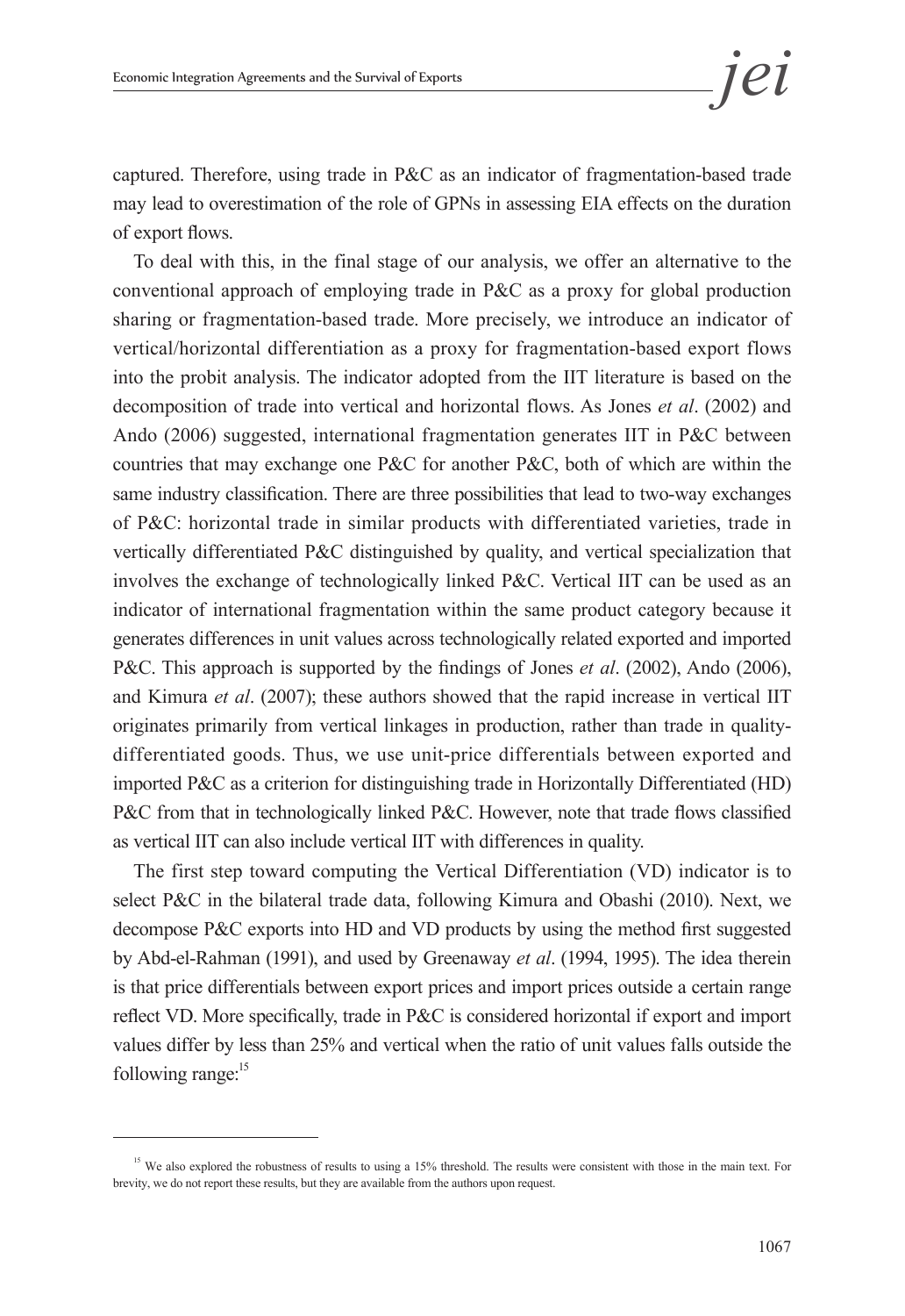$$
\frac{1}{1.25} \le \frac{P_{jst}^A}{P_{jst}^M} \le 1.25\tag{3}
$$

where  $P_{\text{int}}^{X}$  and  $P_{\text{int}}^{M}$  represent the unit value of Turkey's exports and imports, respectively; *j* denotes the product, and *s* denotes the partner country in year  $t^{16}$ . Accordingly, the dummy variable VD takes the values of 1 if the unit price ratio lies outside the range of between 0.75 and 1.25, and 0 otherwise. The choice of 25% is arbitrary. In the trade literature, two such values are commonly employed, 15% and 25%. The 15% threshold is generally used and considered appropriate when the unit value differences reflect only differences in quality. However, in the case of global production sharing, the 15% threshold can be too wide, and thus, the 25% threshold is considered more appropriate (Ando 2006). Taking these considerations into account, this paper uses a rather narrower measure of VD in P&C to more accurately identify whether trade flows relate to GPNs.

Therefore, the indicator favored in this paper may capture multi-stage trade as a result of back-and-forth transactions in vertically fragmented production networks in the same commodity heading (Ando 2006, Wakasugi 2007). Linkages between EIAs and VD are set up by including multiplications of each of the four EIA dummies and the VD dummy in the survival analysis. The results will reveal how EIAs affect the survival rate of trade when products are VD.

### **V. Empirical Results**

#### **A. Benchmarks**

Tables 5 and 6 present probit modeling results for EIA effect on export survival. All probit estimations consider three specifications to adequately capture the dynamics associated with EIA implementation with respect to a given spell. Four EIA-related variables are used in three specifications for estimating EIA effects on the duration of

<sup>&</sup>lt;sup>16</sup> Unit values at the 6-digit HS product level are constructed as the value of imports and exports of the product divided by the corresponding quantities.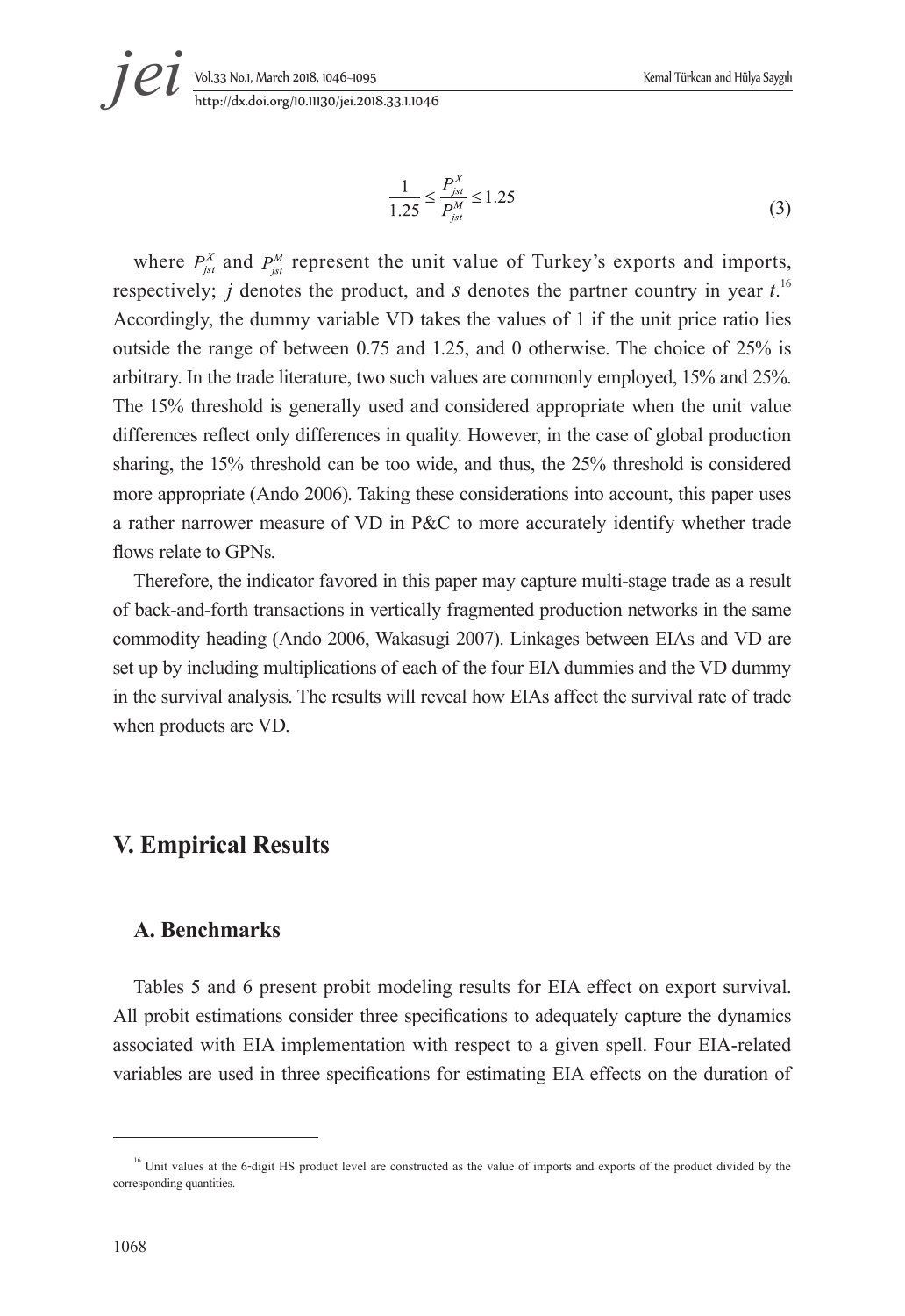exports. In this way, we allow for differential timing of EIA effects on the stability of export relations. The first specification contains two variables: *EIA exists* and *EIA in effect*. The former is intended to identify whether the hazard of trade between countries with an agreement differs from that between countries that never sign an agreement, while the latter is used to account for the differential effect of EIAs on export spells. The second specification adds a third dummy variable, *Spell starts after EIA*, which captures the differential effect on spells that starts after the agreement has been put into effect. Finally, the third specification adds a fourth variable, *Duration of EIA*, which allows us to assess whether the effect of an agreement depends on how long it has been in place.

As already noted, the effects of various EIAs on export survival may not be uniform. For this purpose, these three specifications are estimated separately for various EIAs: NR-PTAs, PTAs, FTAs, and CUs. We estimate EIA effects on export survival separately for FPs and P&C, to understand the role that fragmentation-based export flows play in determining EIA effects on the probability of P&C export ceasing. We use the same set of covariates, as delineated above, in each probit regression. Finally, as a robustness check of our measure of fragmentation-based trade flows, we add VD-related variables in the analysis for P&C (Table 7).

In general, all standard variables have the expected signs and the magnitudes are similar to those found in Besedes *et al*. (2015), except for the results for common language. The results do not significantly vary across various EIAs, but in general, the size of the coefficients is higher in case of CU. Hazard rates decrease in border, importers' GDP, initial exports, and duration, but increase in distance. The impacts of distance and border are larger on hazard rates of FP trade, while importers' GDP, initial export value, and duration have greater influence on the hazard rates of P&C trade. Accordingly, being a large country and building a long and credible relation increase the duration of P&C trade more than that of FP trade.

Interestingly, the signs and significance of the language coefficients vary depending on the type of exported products. In Table 5, for FPs, the impact is negative and significant for all types of EIAs except for Model 3 of EIA. This result is consistent with those of both Besedes *et al*. (2015) and Recalde *et al*. (2016). However, our results in Table 6 suggest that when exports involve more P&C, the statistical significance of language no longer holds, with few exceptions.<sup>17</sup>

<sup>&</sup>lt;sup>17</sup> Nonsignificant coefficient estimates for common language in the case of Turkey's exports may also be due to the small number of its trading partners (Cyprus and Bulgaria) fulfilling these characteristics.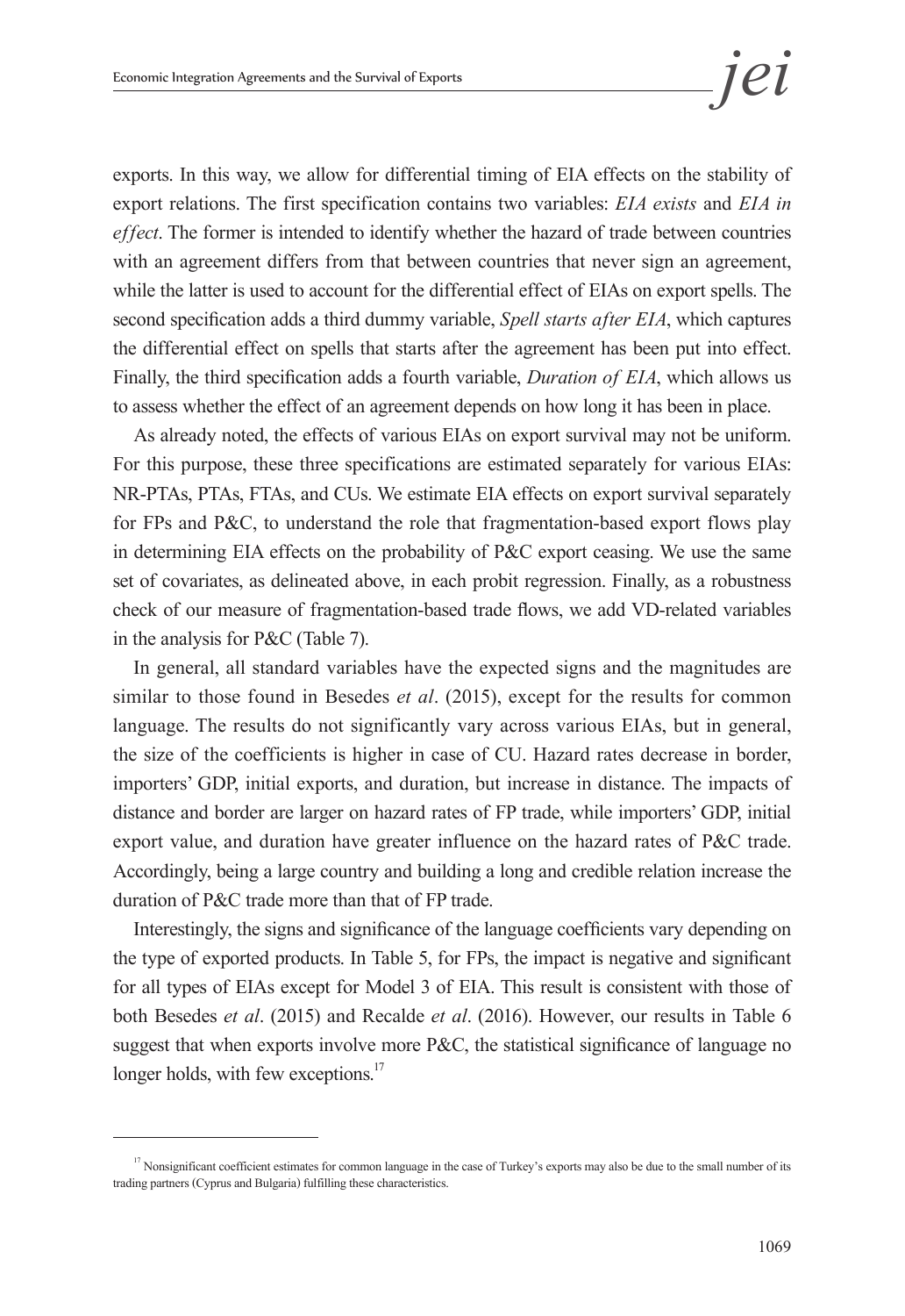# Vol.33 No.1, March 2018, 1046~1095 Kemal Türkcan and Hülya Saygılı http://dx.doi.org/10.11130/jei.2018.33.1.1046 *jei*

The results in the first three columns of Tables 5 and 6 provide strong statistical support for the notion that the existence of an EIA for a pair of countries (*EIA exists*) decreases the hazard of export ceasing. This effect generally holds across the three specifications when the other EIA-related dummies are added sequentially. Hence, country pairs that, at some point, have an EIA exhibit a lower hazard rate than those that have never had an integration agreement. These findings are in line with those of both Besedes *et al*. (2015) and Recalde *et al*. (2016). However, the impact of existing EIAs varies across product types. In Table 5, existing NR-PTAs and CUs do not have any significant impact on the hazard of FP export ceasing, while both existing PTA and FTA significantly reduce the hazard. Table 6 reports that the impact of existing EIAs on the hazard rate of P&C exports increases with the depth of agreements. While the estimated coefficients are statistically insignificant for existing NR-PTAs and PTAs, the magnitude and explanatory power of those for FTAs and CUs increase. The analysis thus confirms the intuitive argument made by Obashi (2010) that GPN benefits more from deeper trade agreements.

The sign and magnitude of the coefficient of *EIA in effect* depend on the inclusion of the other two dummies (*Spell starts after EIA* and *Duration of EIA*). Since we have significant results for the latter two dummies, we continue to interpret the results containing all EIA-related dummies, our third and preferred specification (column 3 of each part). Thereby, consistent with the findings of Besedes *et al*. (2015), the coefficients of *EIA in effect* are negative and significant across all EIA types, suggesting that the onset of an agreement reduces the likelihood of both FP and P&C export ceasing (Tables 5 and 6). This conclusion adds to the findings of Recalde *et al*. (2016), who by using aggregate data for Latin America, found that the onset of an agreement has a significant hazard-reducing effect only when the EIA is deep enough. Our results suggest that EIA effects vary depending on the type of exported goods. Coefficient magnitudes are larger for P&C. Indeed, the CU coefficient is not significant for FPs. Our results support the idea that by lowering trade costs, EIAs can help integrate domestic firms into GPNs and build long-lasting trading relations.

However, the third specification shows that, consistent with the results of Besedes *et al*. (2015), the estimated coefficient of Spells starts after EIA has either a significantly positive effect or stays neutral vis-à-vis the hazard rate. This evidence supports the view that EIAs reduce the stability of export spells that begin after the agreement is enforced. The effect differs across various trade agreements and product types, as seen in the third column of each type of EIA in both Tables 5 and 6. For FPs, the hazard rate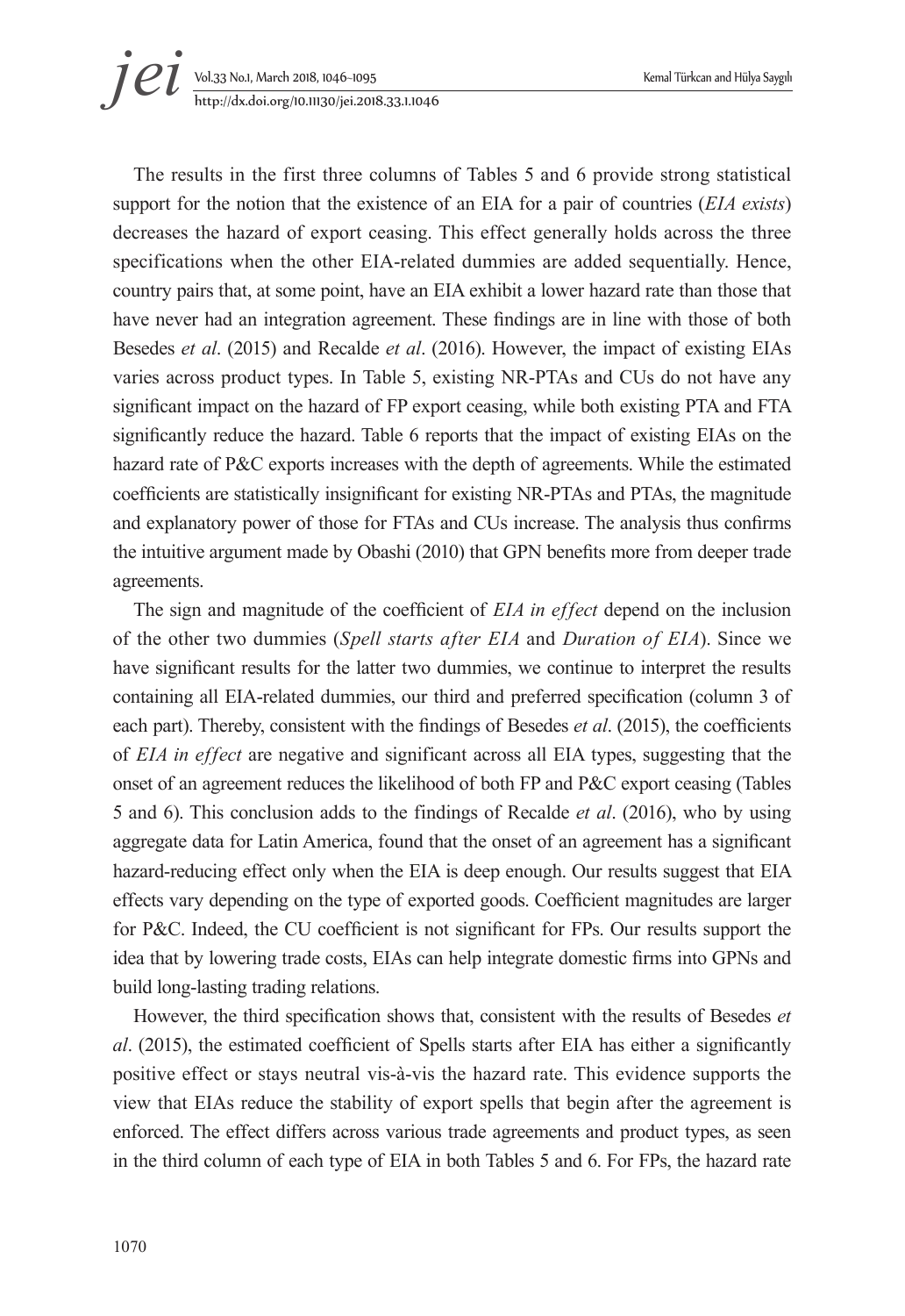is not affected if spells begin after the FTA agreements. Similarly, the positive effect on the hazard rate disappears when we consider EIA itself or PTA for P&C. Among the significant cases, the effect of NR-PTA on export duration across all product types is greater than the effect of deeper agreements, suggesting that shallower agreements do not provide sufficient benefits to help high-cost exporters survive in the long run.

The coefficient estimates of *Duration of EIA* from the probit output reported in the third columns of Tables 5 and 6 are positive and statistically significant, a result similar to that obtained in Besedes *et al*. (2015). With the exception of NR-PTA and PTA for FPs, this effect is consistent across various trade agreements and product types. Among the significant cases, the magnitude of the FTA (CU) coefficient is larger for FPs (P&C). This suggests that CU has a stronger effect on the stability of fragmentation-based export flows than any other type of EIA.

Taking all of our results together, we conclude that an EIA has a dual effect on the stability of export relations: it increases the survival of export relations that had already started when the agreement took place, but reduces the survival of those that started afterwards. These results are in line with the findings obtained by Besedes *et al*. (2015).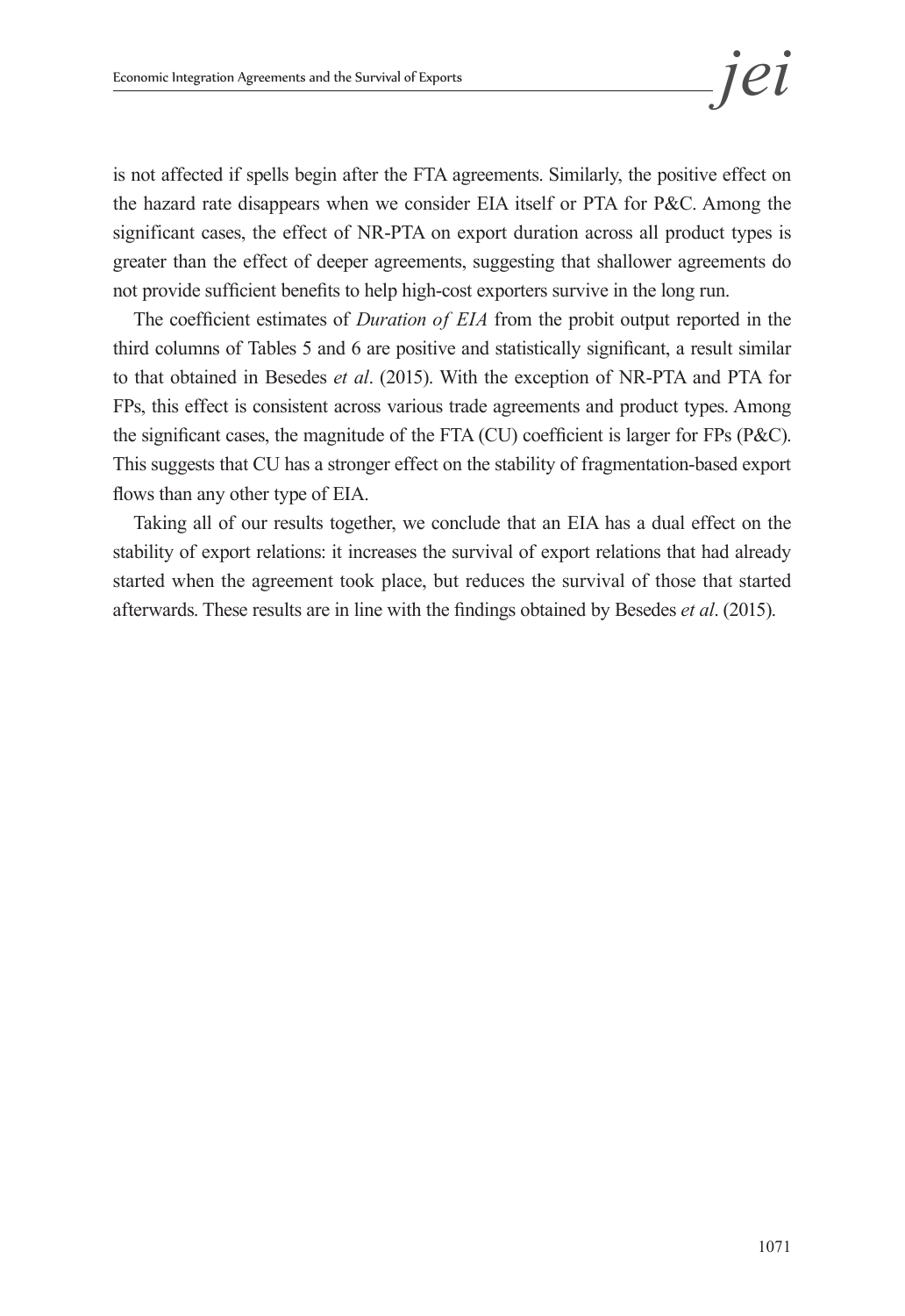Table 5. EIAs effect on export hazard ceasing for finished products 1072**Table 5. EIAs effect on export hazard ceasing for finished products**

|                             |           |           |           |           | NR-PTA    |           |           | PTA       |                        |           | FТА       |           |                       | U         |           |
|-----------------------------|-----------|-----------|-----------|-----------|-----------|-----------|-----------|-----------|------------------------|-----------|-----------|-----------|-----------------------|-----------|-----------|
|                             | $\in$     | $\odot$   | ල         | $\oplus$  | $\odot$   | G         | $\oplus$  | $\odot$   | $\odot$                | $\ominus$ | $\odot$   | ල         | $\oplus$              | $\odot$   | $\odot$   |
| Log distance                | 0.1089    | 0.1148    | 0.1216    | 10994     | 1,0971    | 0.0972    | 0.1130    | 11135     | 1134                   | 10957     | 1,0967    | 0.0992    | 11338                 | 1344      | 11345     |
|                             | $(0.000)$ | $(0.000)$ | (0.000)   | (0.000)   | (0.000)   | (0.000)   | 0.000     | (0.000)   | (0.000)                | (0.000)   | (0.000)   | (0.000)   | (0.000)               | 0.000     | (0.000)   |
| Common<br>Jangunge          | 0.1122    | $-0.0812$ | 0.0576    | 0.1156    | $-0.1200$ | 0.1200    | 0.1152    | $-0.1161$ | 0.1164                 | 0.1286    | $-0.1280$ | 0.1244    | 0.1839                | 0.1544    | 0.1264    |
|                             | $(0.007)$ | (0.054)   | (0.171)   | (0.007)   | (0.005)   | (0.005)   | $(0.007)$ | (0.006)   | (0.006)                | $(0.003)$ | (0.003)   | (0.004)   | $(0.000)$             | (0.000)   | (1000)    |
| Common<br><b>border</b>     | $-0.1683$ | $-0.1674$ | $-0.1690$ | 0.1744    | -0.1769   | 0.1769    | $-0.1361$ | 0.1385    | $-0.1414$              | 0.1760    | $-0.1745$ | $-0.1660$ | $-0.1526$             | $-0.1500$ | 0.1496    |
|                             | $(0.000)$ | $(0.000)$ | (0.000)   | (0.000)   | (0.000)   | (0.000)   | (0.000)   | (0.000)   |                        | (0.000)   | (0.000)   | (0.000)   | (0.000)               | (0.000)   | (0.000)   |
| Log                         | $-0.0359$ | $-0.0421$ | $-0.0522$ | 0.0299    | 0.0303    | 0.0303    | $-0.0328$ | 0.0332    | $(0.000)$<br>$-0.0334$ | 0.0295    | $-0.0300$ | 0.0312    | <b>CHO:0-</b>         | 0.0458    | 0.0470    |
| <b>GDP(importer)</b>        | $(0.000)$ | $(0.000)$ | (0.000)   | (0.000)   | (0.000)   | (0.000)   | $(0.000)$ | $(0.000)$ | $(0.000)$              | $(0.000)$ | $(0.000)$ | (0.000)   | (0.000)               | (0.000)   | (0.000)   |
| export value<br>Log initial | $-0.0685$ | $-0.0686$ | 0.0680    | 0.0694    | -0.0693   | 0.0693    | $-0.0691$ | -0.0692   | 0.0691                 | 0.0695    | $-0.0695$ | 0.0692    | $-0.0691$             | 0.0692    | 0.0693    |
|                             | $(0.000)$ | $(0.000)$ | (0.000)   | (0.000)   | (0.000)   | $(0.000)$ | $(0.000)$ | $(0.000)$ | (0.000)                | (0.000)   | (0.000)   | $(0.000)$ | (0.000)               | (0.000)   | (0.000)   |
| Lagged<br>duration          | -0.0393   | $-0.0384$ | 0.0410    | 0.0350    | -0.0349   | 0.0349    | -0.0346   | -0.0344   | 0.0347                 | 0.0351    | $-0.0351$ | 0.0362    | 0.0365                | -0.0364   | 0.0368    |
|                             | $(0.000)$ | $(0.000)$ | $(0.000)$ | $(0.000)$ | $(0.000)$ | $(0.000)$ | $(0.000)$ | $(0.000)$ |                        | $(0.000)$ | $(0.000)$ | $(0.000)$ | $(0.000)$             | (0.000)   | (0.000)   |
| EIA exists                  | $-0.0732$ | $-0.0901$ | 0.1357    | 0.0079    | $-0.0264$ | 0.0264    | $-0.1210$ | 0.1257    | $(0.000)$<br>$0.1276$  | 0.0309    | $-0.0335$ | 0.0402    | 0.0464                | 0.0289    | 0.0040    |
|                             | $(0.000)$ | $(0.000)$ | $(0.000)$ | (0.827)   | (0.470)   | $(0.472)$ | $(0.000)$ | $(0.000)$ | $(0.000)$              | $(0.021)$ | (0.012)   | $(0.003)$ | $(0.050)$<br>$0.1298$ | (227)     | (0.869)   |
| EIA in effect               | $0.1124$  | $-0.0591$ | $-0.0571$ | 0.0401    | 0.1719    | 0.1718    | -0.0398   | 0.0949    | $-0.1048$              | 0.0153    | $-0.0488$ | 0.0921    |                       | 0.0105    | $-0.0259$ |
|                             | (0.000)   | (0.004)   | (0.005)   | (0.315)   | (0.040)   | (0.041)   | (0.050)   | (0.003)   | (0.001)                | (0.287)   | (0.068)   | (0.001)   | (0.000)               | (0.780)   | (0.493)   |

*i et yol.33 No.1, March 2018, 1046-1095*<br>*http://dx.doi.org/10.11130/jei.2018.33.1.1046*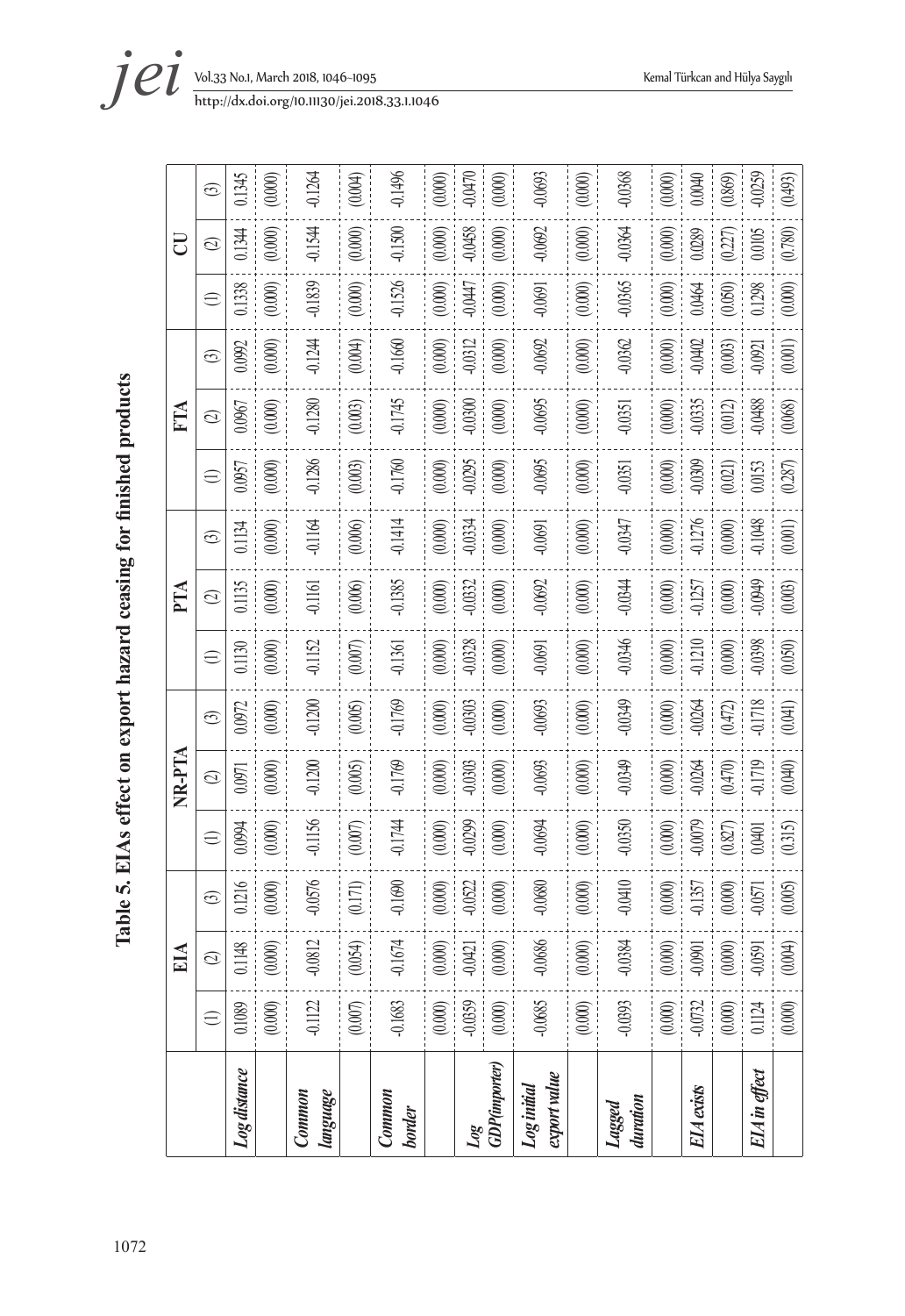(continued)

|                                                                                                                                                                                  |            | EІА        |            |            | NR-PTA             |            |           | PTA        |            |            | <b>KIN</b> |            |            | U          |            |
|----------------------------------------------------------------------------------------------------------------------------------------------------------------------------------|------------|------------|------------|------------|--------------------|------------|-----------|------------|------------|------------|------------|------------|------------|------------|------------|
|                                                                                                                                                                                  | $\oplus$   | $\odot$    | $\odot$    | $\ominus$  | $\widehat{\infty}$ | $\odot$    | $\ominus$ | $\odot$    | $\odot$    | $\ominus$  | $\odot$    | $\odot$    | $\oplus$   | $\odot$    | $\odot$    |
| <b>Spell starts</b><br>after EIA                                                                                                                                                 |            | 02179      | 0.0734     |            | 0.2494             | 02496      |           | 0.0788     | 0.0611     |            | 0.0814     | -0.0038    |            | 0.1468     | 0.0742     |
|                                                                                                                                                                                  |            | (0.000)    | (0.001)    |            | (0.004)            | (0.005)    |           | (0.024)    | (0.099)    |            | (0.004)    | (0.900)    |            | (0.000)    | (0.045)    |
| Duration of<br>EIA                                                                                                                                                               |            |            | 0.0253     |            |                    | $-0.0000$  |           |            | 0.0053     |            |            | 0.0215     |            |            | 0.0162     |
|                                                                                                                                                                                  |            |            | (0.000)    |            |                    | (0.992)    |           |            | (0.166)    |            |            | $(0.000)$  |            |            | (0.000)    |
| Duration<br>dummies                                                                                                                                                              | Yg         | Yes        | Yes        | Yes        | Yes                | Yes        | Yes       | Yes        | Yes        | Yes        | Yes        | Yes        | Yg         | Yes        | Yes        |
| dummies<br>Spell no.                                                                                                                                                             | Yg         | Yes        | Yes        | Yes        | Yes                | Yes        | Yes       | Yes        | Yes        | Yes        | Yes        | Yes        | Yes        | Yes        | Yes        |
| Year dummies                                                                                                                                                                     | Yes        | Yes        | Yg         | Yes        | Yes                | Yes        | Yg        | Yes        | Yg         | Yes        | Yg         | Yes        | Yg         | Yes        | Yes        |
| Ó                                                                                                                                                                                | 0.2478     | 02503      | 0.2501     | 0.2606     | 02609              | 02609      | 02580     | 0.2584     | 0.2575     | 02603      | 0.2602     | 02587      | 0.2551     | 02560      | 0.2586     |
|                                                                                                                                                                                  | $(0.000)$  | (0.000)    | (0.000)    | (0.000)    | $(0.000)$          | (0.000)    | (0.000)   | (0.000)    | (0.000)    | (0.000)    | (0.000)    | $(0.000)$  | (0.000)    | (0.000)    | (0.000)    |
| Observations                                                                                                                                                                     | 233,686    | 233,686    | 233,686    | 233,686    | 233,686            | 233,686    | 233,686   | 233,686    | 233,686    | 233,686    | 233,686    | 233,686    | 233,686    | 233,686    | 233,686    |
| Spells                                                                                                                                                                           | 91,617     | 91,617     | 91,617     | 91,617     | 91,617             | 91,617     | 91,617    | 91,617     | 91,617     | 91,617     | 91,617     | 91,617     | 91,617     | 91,617     | 91,617     |
| relations<br>Export                                                                                                                                                              | 48,397     | 48,397     | 48,397     | 48,397     | 48,397             | 48,397     | 48,397    | 48,397     | 48,397     | 48,397     | 48,397     | 48,397     | 48,397     | 48,397     | 48,397     |
| Log likelihood                                                                                                                                                                   | $-113,927$ | $-113,870$ | $-113,724$ | $-113,968$ | $-113,964$         | $-113,964$ | -113,913  | $-113,910$ | $-113,909$ | $-113,967$ | $-113,962$ | $-113,931$ | $-113,863$ | $-113,854$ | $-113,823$ |
| (Note) All regressions include random effects at the importer-product level. P-values are in parentheses, p is the fraction of error variance that is explained by variations in |            |            |            |            |                    |            |           |            |            |            |            |            |            |            |            |

(Note) All regressions include random effects at the importer-product level. *P-values* are in parentheses. is the fraction of error variance that is explained by variations in the unobserved individual factors. An export relation is defined as the importer-product combination. The number of observations is computed based on the total the unobserved individual factors. An export relation is defined as the importer–product combination. The number of observations is computed based on the total number of years with positive export flows for all machinery products. All left-censored observations are excluded from the data used in the estimations. number of years with positive export flows for all machinery products. All left-censored observations are excluded from the data used in the estimations.i<br>S  $\frac{1}{2}$ J. I intervirum יה<br>הפי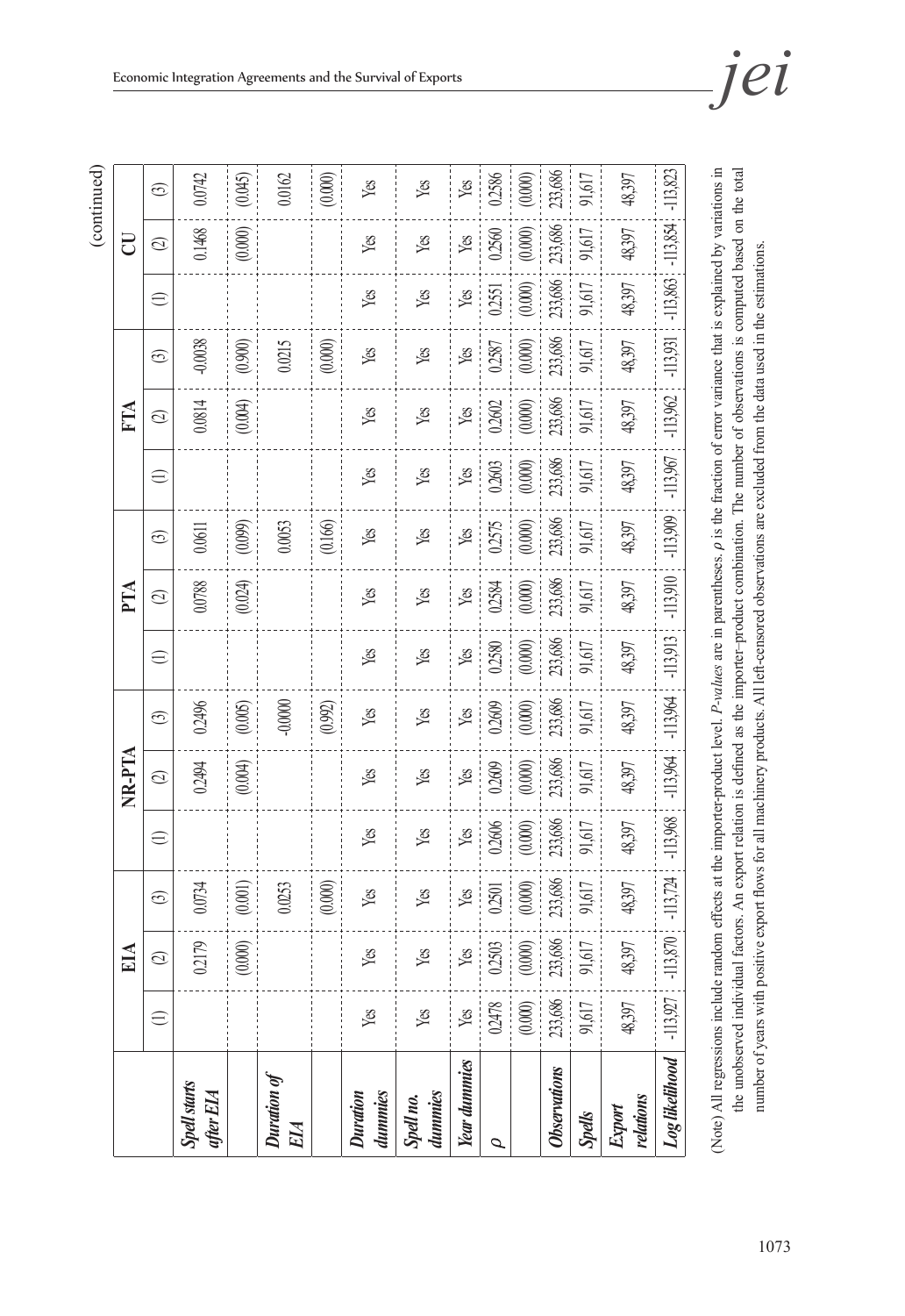Table 6. EIAs effect on export hazard ceasing forparts and components 1074**Table 6. EIAs effect on export hazard ceasing forparts and components**

 $(0.000)$  $-0.0660$  $(0.003)$  $-0.0422$  $(0.000)$  $-0.0996$  $(0.000)$  $-0.0477$ -0.1454  $(0.000)$  $0.1257$  $(0.027)$  $(0.000)$ 0.0887 (0.000) (0.000) (0.0000) (0.0000) (0.0000) (0.0000) (0.0000) (0.0000) (0.0000) (0.0000) (0.0000) (0.0000) (0.0000) (<br>(0.0000) (0.0000) (0.0000) (0.0000) (0.0000) (0.0000) (0.0000) (0.0000) (0.0000) (0.0000) (0.0000) (0.000 (0.200) (0.000) (0.209) (0.369) (0.369) (0.209) (0.3000) (0.3000) (0.3000) (0.3760) (0.3760) (0.3760) (0.0270)<br>(0.276) (0.276) (0.376) (0.299) (0.299) (0.299) (0.276) (0.3760) (0.3760) (0.3760) (0.3760) (0.3760) (0.0270) *border* -0.0801 -0.0780 -0.0755 -0.0829 -0.0861 -0.0878 -0.0722 -0.0737 -0.0827 -0.0992 -0.0967 -0.0911 -0.0692 -0.0655 -0.0660 (0.000) (0.000) (0.0000) (0.0000) (0.0000) (0.0000) (0.0000) (0.0000) (0.0000) (0.0000) (0.0000) (0.0000) (0.0000) (<br>(0.0000) (0.0000) (0.0000) (0.0000) (0.0000) (0.0000) (0.0000) (0.0000) (0.0000) (0.0000) (0.0000) (0.000 | -0.0354 -0.0354 -0.0354 -0.0468 -0.0336 -0.0332 -0.0332 -0.0332 -0.0332 -0.0342 -0.0342 -0.0356 -0.0385 -0.0385 -0.0385 -0.0356 -0.0356 -0.0356 -0.0356 -0.0356 -0.0356 -0.0356 -0.0356 -0.0356 -0.0385 -0.0385 -0.0403 -0.0 (0.000) (0.000) (0.0000) (0.0000) (0.0000) (0.0000) (0.0000) (0.0000) (0.00000) (0.0000) (0.0000) (0.0000) (0.0000) (0.0000) (0.0000) (0.0000) (0.0000) (0.0000) (0.0000) (0.0000) (0.0000) (0.0000) (0.0000) (0.0000) (0.0000 *export value* -0.0989 -0.0987 -0.0980 -0.0994 -0.0994 -0.0994 -0.0993 -0.0993 -0.0992 -0.0999 -0.0998 -0.0996 -0.0990 -0.0993 -0.0996 (0.000) (0.000) (0.0000) (0.0000) (0.0000) (0.0000) (0.0000) (0.0000) (0.0000) (0.0000) (0.0000) (0.0000) (0.0000) (<br>(0.0000) (0.0000) (0.0000) (0.0000) (0.0000) (0.0000) (0.0000) (0.0000) (0.0000) (0.0000) (0.0000) (0.000 duration<br>duration -0.0435 -0.0435 -0.0433 -0.0434 -0.0427 -0.0427 -0.0422 -0.0422 -0.0430 - 0.0430 -0.0452 -0.043<br>duration -(0.000) (0.000) (0.0000) (0.0000) (0.0000) (0.0000) (0.0000) (0.0000) (0.00000) (0.0000) (0.0000) (0.0000) (0.0000) (0.0000) (0.0000) (0.0000) (0.0000) (0.0000) (0.0000) (0.0000) (0.0000) (0.0000) (0.0000) (0.0000) (0.0000 *EIA exists* -0.0312 -0.0437 -0.0792 0.0054 -0.0196 -0.0288 -0.0100 -0.0126 -0.0183 -0.1255 -0.1297 -0.1342 -0.0811 -0.1103 -0.1454 (0.001) (0.007) (0.0000) (0.0000) (0.0000) (0.0000) (0.6550) (0.0390) (0.070) (0.070) (0.0050) (0.0000) (0.000<br>(0.0000) (0.0000) (0.0000) (0.0000) (0.0000) (0.0050) (0.000) (0.000) (0.000) (0.0000) (0.0000) (0.0000) (0.00 Log distance 0.0810 0.0810 0.0773 0.0810 0.0773 0.08100 0.09200 0.08520 0.0799 0.0799 0.0799 0.07990 0.07520 0.0<br>Log distance 0.0891 0.0782 0.074 0.074 0.079 0.079 0.079 0.079 0.079 0.079 0.079 0.079 0.079 0.079 0.079 0.07 /*language* | 0.0752 0.0752 0.0752 0.0579 0.0590 0.0590 0.0587 0.0587 0.0587 0.0587 0.0587 0.0576 | 0.0576 0.0769 0.0769 0.0769 0.0769 0.0769 0.0769 0.0769 0.0769 0.0757 0.0257 0.0257 0.0769 0.0769 0.0768 | 0.0769 0.0768  $\odot$ (1) (2) (3) (1) (2) (3) (1) (2) (3) (1) (2) (3) (1) (2) (3)  $(0.000)$ 0.0769  $(0.176)$  $-0.0655$  $(0.003)$  $-0.0403$  $(0.000)$  $-0.0993$  $(0.000)$  $-0.0452$  $(0.000)$  $-0.1103$  $(0.000)$ 0.0894  $\overline{\mathrm{C}}$ **EIA NR-PTA PTA FTA CU**  $\odot$  $-0.0448$  $-0.0692$  $-0.0385$ -0.0990  $-0.0811$  $(0.000)$  $(0.443)$  $(0.002)$  $(0.000)$  $(0.000)$  $(0.000)$  $(0.005)$ 0.0892 0.0434  $\ominus$  $-0.0148$  $-0.0356$  $-0.1342$ 0.0542  $(0.000)$  $(0.000)$  $-0.0996$  $(0.000)$  $-0.0443$  $(0.000)$  $(0.796)$  $-0.0911$  $(0.000)$  $(0.000)$  $\odot$  $-0.0349$ -0.0998  $-0.0432$  $-0.1297$  $(0.000)$  $-0.0164$  $(0.776)$ -0.0967  $(0.000)$  $(0.000)$  $(0.000)$  $(0.000)$  $(0.000)$ FTA 0.0531  $\odot$ 0.0517  $(0.000)$  $-0.0174$  $(0.761)$ -0.0992  $(0.000)$  $-0.0342$  $(0.000)$ -0.0999  $(0.000)$  $-0.0436$  $(0.000)$  $-0.1255$  $(0.000)$  $\ominus$ -0.0340  $0.0430$  $-0.0183$  $-0.0827$  $(0.000)$ -0.0992  $(0.000)$ 0.0799  $(0.000)$ 0.0576  $(0.309)$  $(0.000)$  $(0.000)$  $(0.399)$  $\odot$ -0.0334  $-0.0422$  $-0.0126$ 0.0799  $(0.000)$ 0.0587  $(0.301)$ -0.0737  $(0.001)$  $(0.000)$ -0.0993  $(0.000)$  $(0.000)$  $(0.562)$ PTA  $\odot$  $(0.000)$  $-0.0722$  $(0.002)$  $-0.0332$ -0.0993  $(0.000)$  $-0.0422$  $(0.000)$  $-0.0100$  $(0.641)$ 0.0798 0.0590  $(0.299)$  $(0.000)$  $\ominus$  $-0.0878$  $-0.0343$  $-0.0288$  $(0.000)$  $(0.000)$  $(0.000)$ -0.094  $(0.000)$  $-0.0427$  $(0.000)$  $(0.532)$ 0.0733 0.0497  $(0.382)$  $\odot$ **NR-PTA**  $-0.0342$  $-0.0425$ -0.0196 0.0746  $(0.000)$  $(0.000)$  $(0.000)$ -0.0994  $(0.000)$  $(0.000)$  $(0.670)$ 0.0523  $(0.358)$  $-0.0861$  $\odot$  $-0.0829$ -0.0336 0.0773  $(0.000)$ 0.0579  $(0.309)$  $(0.000)$  $(0.000)$ -0.0994  $(0.000)$  $-0.0424$  $(0.000)$ 0.0054  $(0.905)$  $\bigoplus$  $-0.0468$ -0.0792  $-0.0755$  $(0.000)$ -0.0484  $(0.000)$  $(0.000)$ 0.1057  $(0.060)$  $(0.001)$  $(0.000)$ -0.0980  $(0.000)$ 0.0891  $\odot$ -0.0437 -0.0780  $(0.000)$  $-0.0399$ -0.0987  $(0.000)$  $-0.0433$ 0.0852  $(0.000)$ 0.0752  $(0.184)$  $(0.000)$  $(0.000)$  $(0.007)$ EIA  $\frac{1}{2}$  $\odot$ -0.0989 -0.0435  $-0.0312$ 0.0814  $(0.000)$ 0.0585  $(0.000)$ -0.0354  $(0.000)$  $(0.000)$  $(0.000)$  $(0.051)$  $(0.300)$ -0.0801  $\ominus$ Log distance export value *Log initial Log GDP*  EIA exists language (importer) *Common Common*  duration *Lagged*  **border** 

*et b*<sub>ittp://dx.doi.org/10.11130/jei.2018.33.1.1046</sub>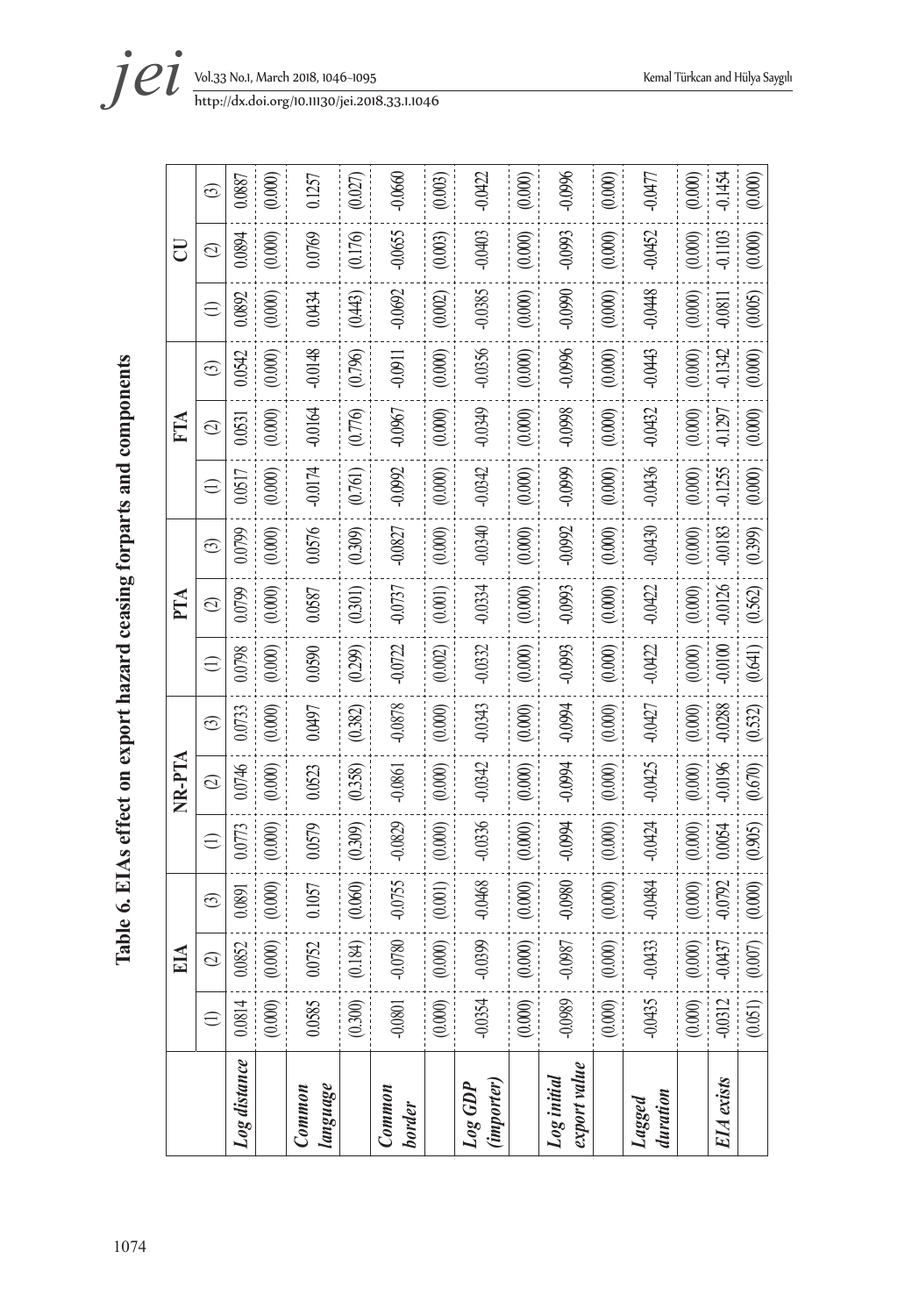| ۱ |
|---|
|   |
|   |
|   |
|   |
|   |
|   |
|   |
|   |
|   |

|                                                                                                                                                                               |           | EІА               |           |           | NR-PTA             |           |                    | PTA                |           |                 | <b>KIN</b>         |           |           | U         |           |
|-------------------------------------------------------------------------------------------------------------------------------------------------------------------------------|-----------|-------------------|-----------|-----------|--------------------|-----------|--------------------|--------------------|-----------|-----------------|--------------------|-----------|-----------|-----------|-----------|
|                                                                                                                                                                               | $\ominus$ | $\odot$           | ලි        | $\oplus$  | $\widehat{\infty}$ | $\odot$   | $\widehat{\equiv}$ | $\widehat{\infty}$ | $\odot$   | $\widehat{\Xi}$ | $\widehat{\infty}$ | $\odot$   | $\ominus$ | $\odot$   | $\odot$   |
| EIA in effect                                                                                                                                                                 | 0.0459    | 0.0958            | -0.0986   | 0.0148    | -0.3266            | -0.3455   | -0.0389            | $-0.0700$          | $-0.1037$ | <b>NNO0</b>     | $-0.0715$          | $-0.1040$ | 0.1566    | $-0.0621$ | $-0.1247$ |
|                                                                                                                                                                               | $(0.002)$ | (0.000)           | (0.000)   | (0.768)   | (0.006)            | (0.004)   | (0.133)            | (0.079)            | (0.011)   | (0.023)         | (0.036)            | (0.003)   | (0.000)   | (0.163)   | (0.006)   |
| <b>Spell starts</b><br>$after$ EIA                                                                                                                                            |           | 0.1776            | 0.0403    |           | 0.3887             | 0.2918    |                    | 0.0452             | $-0.0143$ |                 | 0.1413             | 0.0776    |           | 0.2697    | 0.1505    |
|                                                                                                                                                                               |           | (0.000)           | (0.154)   |           | (0.001)            | (0.019)   |                    | (0.303)            | (0.760)   |                 | (0.000)            | (0.045)   |           | (0.000)   | (0.001)   |
| Duration of<br>EIA                                                                                                                                                            |           |                   | 0.0234    |           |                    | 0.0138    |                    |                    | 0.0178    |                 |                    | 0.0160    |           |           | 0.0267    |
|                                                                                                                                                                               |           |                   | (0.000)   |           |                    | (0.004)   |                    |                    | (0.000)   |                 |                    | (0.000)   |           |           | (0.000)   |
| dummies<br><b>Duration</b>                                                                                                                                                    | Yes       | Yes               | Yes       | Yes       | yes                | Yes       | Yes                | Yes                | Yes       | Yes             | Yes                | Yes       | Yes       | Yes       | Yes       |
| dummies<br>Spell no.                                                                                                                                                          | Yes       | Yes               | Yes       | Yes       | Yes                | Yes       | Yes                | Yes                | Yes       | Yes             | Yes                | Yes       | Yes       | Yes       | Yes       |
| dummies<br>Year                                                                                                                                                               | Yes       | Yes               | Yes       | Yes       | Yes                | Yes       | Yes                | Yes                | Yes       | Yes             | Yes                | Yes       | Yes       | Yes       | Yes       |
| $\sigma$                                                                                                                                                                      | 0.2566    | 02569             | 0.2512    | 0.2600    | 02601              | 0.2602    | 0.2601             | 0.2601             | 0.2582    | 0.2561          | 0.2572             | 0.2548    | 0.221     | 0.2510    | 0.2516    |
|                                                                                                                                                                               | (0.000)   | (0.000)           | (0.000)   | (0.000)   | (0.000)            | (0.000)   | (0.000)            | (0.000)            | (0.000)   | (0.000)         | (0.000)            | $(0.000)$ | (0.000)   | (0.000)   | (0.000)   |
| Observations                                                                                                                                                                  |           | 176,935   176,935 | 176,935   | 176,935   | 176,935            | 176,935   | 176,935            | 176,935            | 176,935   | 176,935         | 176,935            | 176,935   | 176,935   | 176,935   | 176,935   |
| Spells                                                                                                                                                                        | 60,439    | 60,439            | 60,439    | 60,439    | 60,439             | 60,439    | 60,439             | 60,439             | 60,439    | 60,439          | 60,439             | 60,439    | 60,439    | 60,439    | 60,439    |
| relations<br>Export                                                                                                                                                           | 32,201    | 32,201            | 32,201    | 32,201    | 32,201             | 32,201    | 32,201             | 32,201             | 32,201    | 32,201          | 32,201             | 32,201    | 32,201    | 32,201    | 32,201    |
| Log likelihood                                                                                                                                                                | $-77,443$ | $-77,420$         | $-77,341$ | $-77,448$ | $-77,442$          | $-77,438$ | $-77,445$          | -77,445            | $-77,438$ | $-77,415$       | $-77,408$          | $-77,397$ | $-77,426$ | $-77,404$ | $-77,351$ |
| (Note) All regressions include random effects at the importer-product level. P-values are in parentheses, p is the fraction of error variance that is explained by variations |           |                   |           |           |                    |           |                    |                    |           |                 |                    |           |           |           |           |

1075

in the unobserved individual factors. An export relation is defined as the importer-product combination. The number of observations is computed based on the total

in the unobserved individual factors. An export relation is defined as the importer-product combination. The number of observations is computed based on the total

number of years with positive export flows for all machinery products. All left-censored observations are excluded from the data used in the estimations.

number of years with positive export flows for all machinery products. All left-censored observations are excluded from the data used in the estimations.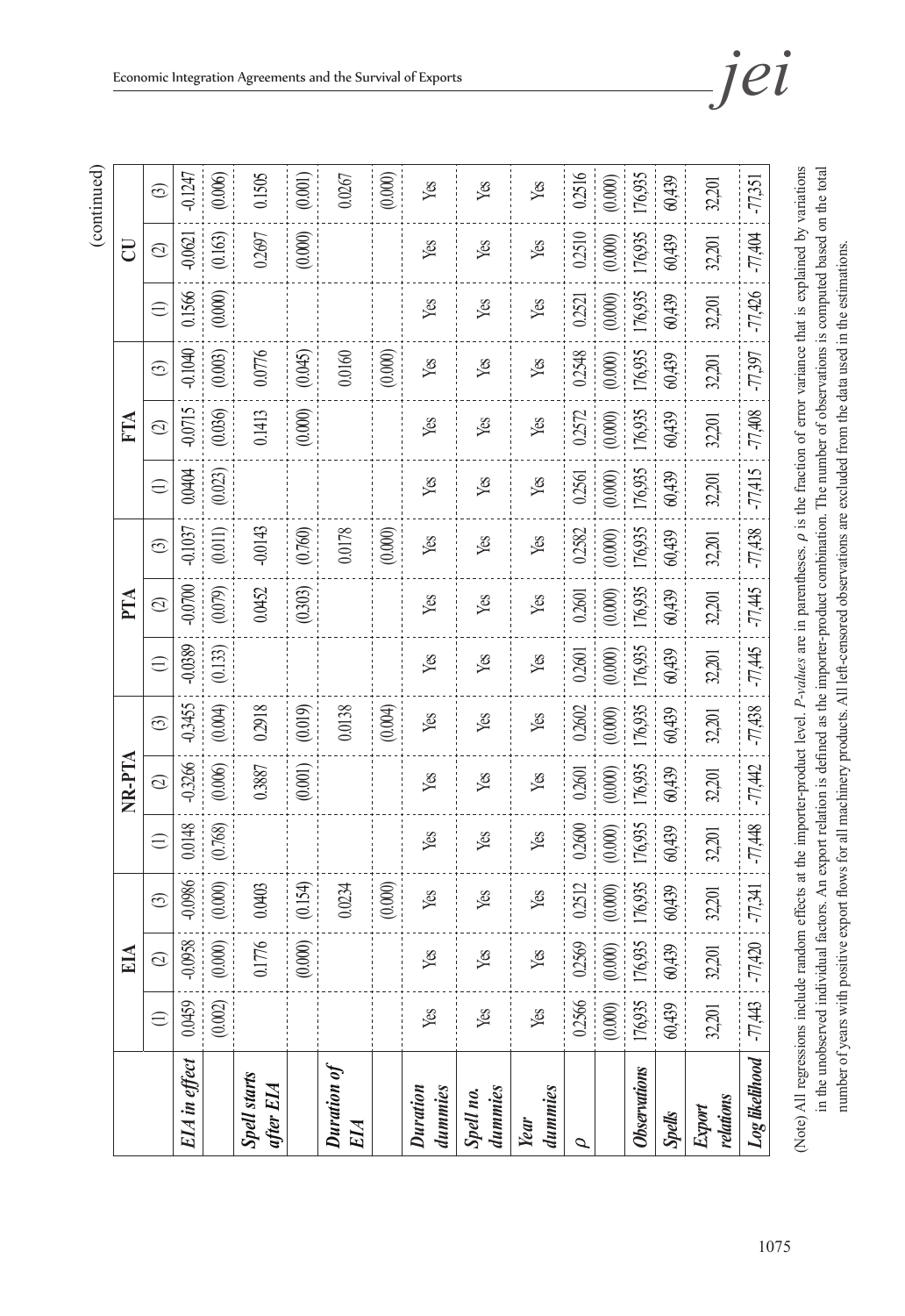# Vol.33 No.1, March 2018, 1046~1095 Kemal Türkcan and Hülya Saygılı http://dx.doi.org/10.11130/jei.2018.33.1.1046 *jei*

### **B. Robustness checks**

In Table 7, we explore the robustness of our results by using an alternative measure of fragmentation-based export flows, VD. This alternative measure is particularly appealing because it enables us to accurately identify whether a P&C item is integrated in the GPN, and therefore, to isolate or differentiate EIA effects on the duration of fragmentationbased export flows from those of other non-related party transactions. In doing so, we make the VD dummy interact with the set of EIA-related variables employed in the foregoing models. First, inclusion of interaction terms between VD- and EIA-related variables does not significantly change our benchmark results for standard gravity variables in Table 7. Hazard rates decrease in border, importers' GDP, initial exports, and duration, but increase in distance. Similar to the results in Table 6, we find no significant impact of language on the hazard rate.

Considering the EIA-related variables, we continue to interpret column 3 of each panel, and find the results to be parallel to those in Table 6, with a few exceptions. First, the coefficient of VD for P&C is negative and statistically significant, revealing that hazard rates are substantially lower for intermediate products that are traded within GPNs. This result is robust across various trade agreements. This confirms that participation in GPNs reduces the probability of export exit, which is in line with extant empirical findings in the literature, for instance, Obashi (2010). Second, considering all EIAs together, we can observe that the direct impact of the EIA-related variables remains qualitatively the same and the magnitudes of the coefficients are only marginally reduced. In particular, the results in Table 7 indicate that the negative effect on the hazard rates of *EIA exists* still remains, though the effect is lower for VD products, as indicated by the significantly positive coefficient of the interaction term. When we disaggregate EIAs, we find that this result is mainly driven by the existing PTA. Furthermore, the coefficient of *EIA in effect* is consistent with those reported in Table 6, with a negative coefficient of interaction with VD. This means that the negative effect on the hazard rates of the agreement being enforced is more pronounced for the already active GPN-related export spells. Table 7 also shows that the coefficient of Spell starts after EIA is significantly positive and its interaction term with VD is significantly and strongly positive. The dual effects of EIAs on hazard rates appear to be greater for GPNrelated products. The coefficients representing the duration of EIA and its interaction term with VD exert a positive and significant impact on hazard rates, which indicates that the predicted probability of export exit decreases as the duration of trade agreement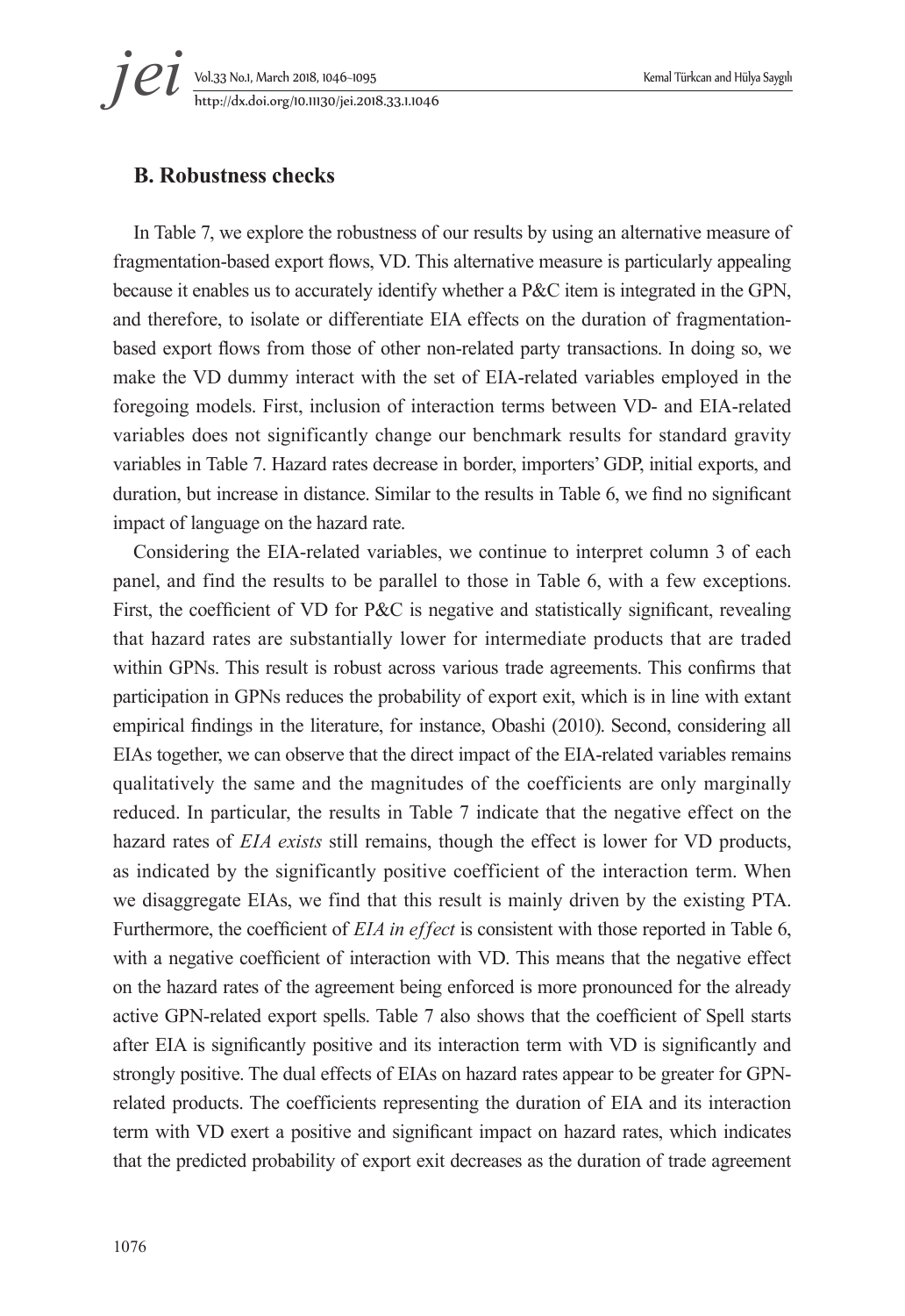increases, and this effect seems to be more prevalent for vertically differentiated P&C. Results obtained with the interaction effects thus far suggest that the presence of VD trade reduces the exit probability of already active spells while increasing it for any spell that begins after the agreement is enforced.

The role VD plays in the impacts of EIAs also varies across the type of trade agreements. First, the coefficients of the direct effect of NR-PTA and PTA become smaller and lose their statistical significance once the interaction terms with VD are added. In particular, the direct relation between the duration of NR-PTA and hazard rates is now insignificant. In addition, for NR-PTA-type trade agreements, VD increases the negative effects of existing EIA and positive effect of EIA duration on the hazard rate. However, none of the estimated coefficients on interactions between VD- and EIA-related variables are significant when trade agreements are of PTA type. These unexpected results regarding the effects of interaction terms with VD on hazard rates are attributable to the small sample size for these agreements. Nevertheless, the results suggest that export flows directed to NR-PTA or PTA partners are less prone to the lower trade costs brought by trade agreements since these transactions are probably not substantively related to GPNs.

The inclusion of interaction terms does not affect the direct impacts of FTA on hazard rates but weakens the effects for some EIA-related dummies; the coefficients are significant in all but one case. Furthermore, the results show that VD tends to intensify the negative relation between the existences of an agreement or the onset of an agreement and hazard rates when the agreement is FTA type, while it increases the adverse impact of trade agreements on spells commencing after the agreement takes effect. In the case of CU-type trade agreements, VD coefficients remain unaffected by the incorporation of interaction terms into the model (with one exception). However, the magnitudes of the coefficient estimates are reduced noticeably from those in Table 6. When we make CU-related dummies to interact with VD, we find that the hazard rate reducing impacts of *existing EIA* becomes stronger with VD. At the same time, VD does not play any significant role in the determination of the effect of the already active spells or spells starting after EIA when the agreement is a CU, but the hazard increasing impact of the duration of EIA surges.

Overall, these robustness results vis-à-vis shallower agreements suggest a limited role of VD in explaining EIA effects on the hazard rates of P&C, while VD appears to play a greater role for deeper trade agreements. Put simply, the evidence implies that trade agreements raise the odds of export survival of P&C flows if they are deep enough to support GPNs.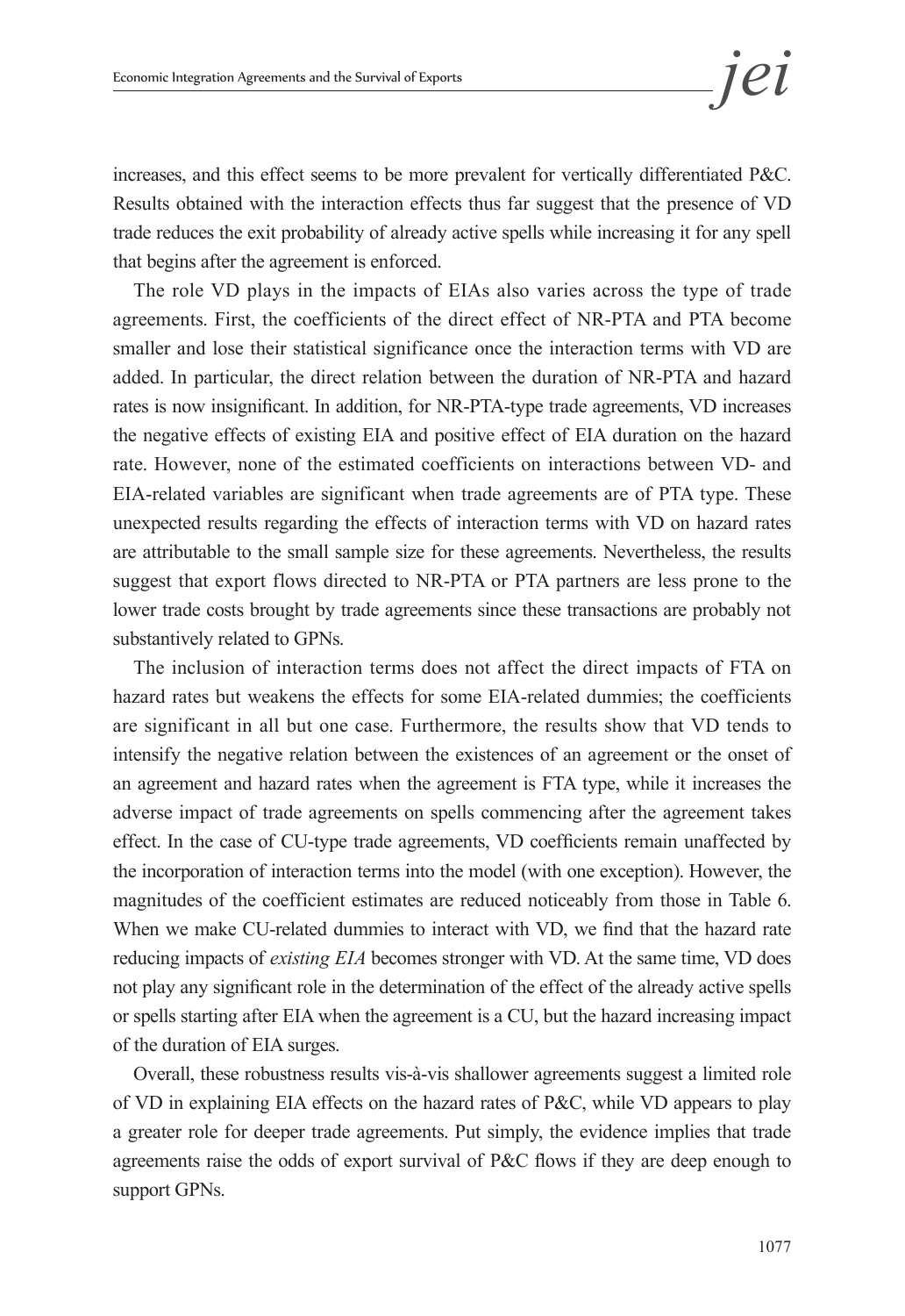Table 7. Interaction effects of EIAs with vertical differentiation 1078**Table 7. Interaction effects of EIAs with vertical differentiation** 

|                             |             | EIA       |          |             | NR-PTA        |           |             | PTA                |           |           | FTA       |           |             | U                       |                                          |
|-----------------------------|-------------|-----------|----------|-------------|---------------|-----------|-------------|--------------------|-----------|-----------|-----------|-----------|-------------|-------------------------|------------------------------------------|
|                             | $\bigoplus$ | $\odot$   | $\odot$  | $\bigoplus$ | $\widehat{c}$ | $\odot$   | $\bigoplus$ | $\widehat{\infty}$ | $\odot$   | $\ominus$ | $\odot$   | $\odot$   | $\bigoplus$ | $\widehat{\mathcal{O}}$ | $\begin{array}{c} \n\odot \n\end{array}$ |
| <b>Log</b> distance         | $0.0806$    | 0.0843    | 1,0871   | 0.0710      | 0.0687        | 0.0689    | 0.0755      | 0.0756             | 0.0756    | 0.0499    | 0.0514    | 0.0526    | 0.0886      | 0.0887                  | 0.0875                                   |
|                             | (0.000)     | (0.000)   | (0.000)  | (0.000)     | $(0.000)$     | (0.000)   | (0.000)     | (0.000)            | (0.000)   | $(0.000)$ | (0.000)   | (0.000)   | $(0.000)$   | (0.000)                 | (0.000)                                  |
| language<br>Common          | 0.0473      | $0.0611$  | 0.0816   | 0.0369      | 0.0321        | 0.0323    | 0.0420      | 0.0416             | 0.0405    | $-0.0234$ | $-0.0223$ | 0.0200    | -0.0291     | $-0.0041$               | 0.0307                                   |
|                             | (0.397)     | (0.274)   | (0.140)  | (0.512)     | (0.569)       | (0.566)   | (0.456)     | (0.460)            | (1740)    | $(0.682)$ | (0.696)   | (0.725)   | (0.603)     | (0.942)                 | (0.587)                                  |
| Common<br>border            | $-0.0887$   | $-0.0877$ | 0.0880   | 0.0969      | <b>L6600-</b> | 0.0999    | -0.0803     | 0.0815             | 0.0899    | -0.1082   | $-0.1060$ | -0.0996   | 0.0778      | 0.0739                  | 0.0752                                   |
|                             | (0.000)     | (0.000)   | (0.000)  | (0.000)     | (0.000)       | (0.000)   | $(0.000)$   | $(0.000)$          | (0.000)   | (0.000)   | (0.000)   | $(0.000)$ | $(0.000)$   | (0.001)                 | (0.001)                                  |
| (importer)<br>$Log$ $GDP$   | $-0.0241$   | $-0.0287$ | 0.0342   | $-0.0215$   | $-0.0220$     | $-0.0218$ | $-0.0214$   | $-0.0217$          | $-0.0225$ | -0.0243   | $-0.0252$ | -0.0260   | -0.0293     | $-0.0315$               | -0.0333                                  |
|                             | (0.000)     | $(0.000)$ | (0.000)  | (0.000)     | $(0.000)$     | (0.000)   | (0.000)     | (0.000)            | (0.000)   | (0.000)   | (0.000)   | (0.000)   | (0.000)     | (0.000)                 | (0.000)                                  |
| export value<br>Log initial | -0.0976     | $-0.0973$ | 0.0962   | -0.0985     | -0.0985       | -0.0986   | -0.0983     | -0.0984            | -0.0983   | $-0.0991$ | -0.0989   | -0.0986   | -0.0972     | -0.0975                 | -0.0975                                  |
|                             | (0.000)     | (0.000)   | (0.000)  | $(0.000)$   | $(0.000)$     | $(0.000)$ | $(0.000)$   | $(0.000)$          | (0.000)   | $(0.000)$ | $(0.000)$ | (0.000)   | (0.000)     | $(0.000)$               | (0.000)                                  |
| duration<br>Lagged          | -0.0453     | $-0.0452$ | 0.0520   | -0.0440     | -0.0439       | -0.0443   | 0.0430      | 0.0430             | -0.0437   | $-0.0442$ | -0.0440   | -0.0454   | -0.0476     | 0.0480                  | -0.0515                                  |
|                             | $(0.000)$   | $(0.000)$ | (0.000)  | (0.000)     | $(0.000)$     | (0.000)   | (0.000)     | (0.000)            | $(0.000)$ | (0.000)   | $(0.000)$ | (0.000)   | (0.000)     | (0.000)                 | $(0.000)$                                |
| <b>EIA</b> exists           | $-0.0363$   | $-0.0485$ | $0.0872$ | $0.0083$    | $-0.0111$     | $-0.0126$ | $-0.0201$   | $-0.0226$          | $-0.0278$ | $-0.1004$ | $-0.1052$ | $-0.1100$ | $-0.0147$   | -0.0389                 | 0.0732                                   |
|                             | (0.029)     | (0.004)   | (0.000)  | (0.863)     | (0.821)       | (0.796)   | (0.362)     | (0.310)            | (0.211)   | $(0.000)$ | (0.000)   | (0.000)   | (0.642)     | (0.221)                 | (0.022)                                  |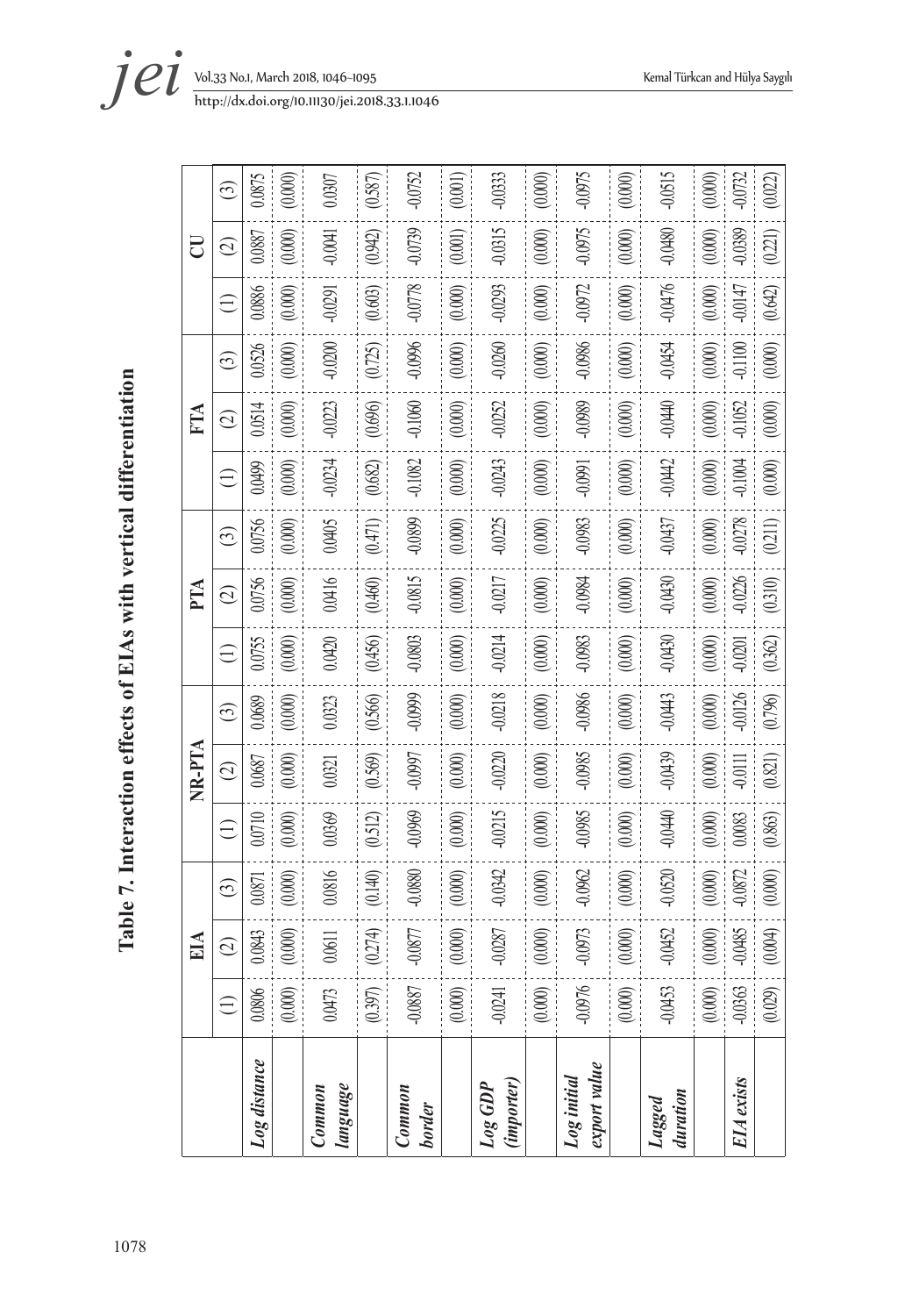(continued)

|                                  |             | EІА                |           |             | NR-PTA        |           |             | PTA                     |           |             | FTA           |           |             | U                  |           |
|----------------------------------|-------------|--------------------|-----------|-------------|---------------|-----------|-------------|-------------------------|-----------|-------------|---------------|-----------|-------------|--------------------|-----------|
|                                  | $\bigoplus$ | $\widehat{\infty}$ | $\odot$   | $\bigoplus$ | $\widehat{c}$ | $\odot$   | $\bigoplus$ | $\widehat{\mathcal{O}}$ | $\odot$   | $\bigoplus$ | $\widehat{C}$ | $\odot$   | $\bigoplus$ | $\widehat{\infty}$ | $\odot$   |
| EIA in effect                    | 0.0548      | -0.0699            | 0.0600    | $-0.0924$   | $-0.2584$     | -0.2490   | $-0.0439$   | 0.0814                  | $-0.1167$ | 0.0343      | -0.0395       | -0.0736   | 0.1653      | $-0.0019$          | -0.0476   |
|                                  | $(0.001)$   | (0.009)            | (0.027)   | (0.097)     | (0.037)       | (0.046)   | (0.100)     | (0.049)                 | (0.006)   | (0.086)     | (0271)        | (0.046)   | (0.000)     | (0.973)            | (0.402)   |
| <b>Spell starts</b><br>after EIA |             | 0.1634             | 0.0422    |             | 0.2043        | 0.2225    |             | 0.0531                  | $-0.0075$ |             | 0.0984        | 0.0357    |             | 0.2110             | 0.1167    |
|                                  |             | $(0.000)$          | (0.153)   |             | (0.105)       | $(0.097)$ |             | (0.241)                 | (0.876)   |             | (0.010)       | (0.383)   |             | $(0.000)$          | (0.034)   |
| Duration of<br>EIA               |             |                    | 0.0217    |             |               | $-0.0031$ |             |                         | 0.0181    |             |               | 0.0173    |             |                    | 0.0230    |
|                                  |             |                    | $(0.000)$ |             |               | (0.658)   |             |                         | (0.000)   |             |               | (0.000)   |             |                    | (0.000)   |
| VD for P&C                       | $-0.1525$   | 0.1478             | 0.1348    | -0.1149     | 0.1145        | 0.1147    | $-0.1060$   | 0.1059                  | $-0.1042$ | -0.0768     | $-0.0758$     | -0.0734   | 0.0760      | -0.0728            | -0.0665   |
|                                  | $(0.000)$   | (0.000)            | $(0.000)$ | $(0.000)$   | $(0.000)$     | $(0.000)$ | (0.000)     | $(0.000)$               | (0.000)   | (0.000)     | (0.000)       | (0.000)   | $(0.000)$   | (0.000)            | $(0.000)$ |
| VD*EIA exists                    | 0.0748      | 0.0715             | 0.0777    | 0.1924      | -0.2087       | 0.2099    | 0.0497      | 0.0521                  | 0.0538    | 0.0723      | -0.0705       | -0.0700   | 0.1992      | $-0.2157$          | $-0.2224$ |
|                                  | (0.072)     | (0.086)            | (0.061)   | (0.056)     | (0.038)       | (0.037)   | (0.439)     | (0.417)                 | (0.402)   | $(0.020)$   | (0.024)       | (0.024)   | $(0.001)$   | $(0.000)$          | (0.000)   |
| VD*EIA in<br>effect              | $-0.0152$   | $-0.2918$          | 0.3390    | 0.3939      | 4.7519        | 4.8008    | $-0.0564$   | 0.0541                  | 0.0932    | 0.0090      | $-0.4055$     | $-0.4157$ | 0.0979      | $-0.0262$          | $-0.0644$ |
|                                  | $(0.687)$   | $(0.000)$          | (0.000)   | $(0.000)$   | (0.994)       | (0.994)   | (0.525)     | (0.701)                 | (0.518)   | $(0.822)$   | $(0.000)$     | $(0.000)$ | $(0.092)$   | (0.769)            | (0.478)   |
| starts after EIA<br>VD* Spell    |             | 0.2725             | 0.1769    |             | 5.1632        | 4.9414    |             | 0.1491                  | $-0.0743$ |             | 0.4387        | 0.4049    |             | 0.1442             | 0.0778    |
|                                  |             | (0.001)            | (0.028)   |             | (0.993)       | (0.993)   |             | (0.323)                 | (0.661)   |             | $(0.000)$     | $(0.001)$ |             | $(0.057)$          | (0.323)   |
| VD*Duration<br>ofEIA             |             |                    | 0.0100    |             |               | 0.0283    |             |                         | -0.0183   |             |               | 0.0017    |             |                    | 0.0098    |
|                                  |             |                    | $(0.002)$ |             |               | $(0.002)$ |             |                         | (0.265)   |             |               | (0.809)   |             |                    | (0.037)   |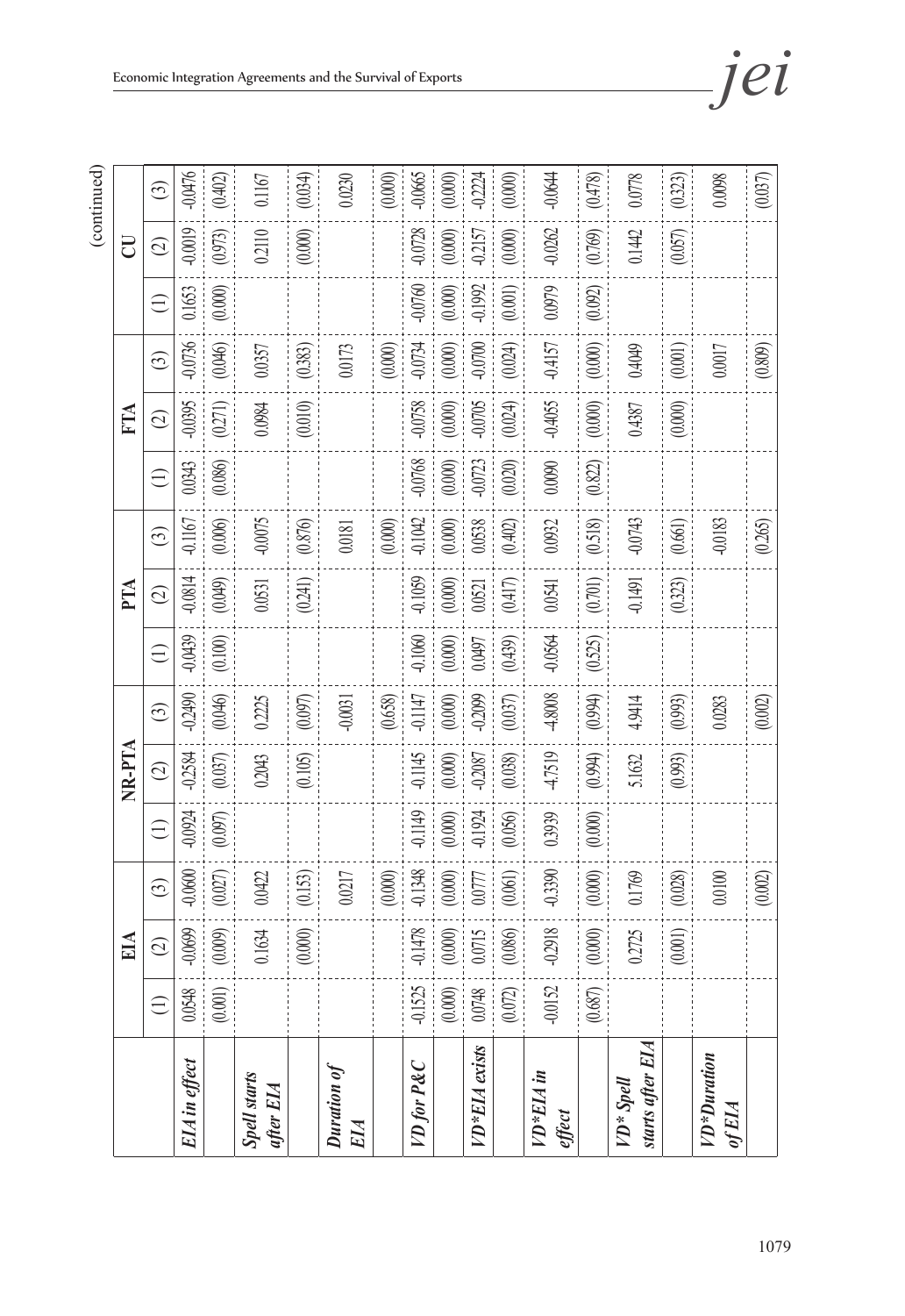|                            |            | $\mathop{\rm EIA}\nolimits$ |           |         | NR-PTA        |           |           | PTA               |           |           | FTA                           |         |           | ರ                  |           |
|----------------------------|------------|-----------------------------|-----------|---------|---------------|-----------|-----------|-------------------|-----------|-----------|-------------------------------|---------|-----------|--------------------|-----------|
|                            |            | $\widehat{\circ}$           | ල         | Ξ       | $\widehat{C}$ | ධ         | Ξ         | $\widehat{\circ}$ | ධ         | Ξ         | $\widehat{\circlearrowright}$ | ල       | Ξ         | $\widehat{\Omega}$ | ල         |
| dummies<br><b>Duration</b> | Yes        | Yes                         | Yes       | Yes     | Yes           | Yes       | Yes       | yes               | Yes       | Yes       | Yes                           | Yes     | Yes       | Xes                | Yes       |
| dummies<br>Spell no.       | Yes        | Yes                         | Yes       | Yes     | Yes           | Yes       | Yes       | Yes               | Yes       | Yes       | yes                           | Yes     | Yes       | Yes                | Yes       |
| <b>Year</b> dummies        | Yes        | Yes                         | Yes       | Yes     | Yes           | Yes       | Yes       | yes               | Yes       | Yes       | Yes                           | yes     | Yes       | Yes                | Yes       |
|                            | 0.2471     | 0.2469                      | 02379     | 0.2515  | 0.2520        | 02523     | 0.2538    | 0.2538            | 02524     | 0.2511    | 02516                         | 0.2484  | 02379     | 02370              | 02352     |
|                            | $(0.000)$  | (0.000)                     | (0.000)   | (0.000) | (0.000)       | (0.000)   | (0.000)   | (0.000)           | (0.000)   | (0.000)   | (0.000)                       | (0.000) | (0.000)   | (0.000)            | (0.000)   |
| Observations               | 176,935    | 176,935                     | 176,935   | 176,935 | 176,935       | 76,935    | 176,935   | 176,935           | 176,935   | 176,935   | 176,935                       | 176,935 | 176,935   | 176,935            | 76,935    |
| <b>Spells</b>              | 60,439     | 60,439                      | 60,439    | 60,439  | 60,439        | 60,439    | 60,439    | 60,439            | 60,439    | 60,439    | 60,439                        | 60,439  | 60,439    | 60,439             | 60,439    |
| Export relations           | $32,\!201$ | 32,201                      | 32,201    | 32,201  | 32,201        | 32,201    | 32,201    | 32,201            | 32,201    | 32,201    | 32,201                        | 32,201  | 32,201    | 32,201             | 32,201    |
| Log likelihood   -77,402   |            | 77,368                      | $-77,272$ | -77,398 | -77,388       | $-77,380$ | $-77,408$ | $-77,407$         | $-77,400$ | $-77,379$ | $-77,363$                     | 77,349  | $-77,365$ | $-77,341$          | $-77,277$ |

in the unobserved individual factors. An export relation is defined as the importer-product combination. The number of observations is computed based on the total in the unobserved individual factors. An export relation is defined as the importer-product combination. The number of observations is computed based on the total number of years with positive export flows for all machinery products. All left-censored observations are excluded from the data used in the estimations. number of years with positive export flows for all machinery products. All left-censored observations are excluded from the data used in the estimations.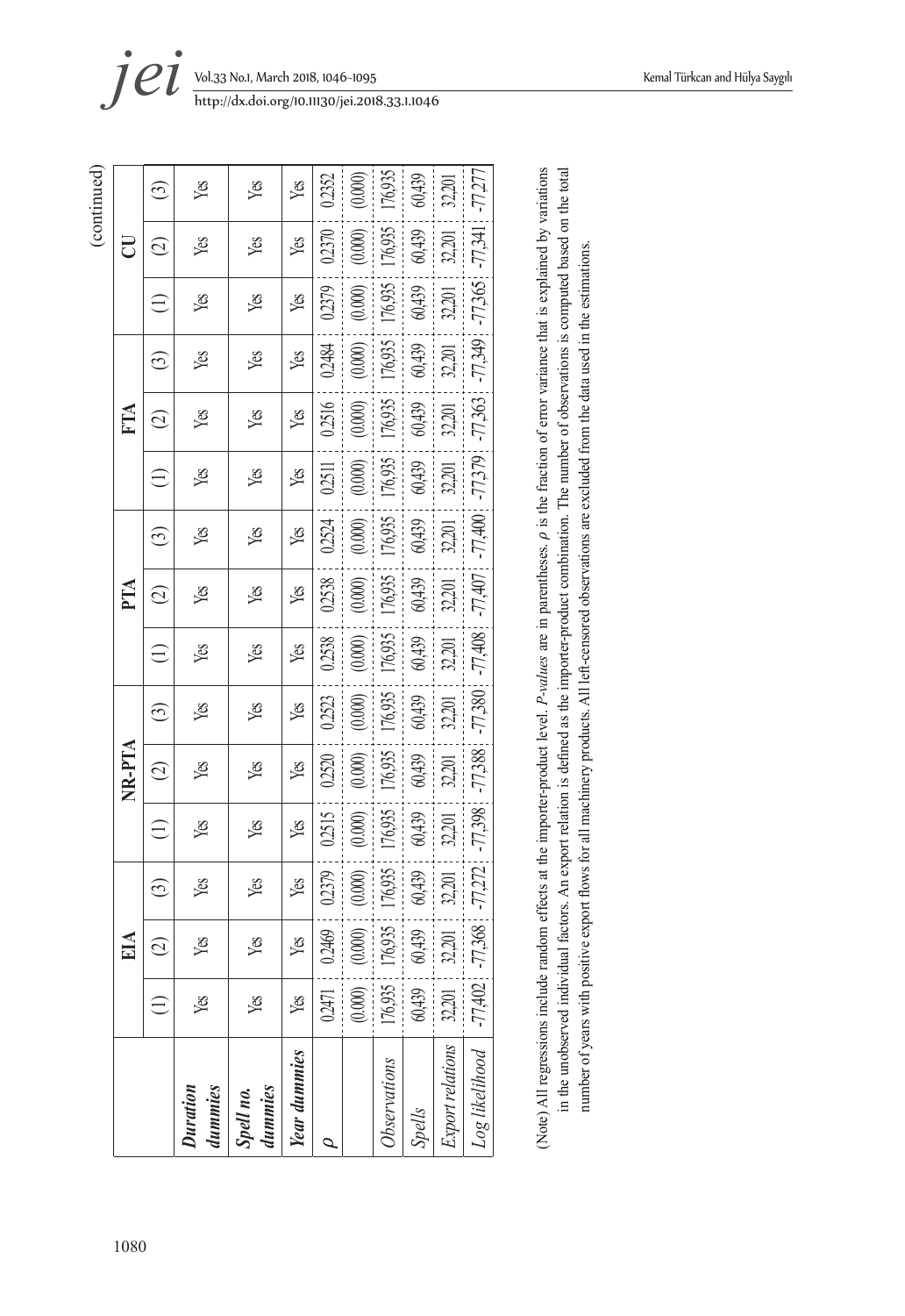# **VI. Conclusion**

This paper utilizes survival analysis by using 6-digit HS data to examine EIA effects on Turkish machinery products export survival. We show that an EIA has a dual effect on the stability of export relations: it increases the survival of export relations that had already started when the agreement was enforced, but reduces the survival of those that started afterwards. In addition, we find that the impact of EIA-related variables may vary across the type of EIAs and products. Second, we demonstrate that VD has a positive and statistically significant impact on the survival rates of P&C exports and the impact of trade agreements is larger if products are characterized by a vertically fragmented production process. The paper concludes that GPNs can be an effective way for developing countries to increase the potential benefits from EIAs in terms of export survival.

The paper emphasizes the importance of GPNs in the determination of export ceasing hazard. The depth, content, and duration of the agreements depend on the bargaining power of a country in foreign trade. Developing countries that desire to survive in foreign trade need to strengthen their bargaining power in this direction. Policies need to be designed in a way to enhance the competitiveness of the private sector and facilitate its participation in GPNs. Attractiveness of a country to domestic and foreign investors and traders needs to be increased by improving physical, social, and financial infrastructure; the quantity and quality of human capital; and technological capabilities. Productive factors should be supported to satisfy the needs and developments in GPNs.

In addition, improving the ease of doing business and building strong institutional capacity in Turkey plays an important role in establishing new partnerships while extending the duration of existing agreements. Reducing potential economic, political, and financial risks will enhance the investment climate and contribute to the survival of export relations.

The results in this paper also leave several issues for future research. The link between EIAs and hazard rates of fragmentation-based export flows has not been fully established. The trade data used herein only provide information on the trade values of a given product at the country-product level. Hence, with the currently available trade data, it is difficult to track a P&C once it is imported. The exported P&C can be used primarily for producing final goods by local companies rather than by firms operating in a GPN. Therefore, it may be prudent to investigate this link in more detail using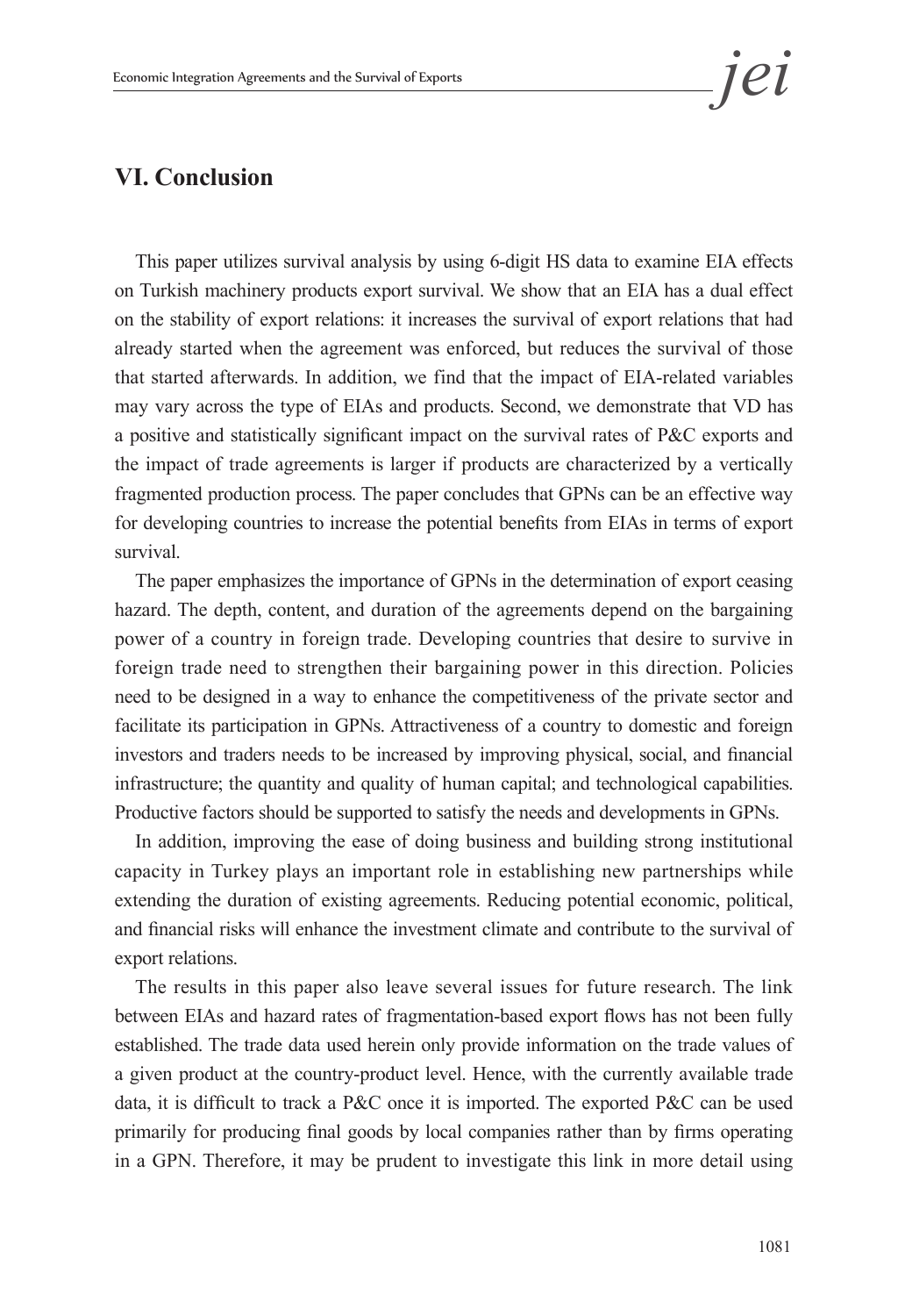

firm-level data in a future study to confirm whether the finding that a strong negative relation between EIAs and the hazard rates of P&C exports truly reflects the outsourcing activities of firms operating in a GPN.

*Received 2 December 2017, Revised 15 January 2018, Accepted 6 February 2018*

# **References**

Abd-el-Rahman, Kamal. "Firms' Competitive and National Comparative Advantages as Joint Determinant of Trade Composition." *Review of World Economics* 127 (1991): 83-97.

Adam, Antonis, and Thomas Moutos. "The Trade Effects of the EU-Turkey Customs Union." *The World Economy* 31 (2008): 685-700.

Aitken, Norman D. "The Effect of the ECC and EFTA on European Trade: A Temporal Cross-Section Analysis." *American Economic Review* 63 (1973): 881-892.

Aldan, Altan, and Olcay Y. Çulha. "The Role of Extensive Margin in Exports of Turkey: A Comparative Analysis." *Central Bank Review* 16 (2016): 59-64.

Andersson, Thomas, and Torbjörn Fredriksson. "Distinction between Intermediate and Finished Products in Intra-Firm Trade." *International Journal of Industrial Organization* 18 (2000): 773-792.

Ando, Mitsuyo (2006). "Fragmentation and Vertical Intra-Industry Trade in East Asia." *North America Journal of Economics and Finance* 17 (2006): 257-281.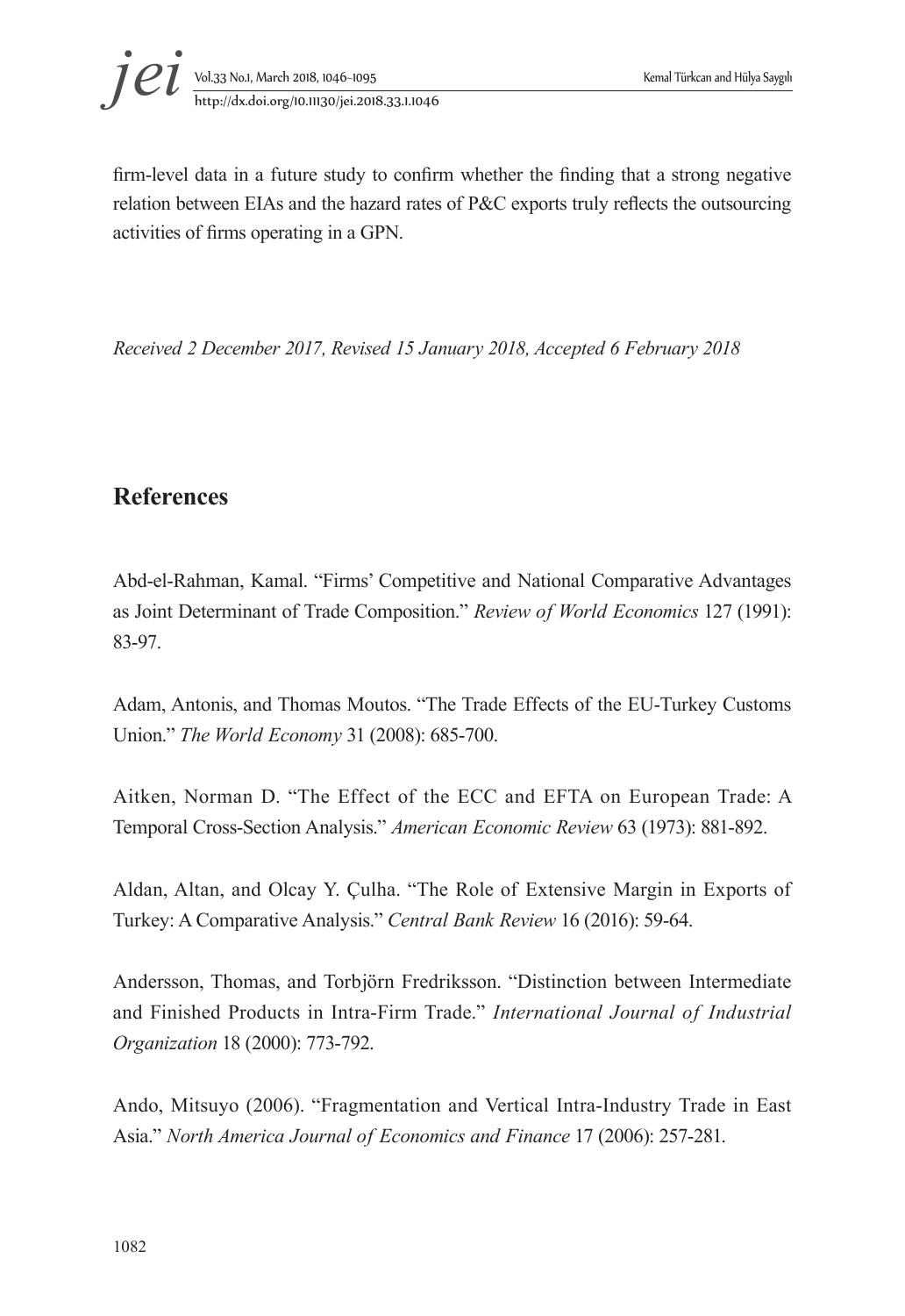Antonucci, Daniele, and Stefano Manzocchi. "Does Turkey Have a Special Trade Relation with the EU?: A Gravity Model Approach." *Economic Systems* 30 (2006): 157-169.

Baier, Scott L., and Jeffrey H. Bergstrand. "Do Free Trade Agreements Actually Increase Members' International Trade?" *Journal of International Economics* 71 (2007): 72-95.

Baier, Scott. L., Jeffrey H. Bergstrand, Peter Egger, and Patrick McLaughlin. "Do Economic Integration Agreements Actually Work? Issues in Understanding the Causes and Consequences of the Growth of Regionalism." *The World Economy* 31 (2008): 461-497.

Baier, Scott L., Jeffrey H. Bergstrand, and Michael Feng. "Economic Integration Agreements and the Margins of International Trade." *Journal of International Economics* 93 (2014): 339-350.

Bergstrand, Jeffrey H. "The Gravity Equation in International Trade: Some Microeconomic Foundation and Empirical Evidence." *The Review of Economics and Statistics* 67 (1985): 474-481.

Bergstrand, Jeffrey H., Mario Larch, and Yoto V. Yotov. "Economic Integration Agreements, Border Effects, Distance Elasticities in the Gravity Equation." *European Economic Review* 78 (2015): 307-327.

Besedes, Tibor. "The Role of NAFTA and Returns to Scale in Export Duration." *CESifo Economic Studies* 59 (2013): 306-336.

Besedes, Tibor, and Juan Blyde. "What Drives Export Survival? An Analysis of Export Duration in Latin America." Inter-American Development Bank, Washington, DC (2010).

Besedes, Tibor, and Thomas J. Prusa. "Ins, Outs and Duration of Trade." *Canadian Journal of Economics* 39 (2006a): 266-295.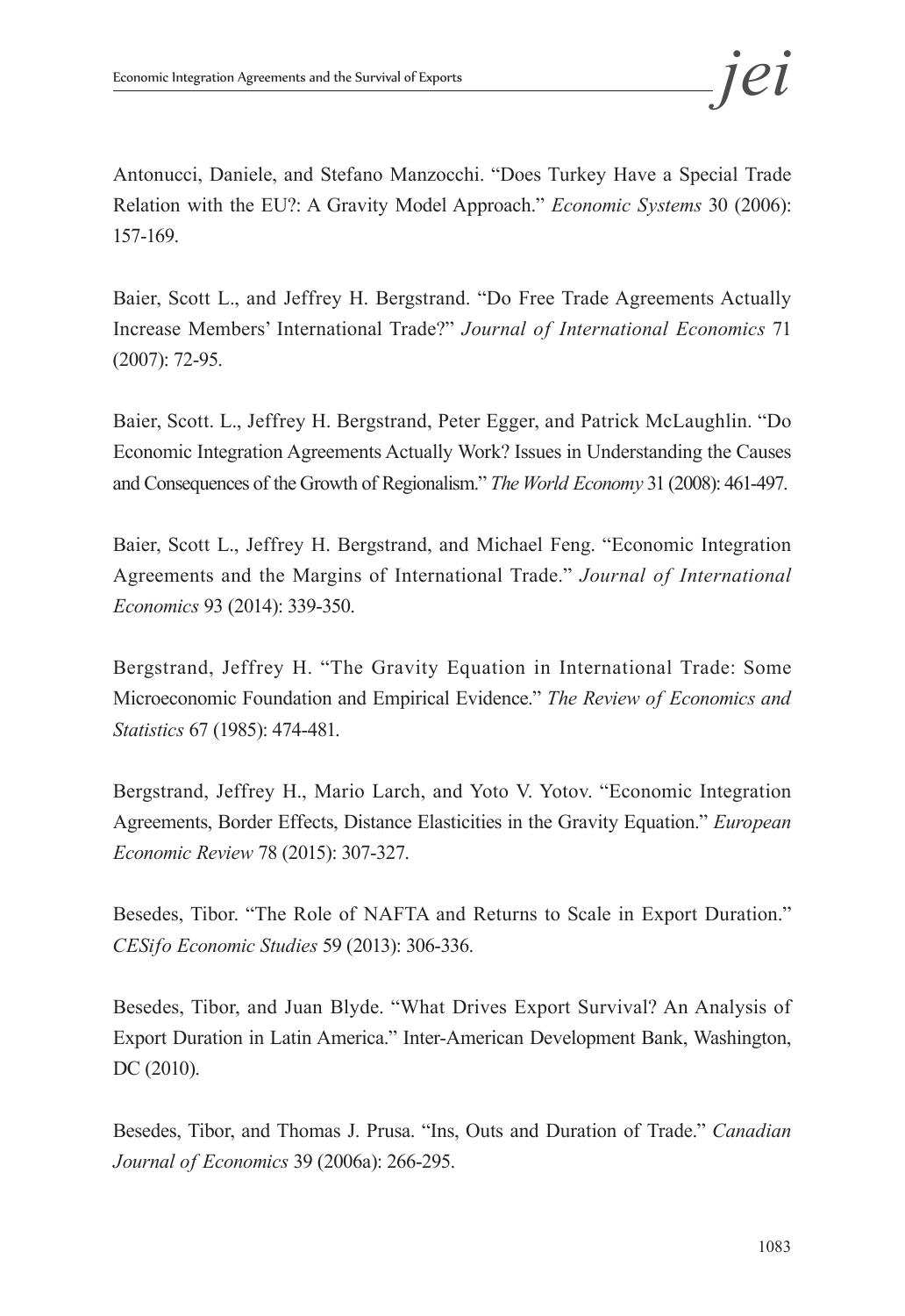

Besedes, Tibor, and Thomas J. Prusa. "Product Differentiation and Duration of US Import Trade." *Journal of International Economics* 70 (2006b): 339-358.

Besedes, Tibor, and Thomas J. Prusa. "The Role of Extensive and Intensive Margins and Export Growth." *Journal of Development Economics* 96 (2010): 371-379.

Besedes, Thomas, Juan Moreno-Cruz, and Volker Nitsch. "Trade Integration and the Fragility of Trade Relationship: Theory and Empirics." Georgia Tech Working Paper (2015).

Blyde, Juan, Alejandro Graziano, and Christian Volpe Martincus. "Economic Integration Agreements and Production Fragmentation: Evidence on the Extensive Margin." *Applied Economics Letters* 22 (2015): 835-842.

Brenton, Paul, Christian Saborowski, and Erik von Uexkull. "What Explains the Low Survival Rate of Developing Country Export Flows?" *World Bank Economic Review*  24 (2010): 474-499.

Campa, Jose M., and Linda S. Goldberg. "The Evolving External Orientation of Manufacturing Industries: Evidence from Four Countries." NBER Working Papers 5919 (1997).

Carrere, Celine. "Revisiting the Effects of Regional Trade Agreements on Trade Flows with Proper Specification of the Gravity Model." *European Economic Review* 50 (2006): 223-247.

Clark, Don P. "Country and Industry-Level Determinants of Vertical Specialization-Based Trade." *International Economic Journal* 20 (2006): 211-225.

Clausing, Kimberly A. "Trade Creation and Trade Diversion in the Canada-United States Free Trade Agreement." *Canadian Journal of Economics* 34 (2001): 677-696.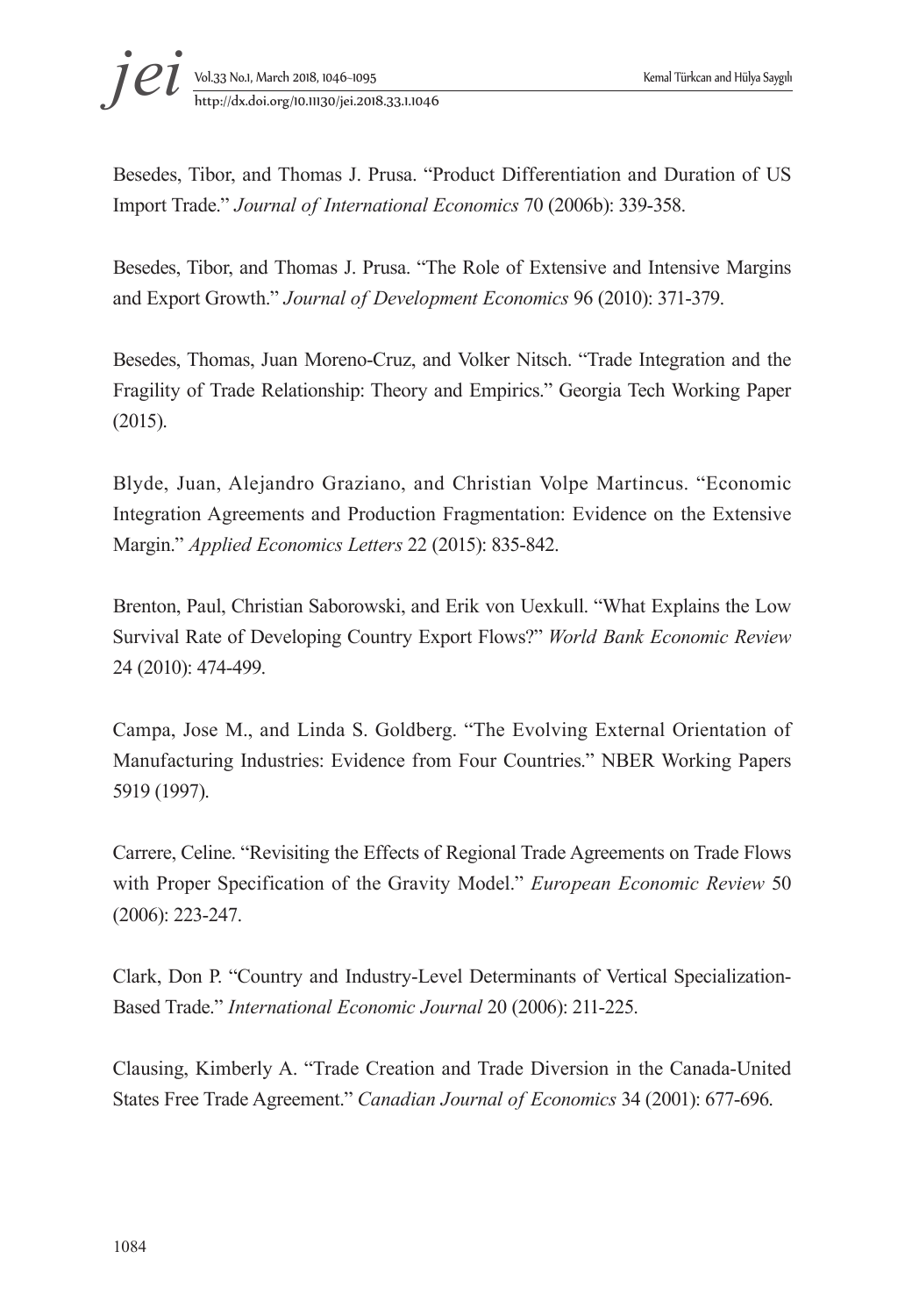Corcoles, David, Carmen Diaz-Mora, and Rosario Gandoy. "Product Sophistication: A Tie that Binds Partners in International Trade." *Economic Modelling* 44 (2014): 533- 541.

Corcoles, David, Carmen Diaz-Mora, and Rosario Gandoy. "Export Survival in Global Value Chains." *The World Economy* 38 (2015): 1526-1554.

Corcoles, David, Carmen Diaz-Mora, and Rosario Gandoy. "Exit from Exporting: Does Being a Two-way Trader Matter?" *Economics: the Open-Access, Open-Assessment E-Journal* 9 (2015): 1-27.

Das, Sanghamitra, Mark J. Roberts, and James R. Tybout. "Market Entry Costs, Producer Heterogeneity and Export Dynamics." *Econometrica* 75 (2007): 837-873.

Egger, Hartmut, and Peter Egger. "The Determinants of EU Processing Trade." *World Economy* 28 (2005): 147-168.

Egger, Hartmut, Peter Egger, and David Greenaway. "The Trade Structure Effects of Endogenous Regional Trade Agreements." *Journal of International Economics* 74 (2008): 278-298.

Egger, Peter, Mario Larch, Kevin E. Staub, and Rainer Winkelmann. "The Trade Effects of Endogenous Preferential Trade Agreements." *American Economic Journal: Economic Policy* 3 (2011): 113-143.

Esteve-Perez, Silviano, Juan A. Manez-Castillejo, Maria E. Rochina-Barrachina, and Juan A. Sanchis-Llopis. "A Survival Analysis of Manufacturing Firms in Export Markets." In *Entrepreneurship, Industrial Location and Economic Growth*, edited by Josep Maria Arauzo-Carod, and Miguel C. Manjon-Antolin, 313-332. Cheltenham, UK, and Northampton, MA: Edward Elgar Publishing, 2007.

Feenstra, Robert C., and Gordon H. Hanson. "Globalization, Outsourcing and Wage Inequality." *The American Economic Review* 86 (1996): 240-245.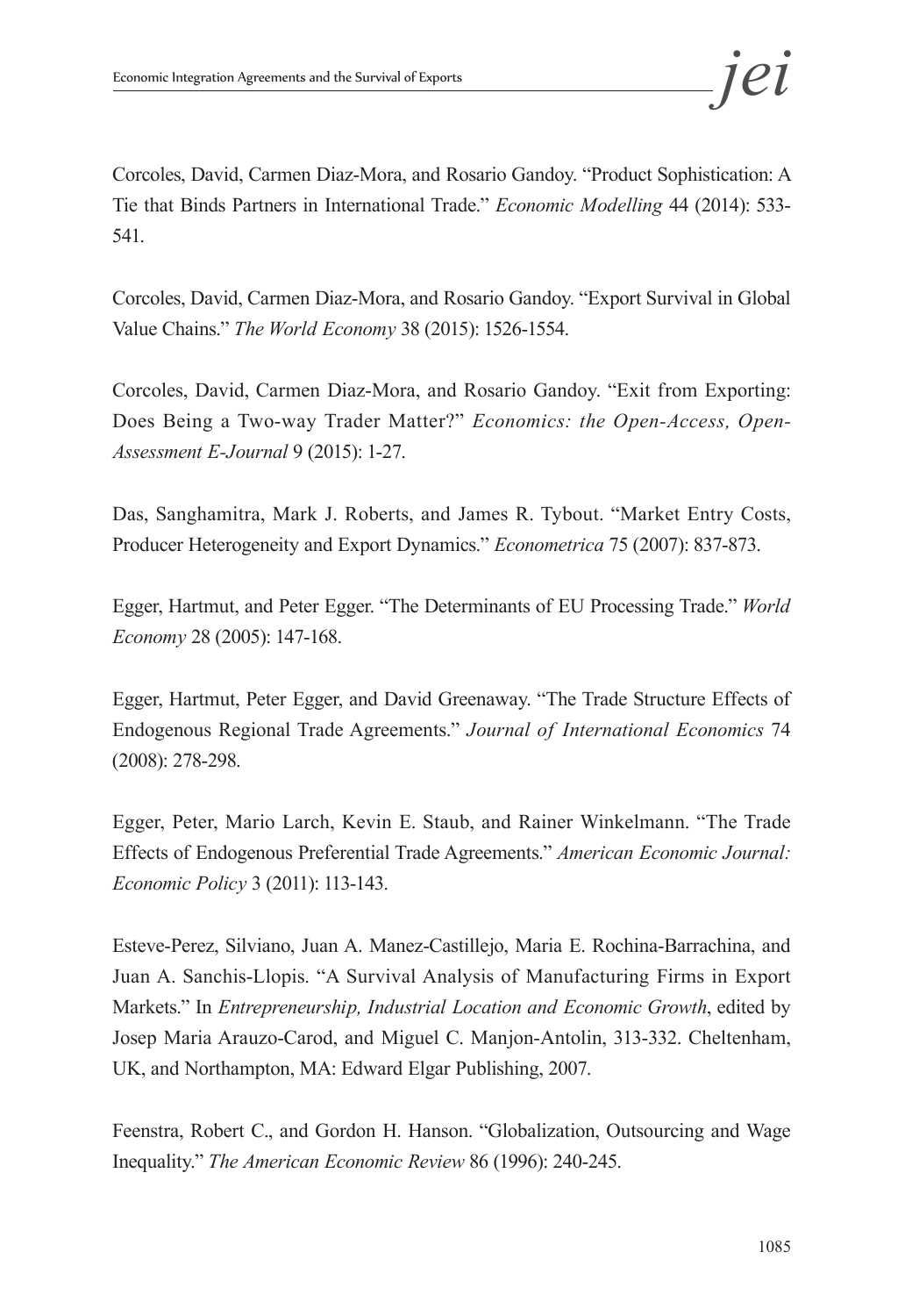

Florensa, Luis Marcelo, Laura Marquez-Ramos, and Maria Luisa Recalde. "The Effect of Economic Integration and Institutional Quality of Trade Agreements on Trade Margins; Evidence for Latin America." *Review of World Economics* 151 (2015): 329-351.

Foster, Neil, Johannes Poeschl, and Robert Stehrer. "The Impact of Preferential Trade Agreements on the Margins of International Trade." *Economic Systems* 35 (2011): 84- 97.

Frankel, Jeffrey Alexander, Ernesto Stein, and Shang-Jin Wei. "Trading Blocs and the Americas: The Natural, the Unnatural and the Super-Natural?" *Journal of Development Economics* 47 (1995): 61-95.

Frede, Julian, and Hakan Yetkiner. "The Regional Trade Dynamics of Turkey: A Panel Data Gravity Model." *The Journal of International Trade&Economic Development* 26 (2017): 633-648.

Freund, Caroline, and Emanuel Ornelas. "Regional Trade Agreements." *The Annual Review of Economics* 2 (2010): 139-167.

Fugazza, Marco, and Ana Cristina Molina. "On the Determinants of Exports Survival." *Canadian Journal of Development Studies* 37 (2016): 159-177.

Gaulier, Guillaume, and Soledad Zignago. "BACI: International Trade Database at the Product-Level. The 1994-2007 Version." CEPII Working Paper no. 2010-23 (2010).

Ghosh, Sucharita, and Steven Yamarik. "Does Trade Creation Measure Up? A Reexamination of the Effects of Regional Trading Arrangements." *Economics Letters*  82 (2004): 213-219.

Görg, Holger. "Fragmentation and Trade: US Inward Processing Trade in the EU." *Review of World Economics* 136 (2000): 403-422.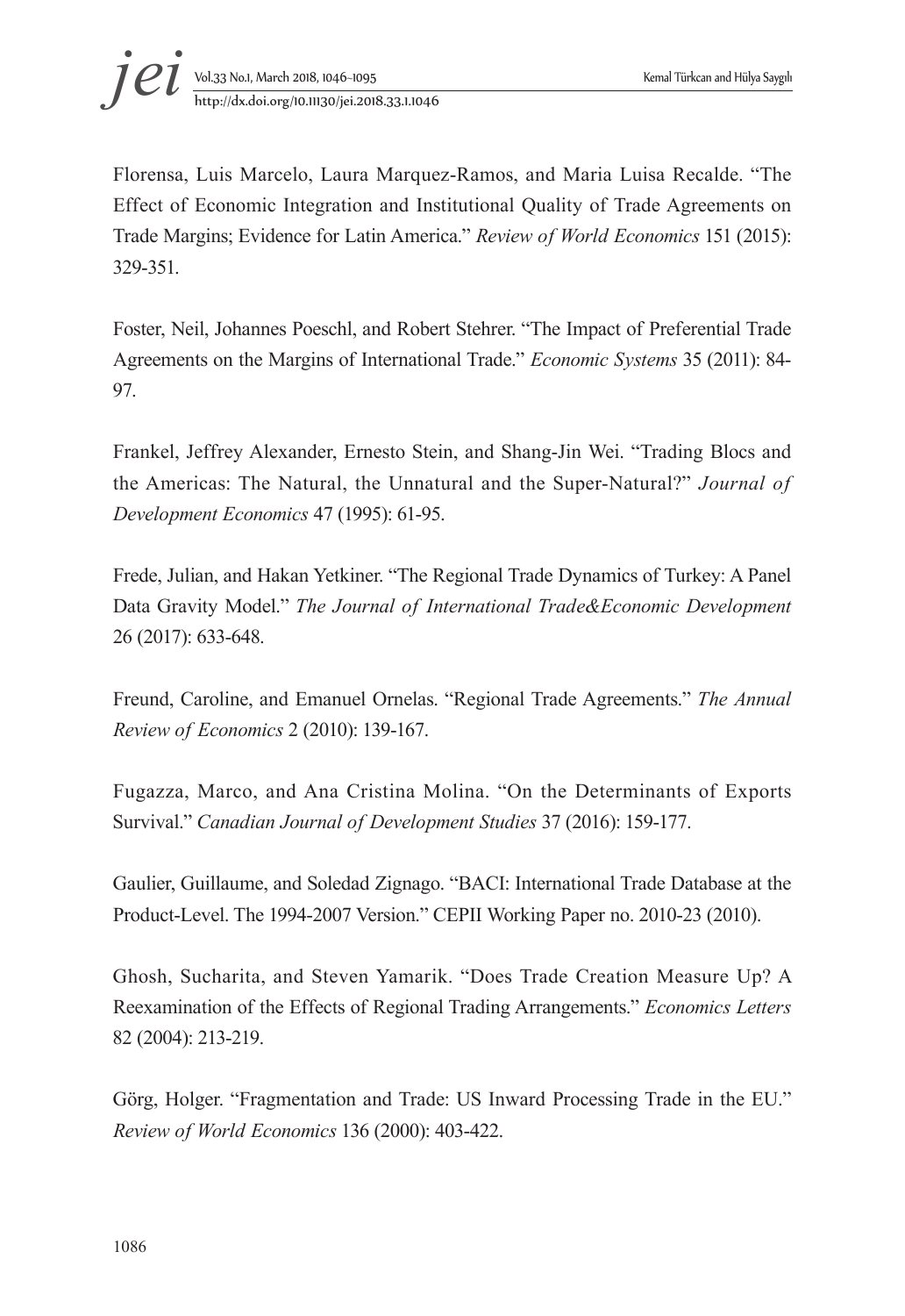Greenaway, David, Robert Hine, and Chris Milner. "Country-Specific Factors and the Pattern of Horizontal and Vertical Intra-Industry Trade in the UK." *Review of World Economics* 130 (1994): 77-100.

Greenaway, David, Robert Hine, and Chris Milner. "Vertical and Horizontal Intra-Industry Trade: A Cross Industry Analysis for the United Kingdom." *Economic Journal* 105 (1995): 1505-1518.

Grossman, Gene M., and Elhanan Helpman. "Outsourcing in a Global Economy." *Review of Economic Studies* 72 (2005): 135-59.

Gündoğdu, Ceren, and Dürdane Şirin S. "Participation of Turkey in Global Value Chains: An Analysis Based on World Input Output Database." ERC Working Papers in Economics no. 16/10 (2016).

Johnson, Robert C., and Guillermo Noguera. "Accounting for Intermediates: Production Sharing and Trade in Value Added." *Journal of International Economics* 86 (2012): 224-236.

Jones, Ronald W., and Henryk Kierzkowski. "A Framework for Fragmentation." In *Fragmentation: New Production Patterns in the World Economy*, edited by Sven W. Arndt, and Henryk Kierzkowski, 17-34. Oxford: Oxford University Press, 2001.

Jones, Ronald W., Henryk Kierzkowski, and Gregory Leonard. "Fragmentation and Intra-Industry Trade." *In Frontiers of Research in Intra-Industry Trade*, edited by P.J. Lloyd and Hyun-Hoon Lee,67-86. New York: Palgrave Macmillan Ltd, 2002.

Hayakawa, Kazunobu, and Nobuaki Yamashita. "The Role of Preferential Trade Agreements (PTAs) in Facilitating Global Production Networks." *Journal of World Trade* 45 (2011): 1181-1207.

Hess, Wolfgang, and Maria Persson. "The Duration of Trade Revisited. Continuous-Time vs. Discrete-Time Hazards." *Empirical Economics* 43 (2011a): 1083-1107.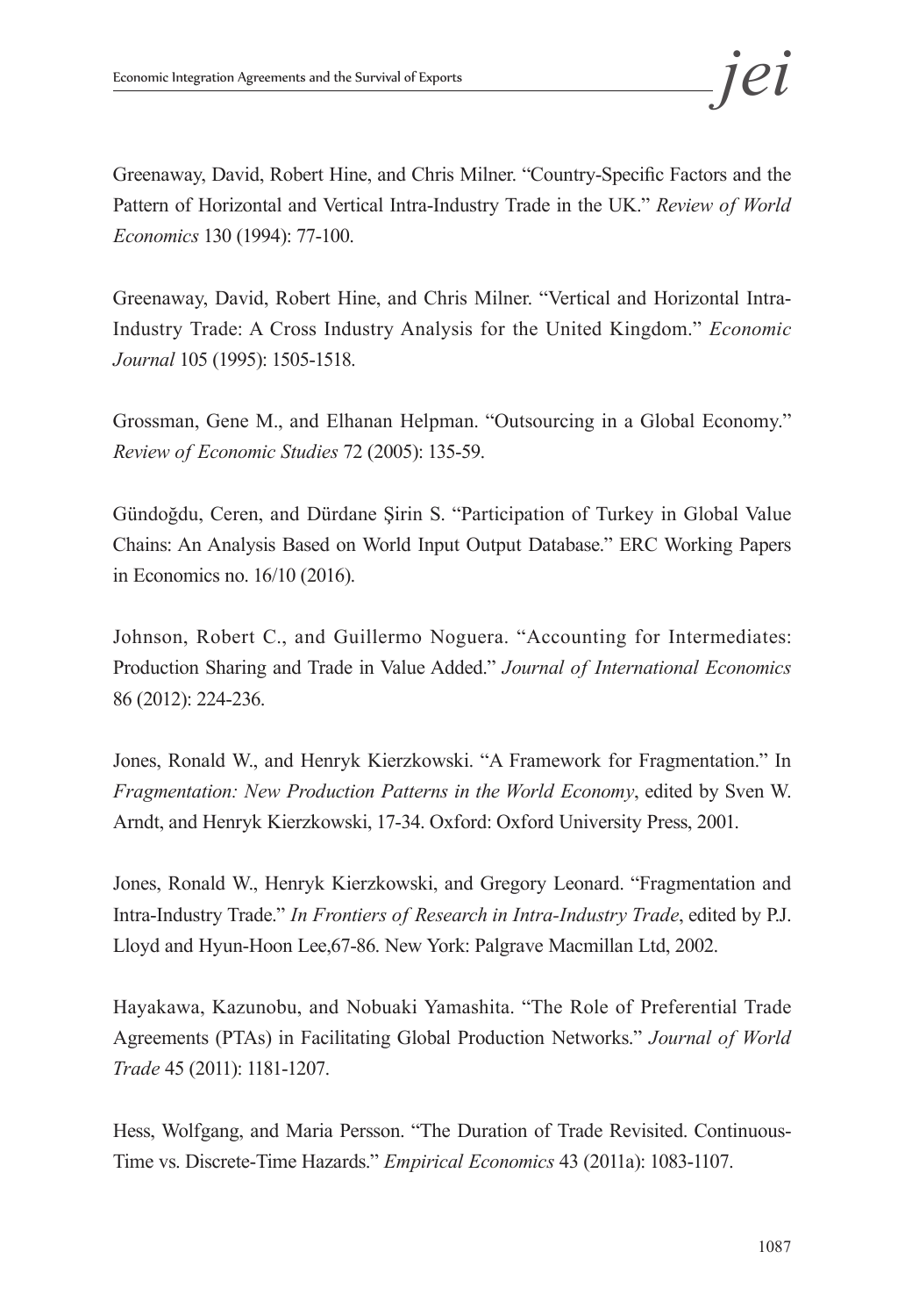

Hess, Wolfgang, and Maria Persson. "Exploring the Duration of EU Imports." *Review of World Economics* 147 (2011b): 665-692.

Hummels, David and Peter J. Klenow. "The Variety and Quality of a Nation's Exports." *American Economic Review* 95 (2005): 704-723.

Hummels, David, Jun Ishii, and Kei-Mu Yi. "The Nature and Growth of Vertical Specialization in World Trade." *Journal of International Economics* 54 (2001): 75-96.

Kaminski, Bartlomiej, and Francis Ng. "Turkey's Evolving Trade Integration into Pan-European Markets." The World Bank Policy Research Working Paper Series no. 3908 (2006).

Kamuganga, Dick Nuwamanya. "Does Intra-African Regional Trade Cooperation Enhance Export Survival?" Graduate Institute of International and Development Studies Working Paper No: 16/2012 (2012).

Kimura, Fukunari, and Mitsuyo Ando. "Two-dimensional Fragmentation in East Asia: Conceptual Framework and Empirics." *International Review of Economics and Finance* 14 (2005): 317-348.

Kimura, Fukunari, Yuya Takahashi, Y., and Kazunobu Hayakawa. "Fragmentation and Parts and Components Trade: Comparison between East Asia and Europe." *North American Journal of Economics and Finance* 18 (2007): 23-40.

Kimura, Fukunari, and Ayako Obashi. "International Production Networks in Machinery Industries: Structure and Its Evolution." ERIA Discussion Paper Series no. 2010-09 (2010).

Magee, Christopher S. P. "New Measures of Trade Creation and Trade Diversion." *Journal of International Economics* 75 (2008): 349-362.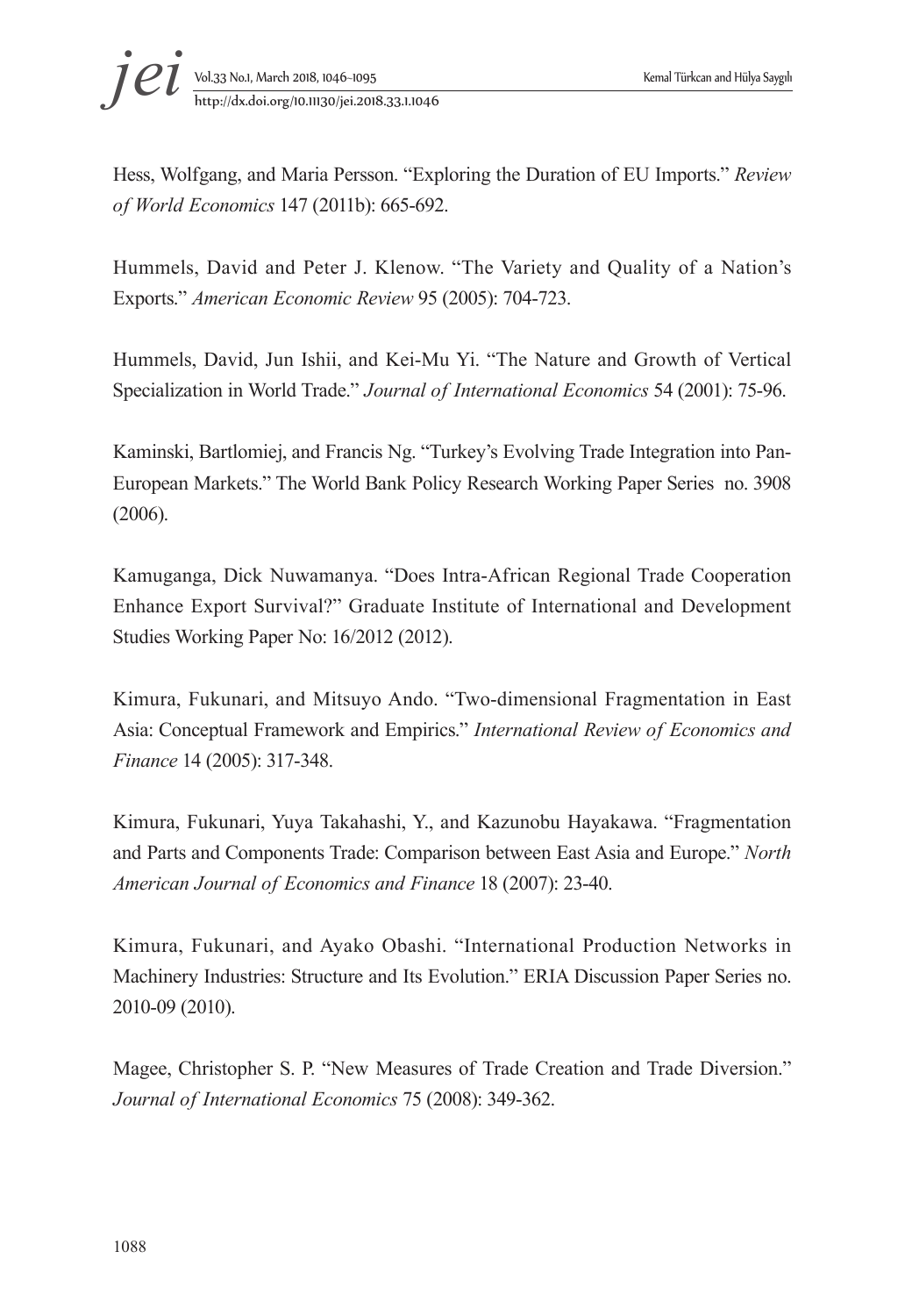Magee, Christopher S. P. "Trade Creation, Trade Diversion, and the General Equilibrium Effects of Regional Trade Agreements: A Study of the European Community-Turkey Customs Union." *Review of World Economics* 152 (2016): 383- 399.

Martuscelli, Antonio, and Gonzalo Varela. "Survival is for Fittest: Export Survival Patterns in Georgia." The World Bank Policy Research Working Paper Series no. 7161 (2015).

Melitz, Marc J. "The Impact of Trade on Intra-Industry Reallocations and Aggregate Industry Productivity." *Econometrica* 71 (2003): 1695-1725.

Neyaptı, Bilin, Fatma Taşkın, and Murat Üngör. "Has European Customs Union Agreement Really Affected Turkey's Trade?" *Applied Economics* 39 (2007): 2121- 2132.

Nitsch, Volker. "Die Another Day: Duration in German Import Trade." *Review of World Economics* 145 (2009): 133-154.

Nowak-Lehmann, Felicitas, Dierk Herzer, Inmaculada Martinez-Zarzoso, and Sebastian Vollmer. "The Impact of a Customs Union between Turkey and the EU on Turkey's Exports to the EU." *Journal of Common Market Studies* 45 (2007): 719-743.

Obashi, Ayako. "Stability of Production Networks in East Asia: Duration and Survival of Trade." *Japan and the World Economy* 22 (2010): 21-30.

OECD. "OECD Economic Surveys: Turkey." OECD Publishing, Paris, 2016.

Rauch, James E., and Joel Watson. "Starting Small in an Unfamiliar Environment." *International Journal of Industrial Organization* 21 (2003): 1021-142.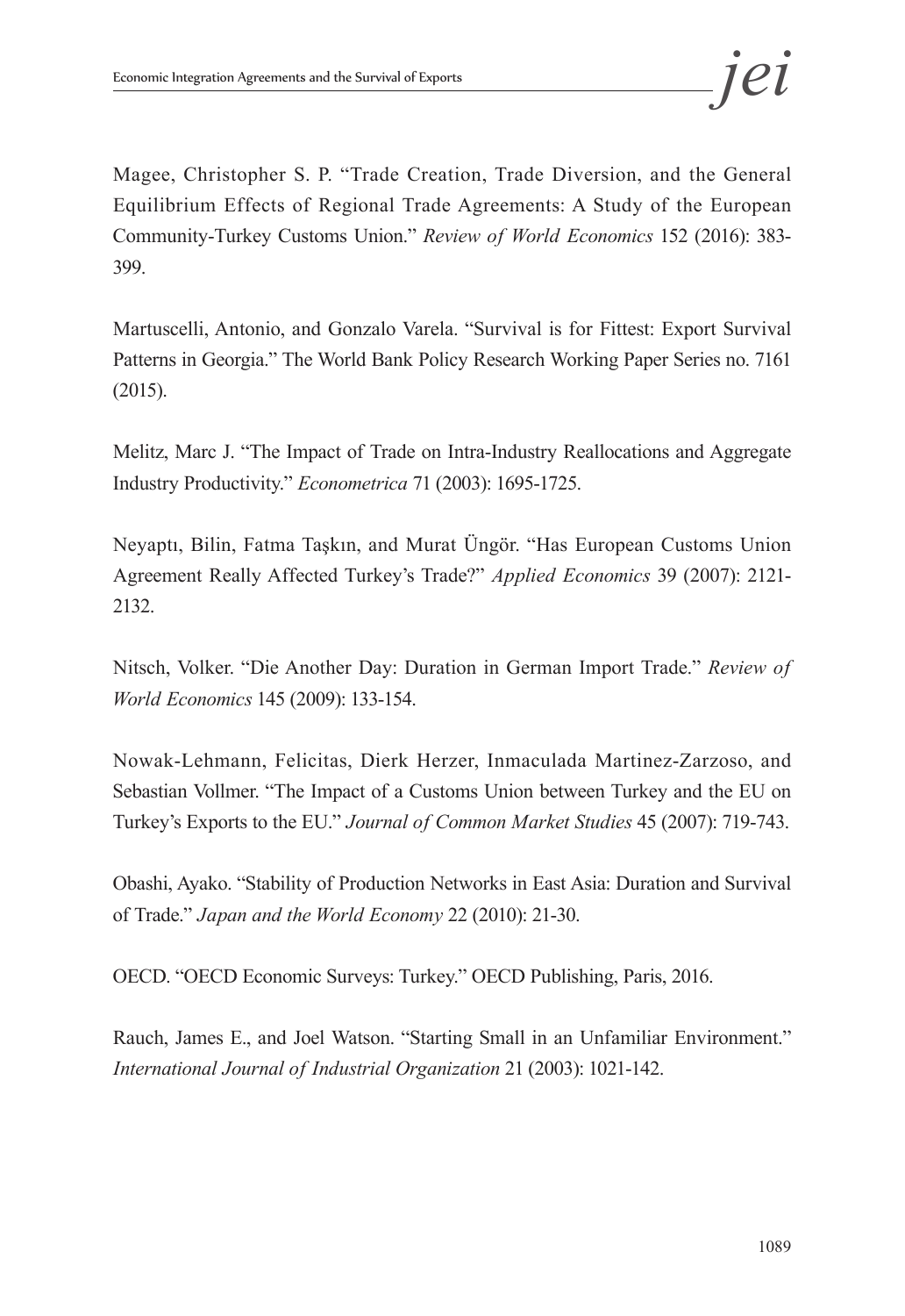

Recalde, M. Luisa, Luis M. Florensa, and Pedro Gabriel D. "Latin American Integration and the Survival of Trade Relationship."  $17<sup>th</sup>$  European Trade Study Group (ETSG) Conference, Helsinki (Finland), September 2016.

Shao, Jun, Kangning Xu, and Bin Qui. "Analysis of Chinese Manufacturing Export Duration." *China & World Economy* 20 (2012): 56-73.

Stirbat, Liviu, Richard Record, and Konesawang Nghardsaysone. "The Experience of Survival: Determinants of Export Survival in Lao PDR." *World Development* 76 (2015): 82-94.

Wakasugi, Ryuhei. "Vertical Intra-Industry Trade and Economic Integration in East Asia." *Asian Economic Papers* 6 (2007): 26-36.

World Bank. "Evaluation of the EU-Turkey Customs Union." World Bank Report No. 85830-TR (2014a).

World Bank. "Trading up to High Income: Turkey Country Economic Memorandum." World Bank Report No.82307-TR (2014b).

Yeats, Alexander J. "How Big is Global Production Sharing?" In *Fragmentation: New Production Patterns in the World Economy*, edited by Sven W. Arndt, and Henryk Kierzkowski, 108-144, Oxford: Oxford University Press, 2001.

Yılmaz, Kamil. "Taking Stock: The Customs Union between Turkey and the EU Fifteen Years Later." *South European Society and Politics* 16 (2011): 235-249.

Yi, Kei-Mu. "Can Vertical Specialization Explain the Growth of World Trade?" *Journal of Political Economy* 111 (2003): 52-102.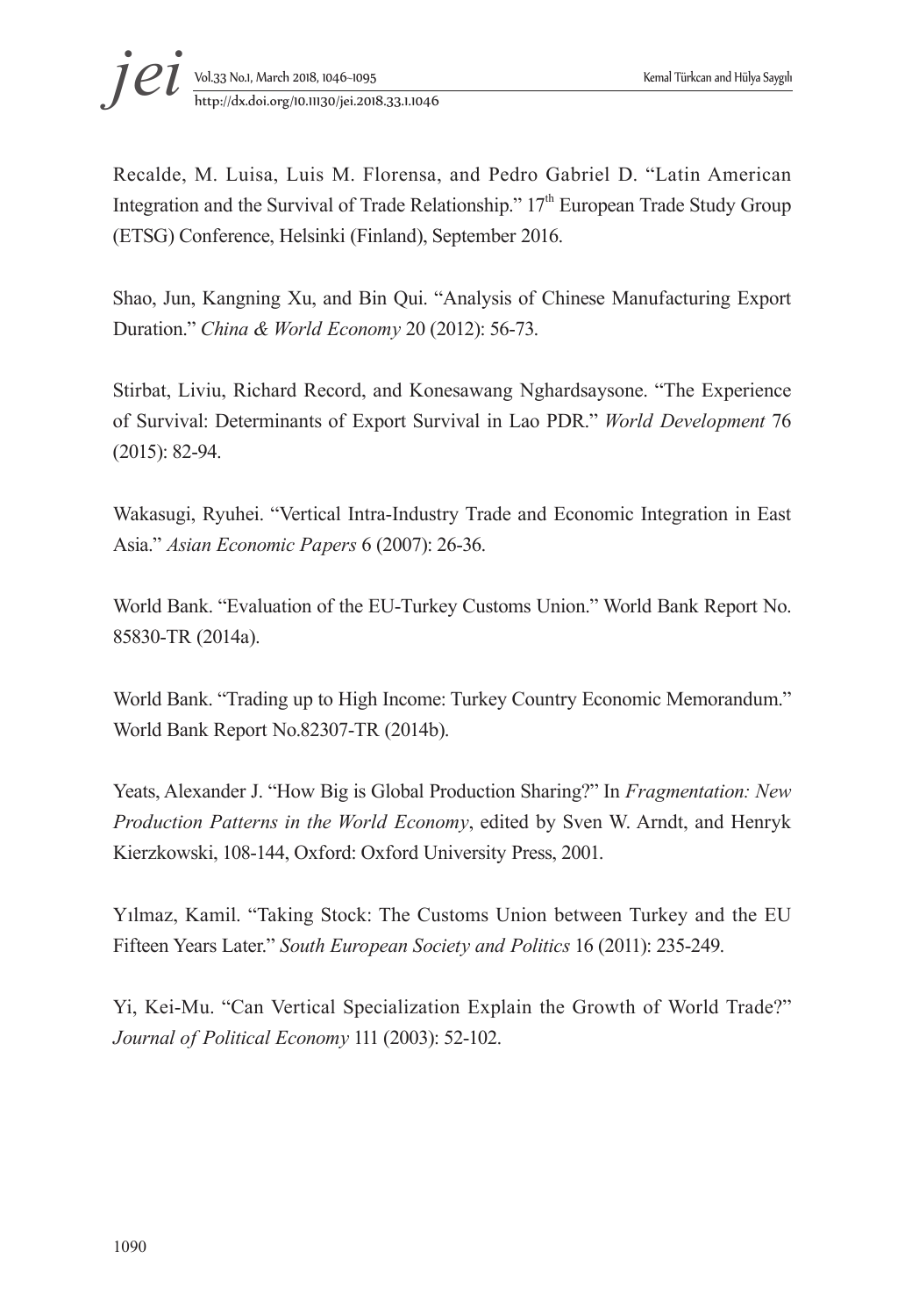

# **Appendices**

# **Appendix 1: List of countries**

| Afghanistan              | Djibouti                 | Kyrgyzstan         | Rwanda                   |
|--------------------------|--------------------------|--------------------|--------------------------|
| Albania                  | Dominica                 | Lao PDR            | St. Kitts & Nevis        |
| Algeria                  | Dominican Republic       | Latvia             | St. Lucia                |
| Andorra                  | <b>East Timor</b>        | Lebanon            | St. Vincent & Grenadines |
| Angola                   | Ecuador                  | Liberia            | Samoa                    |
| Antigua & Barbuda        | Egypt                    | Libya              | San Marino               |
| Argentina                | El Salvador              | Lithuania          | Sao Tome & Principe      |
| Armenia                  | <b>Equatorial Guinea</b> | China, Macau       | Saudi Arabia             |
| Aruba                    | Eritrea                  | Madagascar         | Senegal                  |
| Australia                | Estonia                  | Malawi             | Serbia                   |
| Austria                  | Ethiopia                 | Malaysia           | Seychelles               |
| Azerbaijan               | Fiji                     | Maldives           | Sierra Leone             |
| <b>Bahamas</b>           | Finland                  | Mali               | Singapore                |
| Bahrain                  | France                   | Malta              | Slovakia                 |
| Bangladesh               | French Polynesia         | Marshall Islands   | Slovenia                 |
| <b>Barbados</b>          | Gabon                    | Mauritania         | Solomon Islands          |
| <b>Belarus</b>           | Gambia                   | Mauritius          | South Africa             |
| Belgium-Luxembourg       | Georgia                  | Mexico             | Spain                    |
| <b>Belize</b>            | Germany                  | Micronesia         | Sri Lanka                |
| Benin                    | Ghana                    | Moldova            | Suriname                 |
| Bermuda                  | Greece                   | Mongolia           | Sweden                   |
| <b>Bhutan</b>            | Greenland                | Montenegro         | Switzerland              |
| <b>Bolivia</b>           | Grenada                  | Morocco            | Syria                    |
| Bosnia & Herzegovina     | Guatemala                | Mozambique         | Tajikistan               |
| <b>Brunei Darussalam</b> | Guinea                   | Myanmar            | Tanzania                 |
| Bulgaria                 | Guinea-Bissau            | Nepal              | Thailand                 |
| <b>Burkina Faso</b>      | Guyana                   | <b>Netherlands</b> | TFYR of Macedonia        |
| Burundi                  | Haiti                    | New Caledonia      | Togo                     |
| Cambodia                 | Honduras                 | New Zealand        | Tonga                    |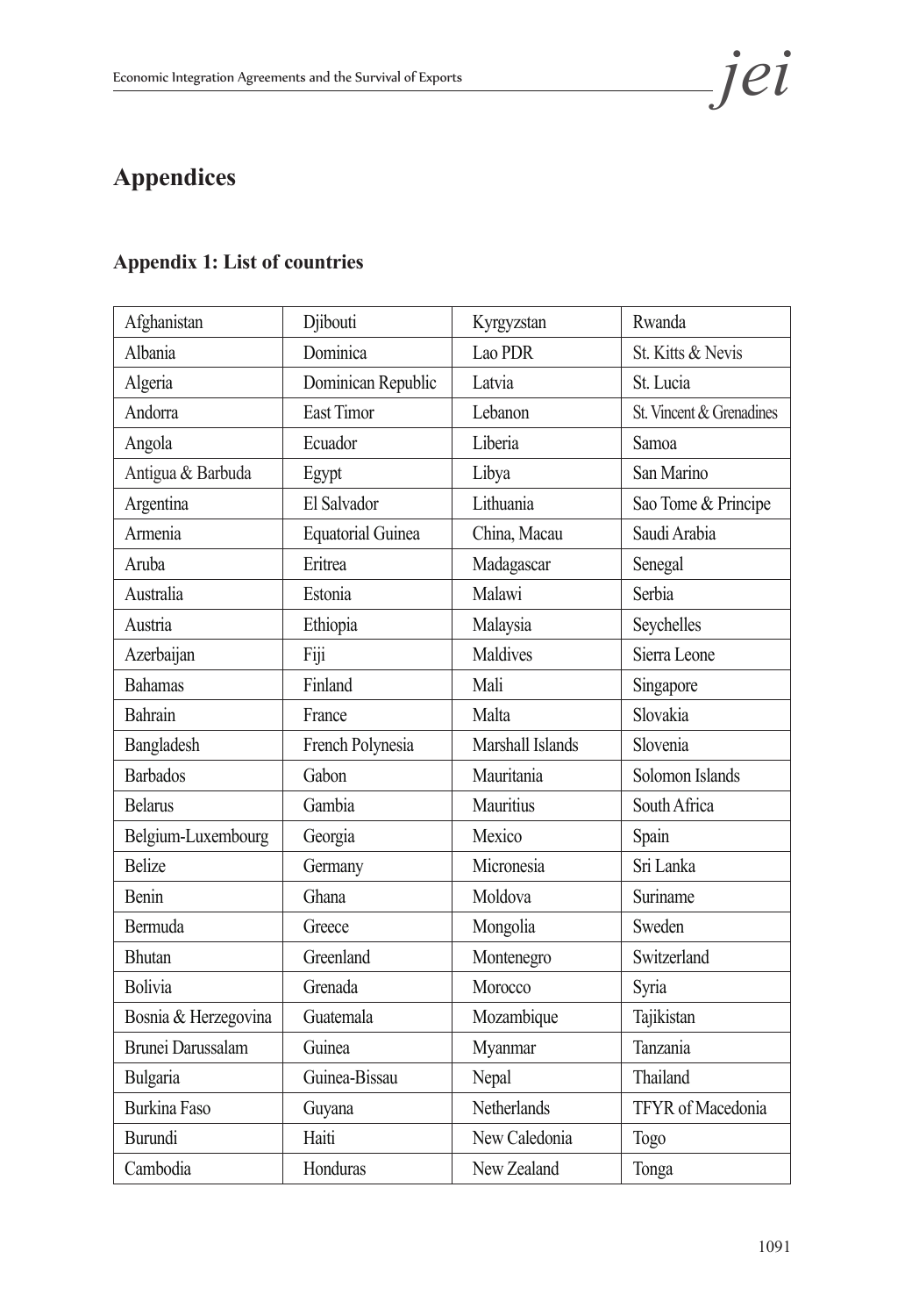

| http://dx.doi.org/10.11130/jei.2018.33.1.1046 |  |
|-----------------------------------------------|--|
|                                               |  |

| Cameroon                    | China, Hong Kong | Nicaragua                          | Trinidad & Tobago           |
|-----------------------------|------------------|------------------------------------|-----------------------------|
| Canada                      | Hungary          | Niger                              | Tunisia                     |
| Cape Verde                  | Iceland          | Nigeria                            | Turkmenistan                |
| Central African<br>Republic | India            | Northern Mariana<br><b>Islands</b> | Tuvalu                      |
| Chad                        | Indonesia        | Norway                             | Uganda                      |
| Chile                       | Iran             | Oman                               | Ukraine                     |
| China                       | Iraq             | Pakistan                           | <b>United Arab Emirates</b> |
| Colombia                    | Ireland          | Palau                              | <b>United Kingdom</b>       |
| Comoros                     | <b>Israel</b>    | Panama                             | <b>USA</b>                  |
| Congo (Rep.)                | Italy            | Papua New Guinea                   | Uruguay                     |
| Congo (Dem. Rep.)           | Jamaica          | Paraguay                           | Uzbekistan                  |
| Costa Rica                  | Japan            | Peru                               | Vanuatu                     |
| Côte d'Ivoire               | Jordan           | Philippines                        | Venezuela                   |
| Croatia                     | Kazakhstan       | Poland                             | Vietnam                     |
| Cuba                        | Kenya            | Portugal                           | Yemen                       |
| Cyprus                      | Kiribati         | Qatar                              | Zambia                      |
| Czech Republic              | Korea (Rep.)     | Romania                            | Zimbabwe                    |
| Denmark                     | Kuwait           | Russia                             |                             |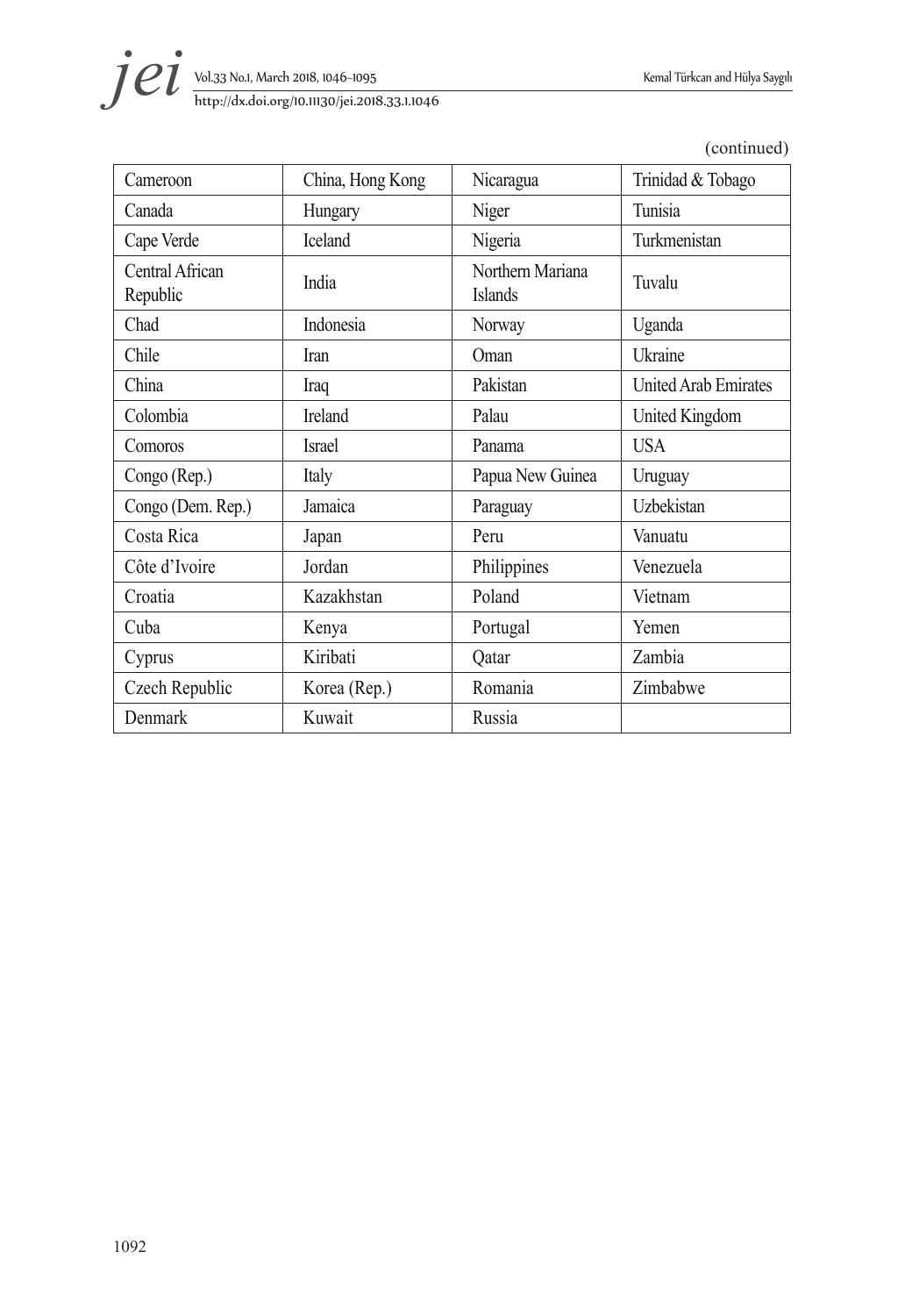| <b>Country</b>                 | <b>Type</b> | <b>Entry</b> | <b>Phased</b><br>out | Country            | <b>Type</b> | <b>Entry</b> | <b>Phased</b><br>out |
|--------------------------------|-------------|--------------|----------------------|--------------------|-------------|--------------|----------------------|
| <b>Afghanistan</b>             | <b>PTA</b>  | 2008         |                      | Japan              | NR-PTA      | 1972         |                      |
| <b>Albania</b>                 | <b>FTA</b>  | 2008         |                      | <b>Jordan</b>      | <b>FTA</b>  | 2011         |                      |
| <b>Australia</b>               | NR-PTA      | 1974         |                      | <b>Kazakhstan</b>  | <b>PTA</b>  | 2008         |                      |
| <b>Austria</b>                 | NR-PTA      | 1972         | 1993                 | Kyrgyzstan         | <b>PTA</b>  | 2008         |                      |
| <b>Austria</b>                 | <b>FTA</b>  | 1993         | 1995                 | Latvia             | <b>FTA</b>  | 2001         | 2004                 |
| <b>Austria</b>                 | <b>CU</b>   | 1995         |                      | Latvia             | <b>CU</b>   | 2004         |                      |
| <b>Azerbaijan</b>              | <b>PTA</b>  | 2008         |                      | Lithuania          | <b>FTA</b>  | 1999         | 2004                 |
| <b>Bangladesh</b>              | <b>PTA</b>  | 2011         |                      | Lithuania          | <b>CU</b>   | 2004         |                      |
| <b>Belarus</b>                 | NR-PTA      | 2010         |                      | <b>Macedonia</b>   | <b>FTA</b>  | 2000         |                      |
| <b>Belgium</b>                 | <b>PTA</b>  | 1973         | 1996                 | <b>Malaysia</b>    | <b>PTA</b>  | 2011         |                      |
| <b>Belgium</b>                 | <b>CU</b>   | 1996         |                      | <b>Malaysia</b>    | <b>FTA</b>  | 2016         |                      |
| Luxembourg                     | <b>PTA</b>  | 1973         | 1996                 | <b>Malta</b>       | <b>CU</b>   | 2004         |                      |
| Luxembourg                     | CU          | 1996         |                      | <b>Mauritius</b>   | <b>FTA</b>  | 2012         |                      |
| Bosnia &<br><b>Herzegovina</b> | <b>FTA</b>  | 2003         |                      | <b>Moldova</b>     | <b>FTA</b>  | 2016         |                      |
| <b>Bulgaria</b>                | <b>FTA</b>  | 1999         | 2007                 | Montenegro         | <b>FTA</b>  | 2010         |                      |
| <b>Bulgaria</b>                | <b>CU</b>   | 2007         |                      | <b>Morocco</b>     | <b>FTA</b>  | 2006         |                      |
| Canada                         | NR-PTA      | 1974         |                      | <b>Netherlands</b> | <b>PTA</b>  | 1973         | 1996                 |
| <b>Chile</b>                   | <b>FTA</b>  | 2011         |                      | <b>Netherlands</b> | <b>CU</b>   | 1996         |                      |
| Croatia                        | <b>FTA</b>  | 2004         | 2013                 | <b>New Zealand</b> | NR-PTA      | 1972         |                      |
| Croatia                        | <b>CU</b>   | 2013         |                      | <b>Nigeria</b>     | <b>PTA</b>  | 2011         |                      |
| <b>Cyprus</b>                  | <b>CU</b>   | 2004         |                      | <b>Norway</b>      | NR-PTA      | 1977         | 1993                 |
| <b>Czech Rep.</b>              | <b>FTA</b>  | 1997         | 2004                 | <b>Norway</b>      | <b>FTA</b>  | 1993         |                      |
| <b>Czech Rep.</b>              | CU          | 2004         |                      | Pakistan           | <b>PTA</b>  | 1991         |                      |
| <b>Slovak Rep.</b>             | <b>FTA</b>  | 1999         | 2004                 | <b>Palestine</b>   | <b>FTA</b>  | 2005         |                      |
| <b>Slovak Rep.</b>             | <b>CU</b>   | 2004         |                      | Poland             | NR-PTA      | 1981         | 1990                 |
| <b>Denmark</b>                 | PTA         | 1973         | 1996                 | Poland             | <b>FTA</b>  | 2000         | 2004                 |
| <b>Denmark</b>                 | <b>CU</b>   | 1996         |                      | Poland             | <b>CU</b>   | 2004         |                      |
| Egypt                          | <b>FTA</b>  | 2007         |                      | Portugal           | <b>CU</b>   | 1996         |                      |
| <b>Estonia</b>                 | <b>FTA</b>  | 1999         | 2004                 | Romania            | <b>FTA</b>  | 1998         | 2007                 |

# **Appendix 2: List of EIAs signed by Turkey**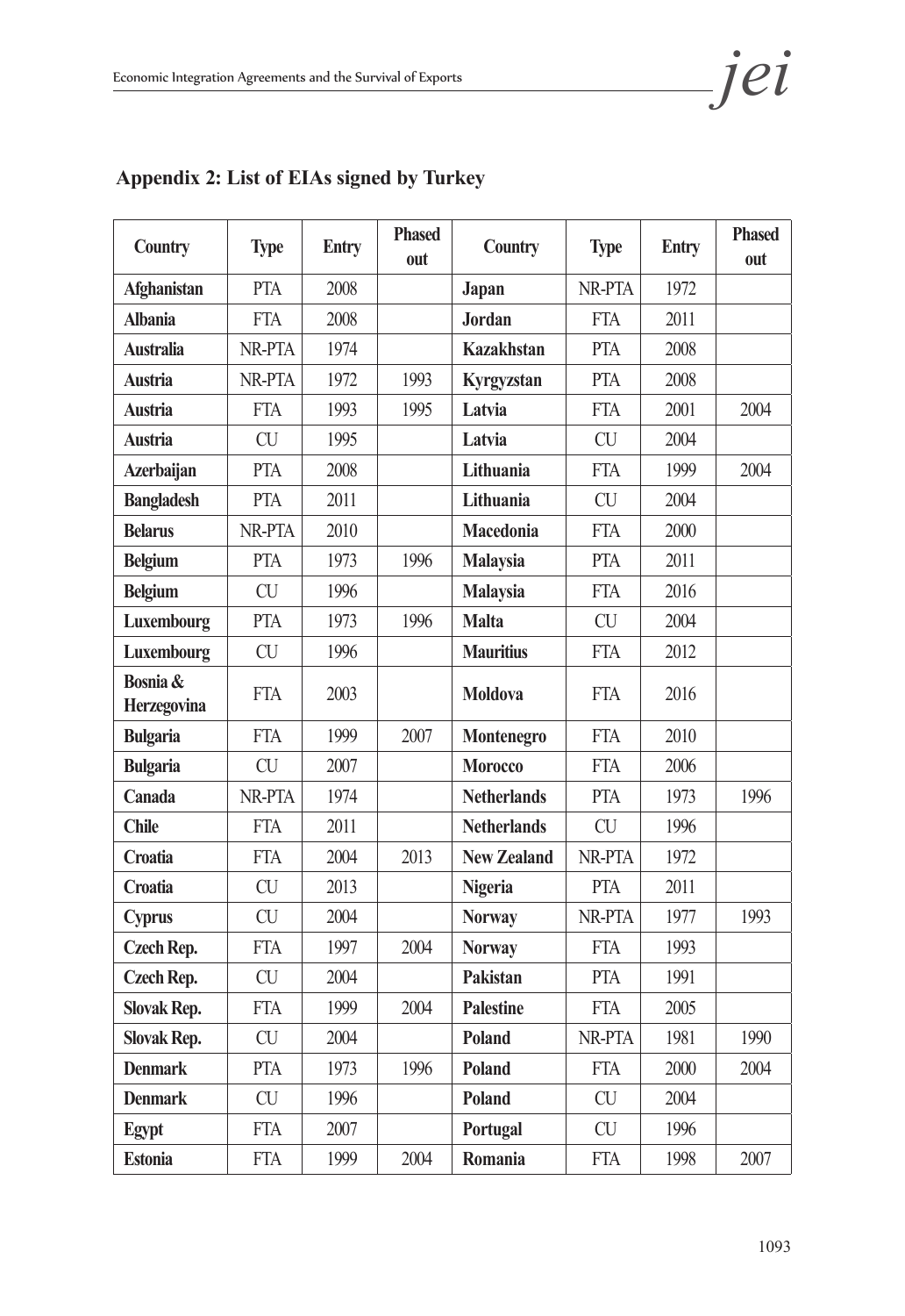

| <b>Country</b>   | <b>Type</b> | <b>Entry</b> | <b>Phased</b><br>out | Country             | <b>Type</b> | <b>Entry</b> | <b>Phased</b><br>out |
|------------------|-------------|--------------|----------------------|---------------------|-------------|--------------|----------------------|
| <b>Estonia</b>   | <b>CU</b>   | 2004         |                      | Romania             | <b>CU</b>   | 2007         |                      |
| <b>Finland</b>   | NR-PTA      | 1977         | 1993                 | <b>Russia</b>       | NR-PTA      | 2010         |                      |
| <b>Finland</b>   | FTA         | 1993         | 1996                 | <b>Serbia</b>       | <b>FTA</b>  | 2010         |                      |
| <b>Finland</b>   | CU          | 1996         |                      | <b>Slovenia</b>     | <b>FTA</b>  | 2001         | 2004                 |
| <b>France</b>    | PTA         | 1973         | 1996                 | <b>Slovenia</b>     | CU          | 2004         |                      |
| <b>France</b>    | <b>CU</b>   | 1996         |                      | <b>Spain</b>        | <b>PTA</b>  | 1986         | 1996                 |
| Georgia          | <b>FTA</b>  | 2008         |                      | <b>Spain</b>        | <b>CU</b>   | 1996         |                      |
| <b>Germany</b>   | PTA         | 1973         | 1996                 | <b>South Korea</b>  | <b>FTA</b>  | 2013         |                      |
| <b>Germany</b>   | CU          | 1996         |                      | <b>Sweden</b>       | NR-PTA      | 1978         | 1993                 |
| Greece           | PTA         | 1981         | 1996                 | <b>Sweden</b>       | <b>FTA</b>  | 1993         | 1996                 |
| <b>Greece</b>    | <b>CU</b>   | 1996         |                      | <b>Sweden</b>       | <b>CU</b>   | 1996         |                      |
| <b>Hungary</b>   | <b>FTA</b>  | 1998         | 2004                 | <b>Switzerland</b>  | NR-PTA      | 1972         | 1992                 |
| <b>Hungary</b>   | CU          | 2004         |                      | <b>Switzerland</b>  | <b>FTA</b>  | 1992         |                      |
| <b>Iceland</b>   | <b>FTA</b>  | 1993         |                      | <b>Syria</b>        | <b>FTA</b>  | 2007         | 2012                 |
| <b>Indonesia</b> | <b>PTA</b>  | 2011         |                      | <b>Tajikistan</b>   | <b>PTA</b>  | 2008         |                      |
| <b>Iran</b>      | <b>PTA</b>  | 1991         |                      | <b>Tunisia</b>      | <b>FTA</b>  | 2005         |                      |
| <b>Ireland</b>   | PTA         | 1973         | 1996                 | <b>Turkmenistan</b> | <b>PTA</b>  | 2008         |                      |

(continued)

(Note) "Entry" refers to the year in which the EIA was enforced, while "phased out" indicates the year in which the EIA ended. Data on various EIAs is mainly retrieved from Jeffry Bergstrand's website and supplemented with additional data from the WTO's website.

**Ireland** CU 1996 **UK** PTA 1973 1996

**Israel** FTA 1997 **UK** CU 1996 **Italy** PTA 1973 1996 **USA** NR-PTA 1976 **Italy** CU 1996 **Uzbekistan** PTA 2008